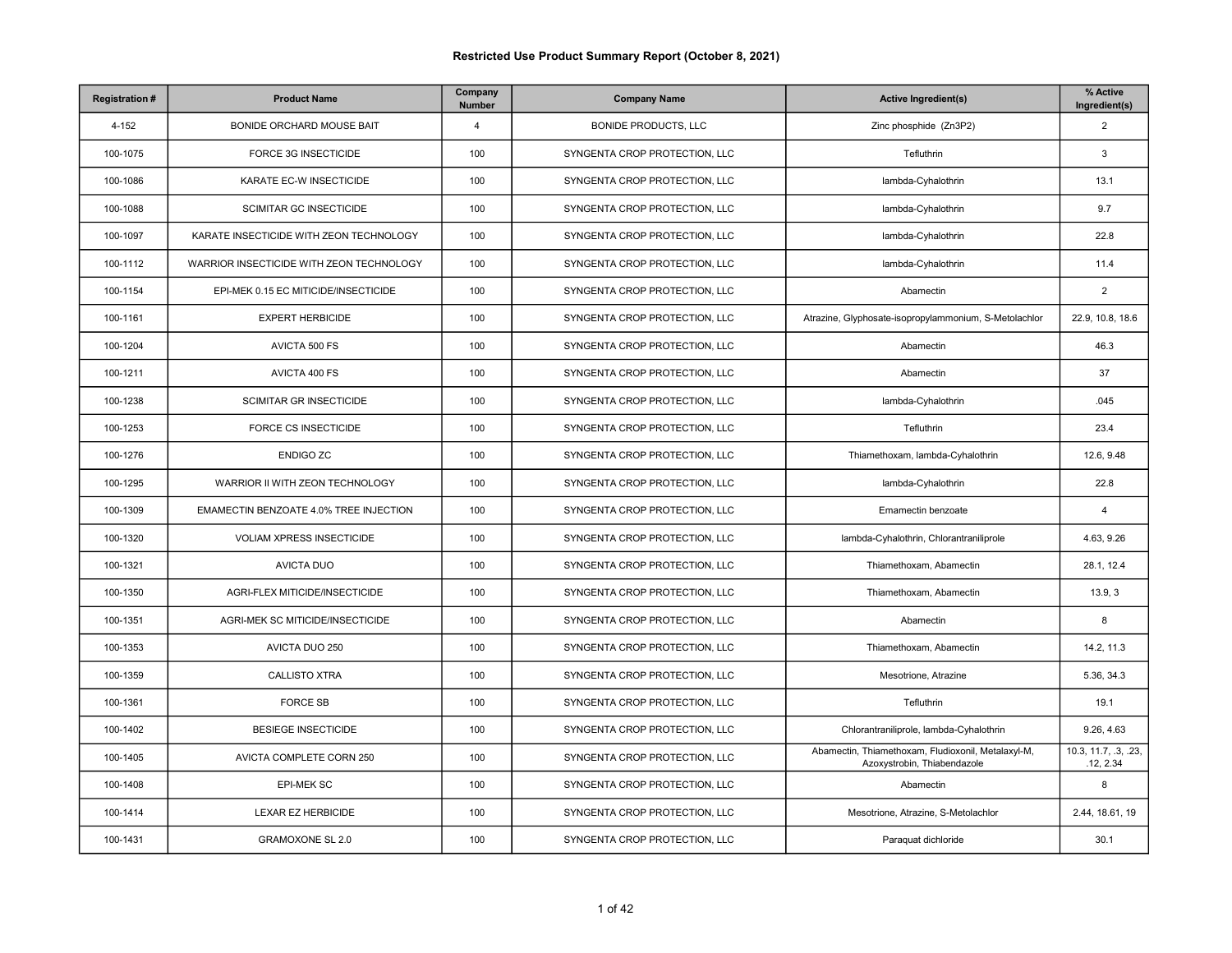| <b>Registration#</b> | <b>Product Name</b>                   | Company<br><b>Number</b> | <b>Company Name</b>           | <b>Active Ingredient(s)</b>                                      | % Active<br>Ingredient(s)  |
|----------------------|---------------------------------------|--------------------------|-------------------------------|------------------------------------------------------------------|----------------------------|
| 100-1439             | Epi-Mek SCL                           | 100                      | SYNGENTA CROP PROTECTION, LLC | Abamectin                                                        | 4.2                        |
| 100-1440             | SOLVIGO MITICIDE/INSECTICIDE          | 100                      | SYNGENTA CROP PROTECTION, LLC | Abamectin, Thiamethoxam                                          | 3.43, 6.86                 |
| 100-1442             | Lumax EZ Herbicide                    | 100                      | SYNGENTA CROP PROTECTION, LLC | S-Metolachlor, Atrazine, Mesotrione                              | 27.1, 10.2, 2.71           |
| 100-1457             | avicta complete beans 500             | 100                      | SYNGENTA CROP PROTECTION, LLC | Metalaxyl-M, Fludioxonil, Thiamethoxam, Abamectin                | 1.67, .55, 11.1, 22.2      |
| 100-1458             | Endigo ZCX                            | 100                      | SYNGENTA CROP PROTECTION, LLC | Thiamethoxam, lambda-Cyhalothrin                                 | 19.2, 9.59                 |
| 100-1466             | <b>ACURON HERBICIDE</b>               | 100                      | SYNGENTA CROP PROTECTION, LLC | Atrazine, S-Metolachlor, Mesotrione, Bicyclopyrone               | 10.93, 23.4, 2.6, .65      |
| 100-1510             | Divanem 0.15 EC                       | 100                      | SYNGENTA CROP PROTECTION, LLC | Abamectin                                                        | $\sqrt{2}$                 |
| 100-1538             | AVICTA DUO COT202                     | 100                      | SYNGENTA CROP PROTECTION, LLC | Abamectin, Thiamethoxam                                          | 11.2, 28                   |
| 100-1545             | Force 10CS Insecticide                | 100                      | SYNGENTA CROP PROTECTION, LLC | Tefluthrin                                                       | 10                         |
| 100-1546             | Force 15CS Insecticide                | 100                      | SYNGENTA CROP PROTECTION, LLC | Tefluthrin                                                       | 15                         |
| 100-1549             | Quindigo                              | 100                      | SYNGENTA CROP PROTECTION, LLC | Azoxystrobin, Propiconazole, lambda-Cyhalothrin,<br>Thiamethoxam | 13.19, 11.54, 3.3,<br>6.59 |
| 100-1592             | Minecto Pro                           | 100                      | SYNGENTA CROP PROTECTION, LLC | Abamectin, Cyantraniliprole                                      | 2.68, 12.7                 |
| 100-1610             | Force Evo                             | 100                      | SYNGENTA CROP PROTECTION, LLC | Tefluthrin                                                       | 24.2                       |
| 100-1611             | Divanem                               | 100                      | SYNGENTA CROP PROTECTION, LLC | Abamectin                                                        | 8                          |
| 100-1615             | Force 10G HL Insecticide              | 100                      | SYNGENTA CROP PROTECTION, LLC | Tefluthrin                                                       | 10                         |
| 100-1623             | A21472 Plus VaporGrip Technology      | 100                      | SYNGENTA CROP PROTECTION, LLC | Dicamba, diglycolamine salt, S-Metolachlor                       | 17.7, 24                   |
| 100-1625             | FORCE® 6.5G INSECTICIDE               | 100                      | SYNGENTA CROP PROTECTION, LLC | Tefluthrin                                                       | 6.5                        |
| 100-1652             | <b>GRAMOXONE 3LB</b>                  | 100                      | SYNGENTA CROP PROTECTION, LLC | Paraquat dichloride                                              | 43.9                       |
| 100-497              | AATREX 4L HERBICIDE                   | 100                      | SYNGENTA CROP PROTECTION, LLC | Atrazine                                                         | 42.6                       |
| 100-585              | AATREX NINE-O HERBICIDE               | 100                      | SYNGENTA CROP PROTECTION, LLC | Atrazine                                                         | 88.2                       |
| 100-817              | BICEP II MAGNUM HERBICIDE             | 100                      | SYNGENTA CROP PROTECTION, LLC | Atrazine, S-Metolachlor                                          | 33, 26.1                   |
| 100-827              | BICEP LITE II MAGNUM HERBICIDE        | 100                      | SYNGENTA CROP PROTECTION, LLC | Atrazine, S-Metolachlor                                          | 28.1, 35.8                 |
| 100-898              | AGRI-MEK 0.15 EC MITICIDE/INSECTICIDE | 100                      | SYNGENTA CROP PROTECTION, LLC | Abamectin                                                        | $\overline{2}$             |
| 100-903              | <b>DENIM INSECTICIDE</b>              | 100                      | SYNGENTA CROP PROTECTION, LLC | Emamectin benzoate                                               | 2.15                       |
| 100-904              | PROCLAIM INSECTICIDE                  | 100                      | SYNGENTA CROP PROTECTION, LLC | Emamectin benzoate                                               | 5                          |
| 100-998              | KARATE 1EC                            | 100                      | SYNGENTA CROP PROTECTION, LLC | lambda-Cyhalothrin                                               | 13.1                       |
| 148-707              | LIQUID CHLORINE                       | 148                      | HARCROS CHEMICALS INC.        | Chlorine                                                         | 99.5                       |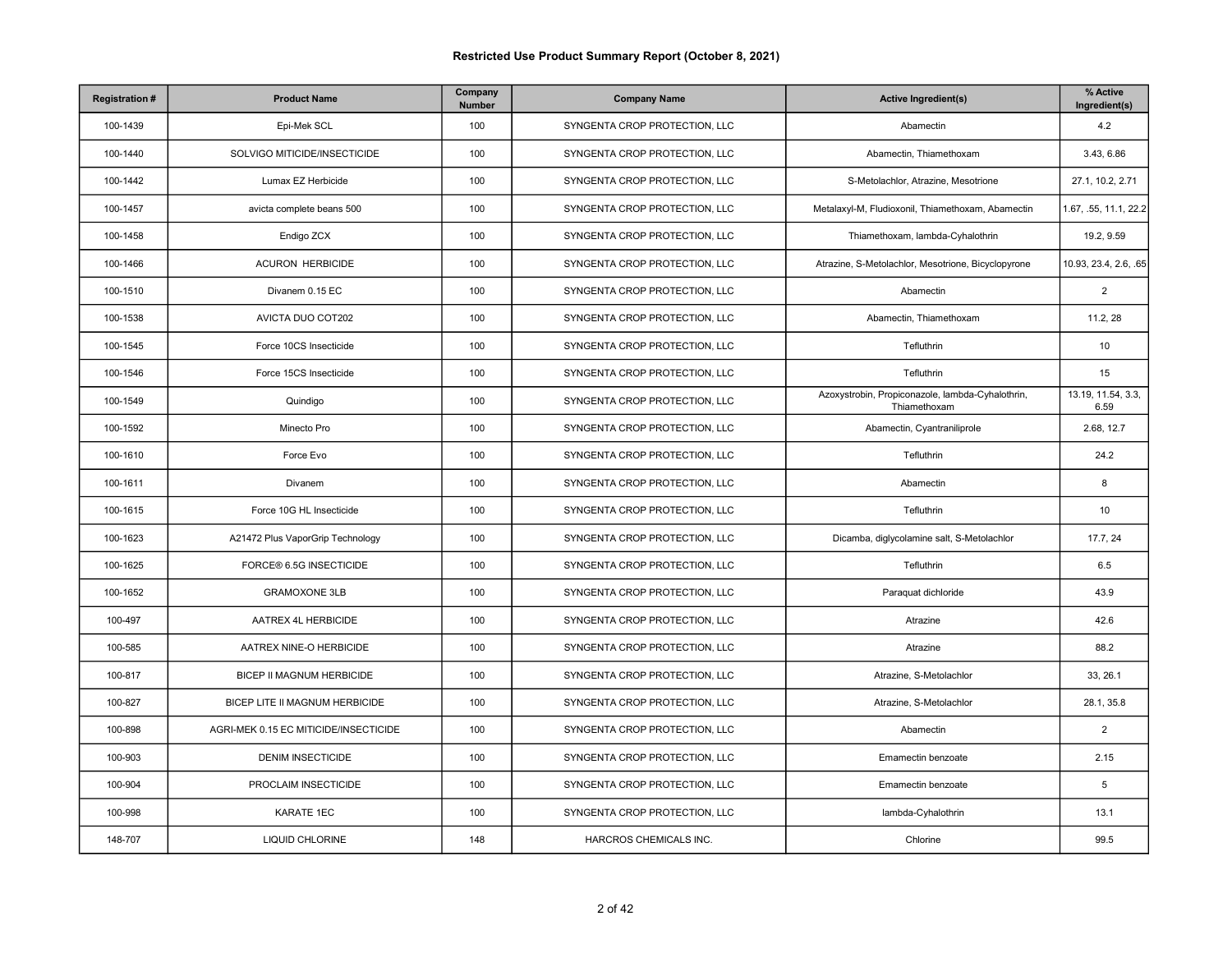| <b>Registration#</b> | <b>Product Name</b>                             | Company<br>Number | <b>Company Name</b>         | <b>Active Ingredient(s)</b>                                             | % Active<br>Ingredient(s) |
|----------------------|-------------------------------------------------|-------------------|-----------------------------|-------------------------------------------------------------------------|---------------------------|
| 228-458              | MENACE GC 7.9% FLOWABLE                         | 228               | NUFARM AMERICAS, INC.       | <b>Bifenthrin</b>                                                       | 7.9                       |
| 228-524              | MENACE GC 0.029% PLUS FERTILIZER                | 228               | NUFARM AMERICAS, INC.       | Bifenthrin                                                              | .029                      |
| 228-526              | KAISO 24 WG INSECTICIDE                         | 228               | NUFARM AMERICAS, INC.       | lambda-Cyhalothrin                                                      | 24                        |
| 228-530              | <b>MANPOWER HERBICIDE</b>                       | 228               | NUFARM AMERICAS, INC.       | 2, 4-D, triisopropanolamine salt, Picloram, triisopropanolamine<br>salt | 39.6, 10.2                |
| 228-535              | TROOPER 22K HERBICIDE                           | 228               | NUFARM AMERICAS, INC.       | Picloram-potassium                                                      | 24.4                      |
| 228-586              | TROOPER EXTRA SELECTIVE HERBICIDE               | 228               | NUFARM AMERICAS, INC.       | Dicamba, 2, 4-D, triisopropanolamine salt, Picloram                     | 5.7, 39.6, 10.2           |
| 228-599              | TROOPER PRO HERBICIDE                           | 228               | NUFARM AMERICAS, INC.       | Fluroxypyr-meptyl, Picloram, triisopropanolamine salt                   | 15.61, 19.42              |
| 228-624              | NUFARM CHLORPYRIFOS SPC 4 INSECTICIDE           | 228               | NUFARM AMERICAS, INC.       | Chlorpyrifos                                                            | 44.7                      |
| 228-625              | NUFARM CHLORPYRIFOS SPC 2 INSECTICIDE           | 228               | NUFARM AMERICAS, INC.       | Chlorpyrifos                                                            | 24.66                     |
| 228-658              | NUFARM ABAMECTIN 0.15 EC INSECTICIDE            | 228               | NUFARM AMERICAS, INC.       | Abamectin                                                               | 2                         |
| 228-708              | NUFARM LAMBDA-CYHALOTHRIN 1 EC INSECTICIDE      | 228               | NUFARM AMERICAS, INC.       | lambda-Cyhalothrin                                                      | 13                        |
| 228-717              | Kilter Insecticide                              | 228               | NUFARM AMERICAS, INC.       | lambda-Cyhalothrin, Imidacloprid                                        | 10.86, 14.49              |
| 228-734              | NUP-13026 ABAMECTIN 0.15 MITICIDE/INSECTICIDE   | 228               | NUFARM AMERICAS, INC.       | Abamectin                                                               | $\overline{2}$            |
| 264-1011             | DECIS 1.5 EC INSECTICIDE                        | 264               | BAYER CROPSCIENCE LP        | Deltamethrin                                                            | 16.6                      |
| 264-1057             | AERIS SEED-APPLIED INSECTICIDE/NEMATICIDE       | 264               | <b>BAYER CROPSCIENCE LP</b> | Imidacloprid, Thiodicarb                                                | 24, 24                    |
| 264-1066             | <b>CORVUS HERBICIDE</b>                         | 264               | <b>BAYER CROPSCIENCE LP</b> | Thiencarbazone-methyl, Isoxaflutole                                     | 7.6, 19                   |
| 264-1067             | <b>BALANCE FLEXX HERBICIDE</b>                  | 264               | BAYER CROPSCIENCE LP        | Isoxaflutole                                                            | 20                        |
| 264-1104             | LEVERAGE 360 INSECTICIDE                        | 264               | <b>BAYER CROPSCIENCE LP</b> | beta-Cyfluthrin, Imidacloprid                                           | 10.5, 21                  |
| 264-1135             | HUSKIE COMPLETE                                 | 264               | <b>BAYER CROPSCIENCE LP</b> | Pyrasulfotole Technical, Thiencarbazone-methyl, Bromoxynil<br>octanoate | 2.82, .45, 22.56          |
| 264-1187             | <b>OBERON SPEED</b>                             | 264               | <b>BAYER CROPSCIENCE LP</b> | Spiromesifen, Abamectin                                                 | 21.57, 1.08               |
| 264-1199             | Decis 100 EC Insecticide                        | 264               | <b>BAYER CROPSCIENCE LP</b> | Deltamethrin                                                            | 10.5                      |
| 264-1210             | XtendiMax With VaporGrip Technology             | 264               | <b>BAYER CROPSCIENCE LP</b> | Dicamba, diglycolamine salt                                             | 42.8                      |
| 264-600              | <b>BALANCE PRO HERBICIDE</b>                    | 264               | BAYER CROPSCIENCE LP        | Isoxaflutole                                                            | 40.5                      |
| 264-616              | SPIN-AID HERBICIDE                              | 264               | <b>BAYER CROPSCIENCE LP</b> | Phenmedipham                                                            | 15.9                      |
| 264-745              | BAYTHROID 2 EMULSIFIABLE PYRETHROID INSECTICIDE | 264               | <b>BAYER CROPSCIENCE LP</b> | Cyfluthrin                                                              | 25                        |
| 264-770              | LEVERAGE 2.7 SUSPENSION EMULSION INSECTICIDE    | 264               | <b>BAYER CROPSCIENCE LP</b> | Imidacloprid, Cyfluthrin                                                | 17, 12                    |
| 264-800              | EPIC DF HERBICIDE                               | 264               | BAYER CROPSCIENCE LP        | Isoxaflutole, Flufenacet                                                | 10, 48                    |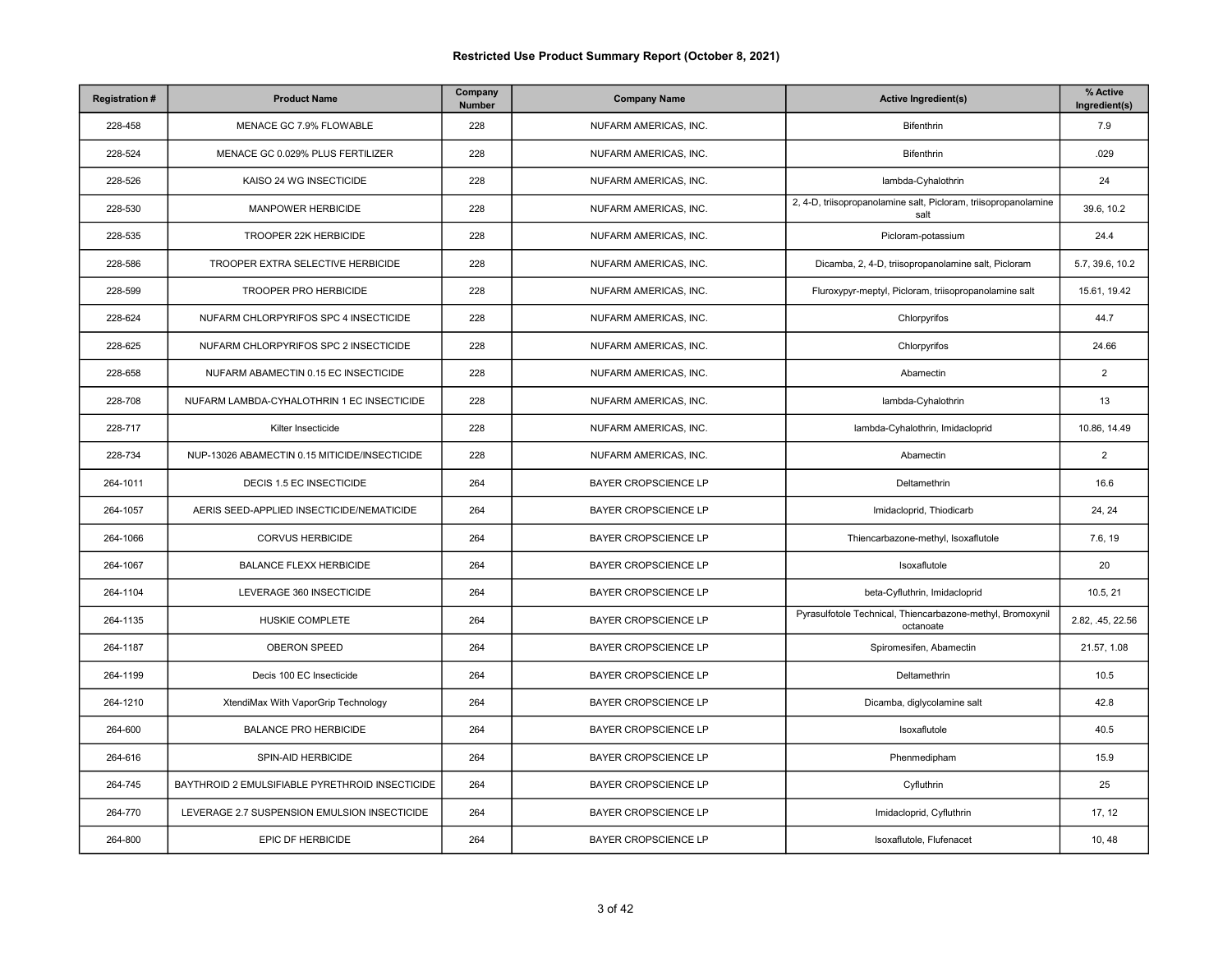| <b>Registration#</b> | <b>Product Name</b>                                                   | Company<br>Number | <b>Company Name</b>         | <b>Active Ingredient(s)</b>   | % Active<br>Ingredient(s) |
|----------------------|-----------------------------------------------------------------------|-------------------|-----------------------------|-------------------------------|---------------------------|
| 264-820              | <b>HUSSAR HERBICIDE</b>                                               | 264               | BAYER CROPSCIENCE LP        | lodosulfuron-methyl-sodium    | 5                         |
| 264-840              | <b>BAYTHROID XL</b>                                                   | 264               | <b>BAYER CROPSCIENCE LP</b> | beta-Cyfluthrin               | 12.7                      |
| 264-852              | FLUFENACET & ISOXAFLUTOLE SC HERBICIDE                                | 264               | <b>BAYER CROPSCIENCE LP</b> | Isoxaflutole, Flufenacet      | 4.29, 35.71               |
| 279-3014             | POUNCE 3.2 EC INSECTICIDE                                             | 279               | <b>FMC CORPORATION</b>      | Permethrin                    | 38.4                      |
| 279-3027             | AMMO 2.5 EC INSECTICIDE                                               | 279               | FMC CORPORATION             | Cypermethrin                  | 30.6                      |
| 279-3051             | POUNCE 25 WP INSECTICIDE                                              | 279               | FMC CORPORATION             | Permethrin                    | 25                        |
| 279-3059             | POUNCE 1.5G INSECTICIDE                                               | 279               | <b>FMC CORPORATION</b>      | Permethrin                    | 1.5                       |
| 279-3069             | CAPTURE 2 EC INSECTICIDE/MITICIDE                                     | 279               | FMC CORPORATION             | Bifenthrin                    | 25.1                      |
| 279-3108             | BRIGADE WSB INSECTICIDE/MITICIDE                                      | 279               | <b>FMC CORPORATION</b>      | Bifenthrin                    | 10                        |
| 279-3114             | CAPTURE 2EC-CAL INSECTICIDE/MITICIDE                                  | 279               | <b>FMC CORPORATION</b>      | Bifenthrin                    | 25.1                      |
| 279-3115             | <b>BIFLEX FT TERMITICIDE</b>                                          | 279               | FMC CORPORATION             | Bifenthrin                    | 13                        |
| 279-3125             | FURY 1.5 EC INSECTICIDE                                               | 279               | <b>FMC CORPORATION</b>      | Zeta-Cypermethrin             | 18.1                      |
| 279-3126             | FURY 1.5 EW INSECTICIDE                                               | 279               | FMC CORPORATION             | Zeta-Cypermethrin             | 17.1                      |
| 279-3155             | TALSTAR NURSERY FLOWABLE INSECTICIDE/MITICIDE                         | 279               | <b>FMC CORPORATION</b>      | Bifenthrin                    | 7.9                       |
| 279-3167             | TALSTAR GC GRANULAR INSECTICIDE                                       | 279               | <b>FMC CORPORATION</b>      | Bifenthrin                    | $\overline{2}$            |
| 279-3210             | TALSTAR 0.069 GCGURR GRANULAR INSECTICIDE WITH<br><b>FERTILIZER</b>   | 279               | FMC CORPORATION             | Bifenthrin                    | .069                      |
| 279-3211             | TALSTAR 0.069 GCGUPT1 GRANULAR INSECTICIDE WITH<br>XX-X-XX FERTILIZER | 279               | FMC CORPORATION             | Bifenthrin                    | .069                      |
| 279-3227             | TALSTAR 0.073 GCGURR GRANULAR INSECTICIDE WITH<br><b>FERTILIZER</b>   | 279               | <b>FMC CORPORATION</b>      | Bifenthrin                    | .073                      |
| 279-3244             | CAPTURE 1.15G INSECTICIDE/MITICIDE                                    | 279               | FMC CORPORATION             | Bifenthrin                    | 1.15                      |
| 279-3248             | Z-Cype 0.8 EW Insecticide                                             | 279               | <b>FMC CORPORATION</b>      | Zeta-Cypermethrin             | 9.2                       |
| 279-3249             | Z-CYPE 0.8 EC INSECTICIDE                                             | 279               | FMC CORPORATION             | Zeta-Cypermethrin             | 9.6                       |
| 279-3257             | DOUBLE THREAT CP INSECTICIDE                                          | 279               | <b>FMC CORPORATION</b>      | Bifenthrin, Spinosad          | 25.1, 44.2                |
| 279-3271             | DOUBLE THREAT INSECTICIDE                                             | 279               | <b>FMC CORPORATION</b>      | Spinosad, Bifenthrin          | 10.7, 12.2                |
| 279-3302             | CAPTURE LFR SOIL INSECTICIDE                                          | 279               | FMC CORPORATION             | Bifenthrin                    | 17.15                     |
| 279-3313             | BRIGADE 2EC INSECTICIDE/MITICIDE                                      | 279               | <b>FMC CORPORATION</b>      | Bifenthrin                    | 25.1                      |
| 279-3315             | <b>HERO INSECTICIDE</b>                                               | 279               | <b>FMC CORPORATION</b>      | Bifenthrin, Zeta-Cypermethrin | 11.25, 3.75               |
| 279-3327             | ZETA-CYPE 0.8EC INSECTICIDE                                           | 279               | FMC CORPORATION             | Zeta-Cypermethrin             | 9.6                       |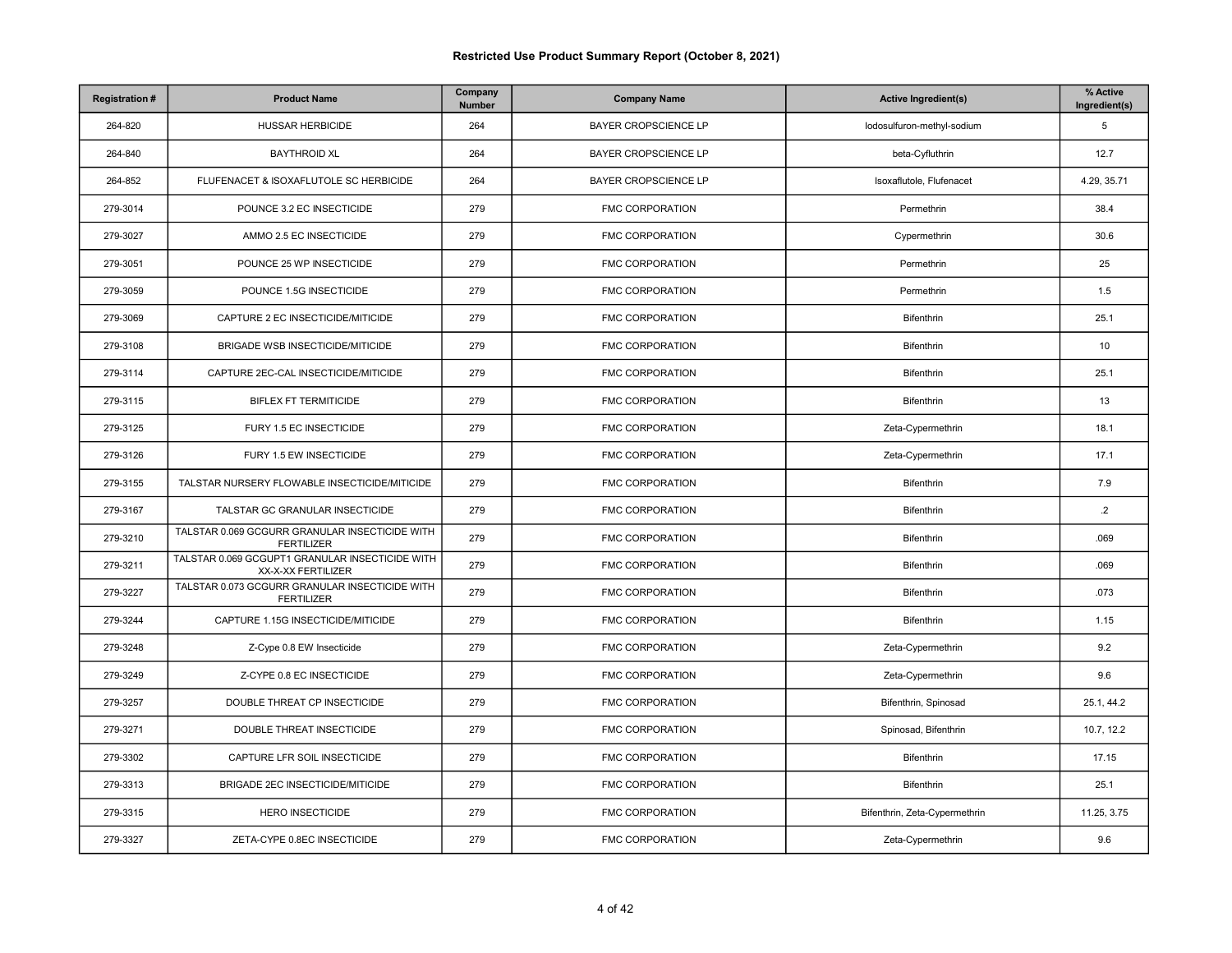| <b>Registration#</b> | <b>Product Name</b>                                          | Company<br><b>Number</b> | <b>Company Name</b>    | <b>Active Ingredient(s)</b>                 | % Active<br>Ingredient(s) |
|----------------------|--------------------------------------------------------------|--------------------------|------------------------|---------------------------------------------|---------------------------|
| 279-3328             | ZETA-CYPE 0.8EW INSECTICIDE                                  | 279                      | <b>FMC CORPORATION</b> | Zeta-Cypermethrin                           | 9.2                       |
| 279-3329             | F6126 EW INSECTICIDE                                         | 279                      | FMC CORPORATION        | Zeta-Cypermethrin, Bifenthrin               | 3.24, 9.72                |
| 279-3332             | <b>BRIGADIER INSECTICIDE</b>                                 | 279                      | <b>FMC CORPORATION</b> | Imidacloprid, Bifenthrin                    | 11.3, 11.3                |
| 279-3356             | ATHENA INSECTICIDE                                           | 279                      | <b>FMC CORPORATION</b> | Abamectin, Bifenthrin                       | 1.33, 8.84                |
| 279-3358             | F7954 ORNAMENTAL INSECTICIDE/MITICIDE                        | 279                      | FMC CORPORATION        | Abamectin, Bifenthrin                       | 1.33, 8.84                |
| 279-3380             | F9043 EC INSECTICIDE                                         | 279                      | FMC CORPORATION        | Bifenthrin, Zeta-Cypermethrin               | 9.8, 8.2                  |
| 279-3381             | ZETA-CYPE 0.8 EC HSL INSECTICIDE                             | 279                      | <b>FMC CORPORATION</b> | Zeta-Cypermethrin                           | 9.6                       |
| 279-3426             | F9114 EC INSECTICIDE                                         | 279                      | <b>FMC CORPORATION</b> | Zeta-Cypermethrin                           | 9.15                      |
| 279-3440             | F9210-1 INSECTICIDE                                          | 279                      | <b>FMC CORPORATION</b> | Zeta-Cypermethrin, Bifenthrin, Imidacloprid | 2.7, 7.87, 13.83          |
| 279-3441             | F9318                                                        | 279                      | <b>FMC CORPORATION</b> | Zeta-Cypermethrin, Abamectin                | 2.01, .91                 |
| 279-3445             | TALSTAR 0.096 GRANULAR INSECTICIDE WITH<br><b>FERTILIZER</b> | 279                      | FMC CORPORATION        | Bifenthrin                                  | .096                      |
| 279-3449             | F9316-2                                                      | 279                      | <b>FMC CORPORATION</b> | Atrazine, Pyroxasulfone, Fluthiacet-methyl  | 42.5, 5.15, .15           |
| 279-3457             | TRIPLE CROWN GOLF INSECTICIDE                                | 279                      | FMC CORPORATION        | Imidacloprid, Bifenthrin, Zeta-Cypermethrin | 13.83, 7.87, 2.7          |
| 279-3459             | BRIGADIER HPG INSECTICIDE                                    | 279                      | <b>FMC CORPORATION</b> | Imidacloprid, Bifenthrin                    | 11.3, 11.3                |
| 279-3465             | F-9559 INSECTICIDE                                           | 279                      | FMC CORPORATION        | lambda-Cyhalothrin                          | 23.6                      |
| 279-3467             | F9390-3 INSECTICIDE                                          | 279                      | FMC CORPORATION        | Bifenthrin                                  | 17.68                     |
| 279-3478             | F5555-1 INSECTICIDE/FUNGICIDE                                | 279                      | <b>FMC CORPORATION</b> | Pyraclostrobin, Bifenthrin                  | 7.2, 14.4                 |
| 279-3538             | NUFOS 4E                                                     | 279                      | FMC CORPORATION        | Chlorpyrifos                                | 44.9                      |
| 279-3551             | PROAXIS CHA                                                  | 279                      | FMC CORPORATION        | gamma-Cyhalothrin                           | 5.9                       |
| 279-3553             | ZORO MITICIDE/INSECTICIDE                                    | 279                      | FMC CORPORATION        | Abamectin                                   | 1.9                       |
| 279-3571             | <b>DECLARE</b>                                               | 279                      | FMC CORPORATION        | gamma-Cyhalothrin                           | 14.4                      |
| 279-3574             | PROAXIS EX                                                   | 279                      | <b>FMC CORPORATION</b> | gamma-Cyhalothrin                           | 5.9                       |
| 279-3578             | <b>FYFANON PLUS ULV</b>                                      | 279                      | <b>FMC CORPORATION</b> | Malathion (NO INERT USE), gamma-Cyhalothrin | 92.2, 1.47                |
| 279-3581             | <b>BOLTON INSECTICIDE</b>                                    | 279                      | <b>FMC CORPORATION</b> | Chlorpyrifos, gamma-Cyhalothrin             | 30, .99                   |
| 279-3582             | <b>PROLEX</b>                                                | 279                      | FMC CORPORATION        | gamma-Cyhalothrin                           | 14.4                      |
| 279-3583             | <b>PROAXIS</b>                                               | 279                      | <b>FMC CORPORATION</b> | gamma-Cyhalothrin                           | 5.9                       |
| 279-3599             | CHA 1525-03                                                  | 279                      | FMC CORPORATION        | gamma-Cyhalothrin                           | 5.98                      |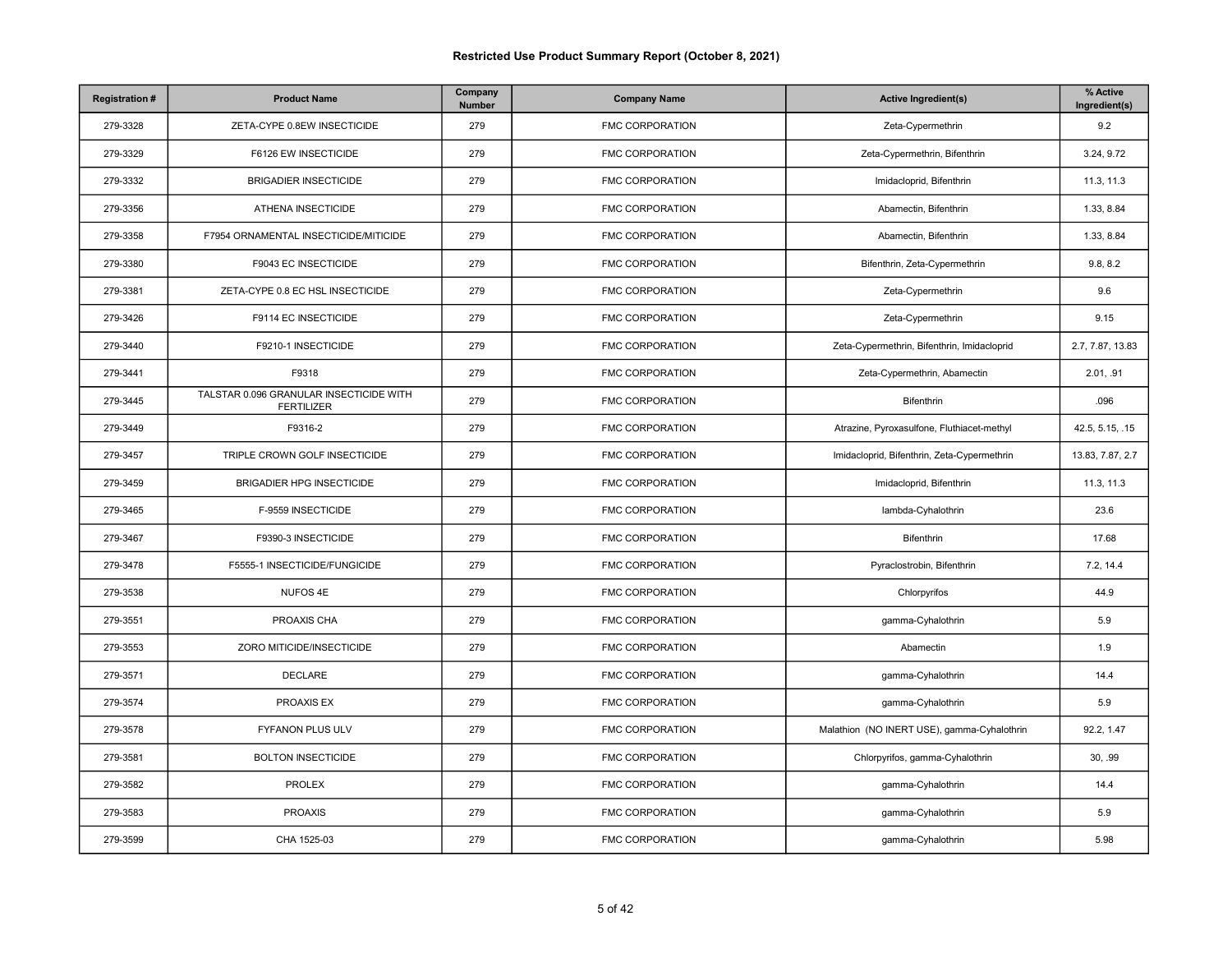| <b>Registration#</b> | <b>Product Name</b>                | Company<br>Number | <b>Company Name</b>     | <b>Active Ingredient(s)</b>                                                         | % Active<br>Ingredient(s) |
|----------------------|------------------------------------|-------------------|-------------------------|-------------------------------------------------------------------------------------|---------------------------|
| 279-3600             | CHA 1550-03                        | 279               | FMC CORPORATION         | gamma-Cyhalothrin                                                                   | 14.56                     |
| 279-3619             | F4022-1                            | 279               | <b>FMC CORPORATION</b>  | Bifenthrin, Bacillus licheniformis strain FMCH001                                   | 16.3, 1                   |
| 279-3632             | F4120-2                            | 279               | <b>FMC CORPORATION</b>  | Bacillus amyloliquefaciens strain D747, Bifenthrin                                  | 5.5, 15.67                |
| 279-4269             | BIFLEX NCT INSECTICIDE             | 279               | <b>FMC CORPORATION</b>  | Bifenthrin                                                                          | 23.4                      |
| 279-9545             | F9047-2 EC INSECTICIDE             | 279               | <b>FMC CORPORATION</b>  | Chlorpyrifos, Zeta-Cypermethrin                                                     | 30.8, 3.08                |
| 279-9547             | F6132 GC GRANULAR INSECTICIDE      | 279               | FMC CORPORATION         | Bifenthrin, Zeta-Cypermethrin                                                       | .2, .05                   |
| 279-9570             | GAT LAMBDA 25 CS                   | 279               | <b>FMC CORPORATION</b>  | lambda-Cyhalothrin                                                                  | 23.6                      |
| 279-9572             | <b>GAT CHLORPYRIFOS CS</b>         | 279               | <b>FMC CORPORATION</b>  | Chlorpyrifos                                                                        | 20                        |
| 279-9574             | CHLORPYRIFOS 42 CS                 | 279               | FMC CORPORATION         | Chlorpyrifos                                                                        | 41.85                     |
| 279-9651             | F4092-3                            | 279               | <b>FMC CORPORATION</b>  | Bacillus subtilis, strain RTI477, Bacillus velezensis, strain<br>RTI301, Bifenthrin | 2.5, 2.5, 15.7            |
| 352-342              | LANNATE SP INSECTICIDE             | 352               | CORTEVA AGRISCIENCE LLC | Methomyl                                                                            | 90                        |
| 352-372              | VYDATE L INSECTICIDE/NEMATICIDE    | 352               | CORTEVA AGRISCIENCE LLC | Oxamyl                                                                              | 24                        |
| 352-384              | DUPONT LANNATE LV INSECTICIDE      | 352               | CORTEVA AGRISCIENCE LLC | Methomyl                                                                            | 29                        |
| 352-532              | VYDATE C-LV INSECTICIDE/NEMATICIDE | 352               | CORTEVA AGRISCIENCE LLC | Oxamyl                                                                              | 42                        |
| 352-623              | DUPONT CINCH ATZ LITE HERBICIDE    | 352               | CORTEVA AGRISCIENCE LLC | Atrazine, S-Metolachlor                                                             | 28.1, 35.8                |
| 352-624              | DUPONT CINCH ATZ HERBICIDE         | 352               | CORTEVA AGRISCIENCE LLC | S-Metolachlor, Atrazine                                                             | 26.1, 33                  |
| 352-722              | DUPONT BREAKFREE HERBICIDE         | 352               | CORTEVA AGRISCIENCE LLC | Acetochlor                                                                          | 70.87                     |
| 352-723              | DUPONT BREAKFREE ATZ LITE          | 352               | CORTEVA AGRISCIENCE LLC | Atrazine, Acetochlor                                                                | 16.3, 43.4                |
| 352-724              | DUPONT BREAKFREE ATZ HERBICIDE     | 352               | CORTEVA AGRISCIENCE LLC | Atrazine, Acetochlor                                                                | 24.4, 32.6                |
| 352-779              | DUPONT PREQUEL HERBICIDE           | 352               | CORTEVA AGRISCIENCE LLC | Isoxaflutole, Rimsulfuron                                                           | 30, 15                    |
| CA770308             | DU PONT LANNATE SP INSECTICIDE     | 352               | CORTEVA AGRISCIENCE LLC | Methomyl                                                                            | 90                        |
| CA770495             | DU PONT LANNATE SP INSECTICIDE     | 352               | CORTEVA AGRISCIENCE LLC | Methomyl                                                                            | 90                        |
| CA860059             | DU PONT LANNATE SP INSECTICIDE     | 352               | CORTEVA AGRISCIENCE LLC | Methomyl                                                                            | 90                        |
| CA910011             | DUPONT LANNATE SP INSECTICIDE      | 352               | CORTEVA AGRISCIENCE LLC | Methomyl                                                                            | 90                        |
| 352-893              | DUPONT BREAKFREE NXT ATZ HERBICIDE | 352               | CORTEVA AGRISCIENCE LLC | Acetochlor, Atrazine                                                                | 33.4, 26.9                |
| 352-938              | FEXAPAN PLUS VAPORGRIP TECHNOLOGY  | 352               | CORTEVA AGRISCIENCE LLC | Dicamba, diglycolamine salt                                                         | 42.8                      |
| CA770431             | DUPONT LANNATE SP INSECTICIDE      | 352               | CORTEVA AGRISCIENCE LLC | Methomyl                                                                            | 90                        |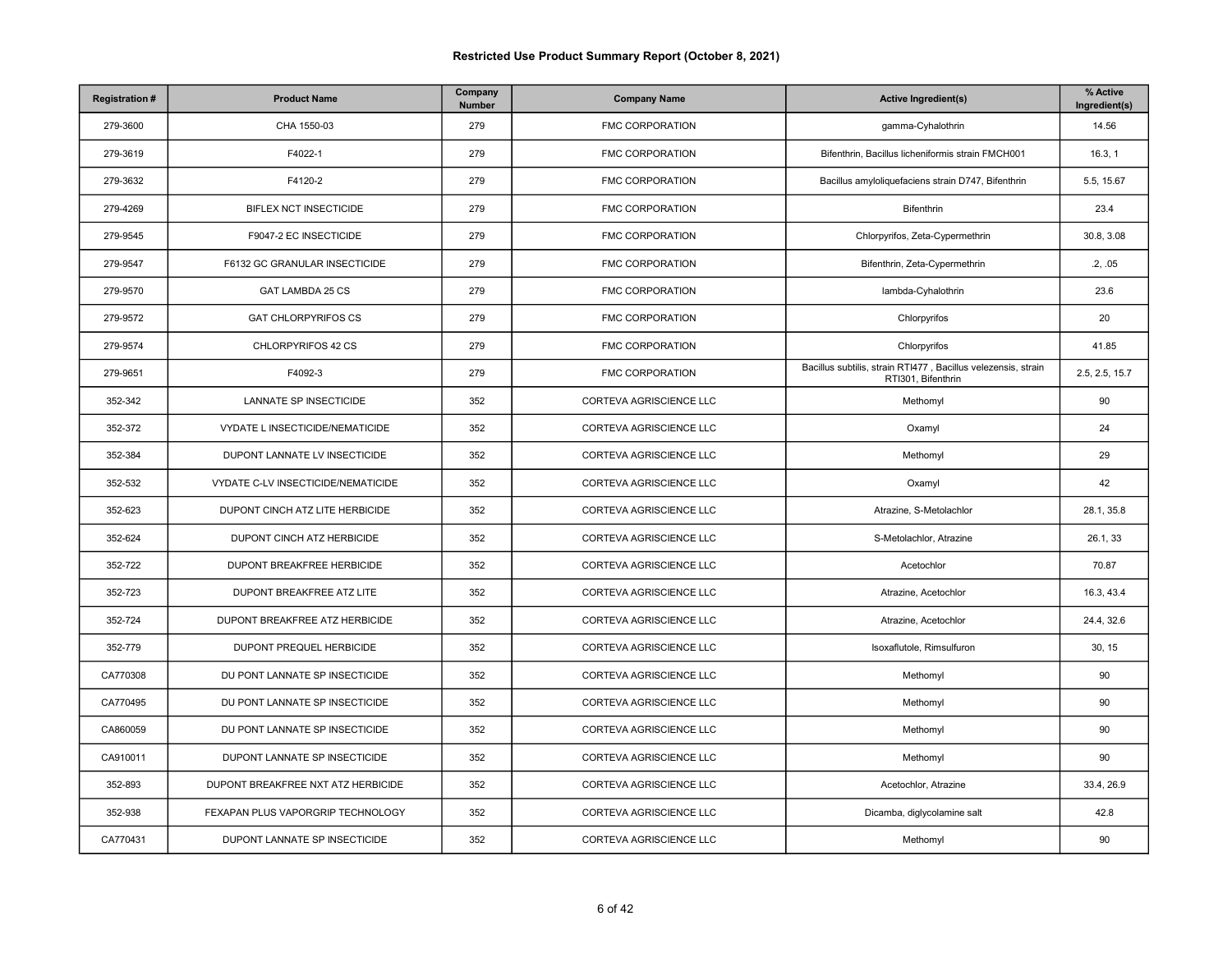| <b>Registration#</b> | <b>Product Name</b>                                           | Company<br>Number | <b>Company Name</b>                    | <b>Active Ingredient(s)</b> | % Active<br>Ingredient(s) |
|----------------------|---------------------------------------------------------------|-------------------|----------------------------------------|-----------------------------|---------------------------|
| CA780136             | DU PONT LANNATE SP INSECTICIDE                                | 352               | CORTEVA AGRISCIENCE LLC                | Methomyl                    | 90                        |
| CA900034             | DUPONT LANNATE SP INSECTICIDE                                 | 352               | CORTEVA AGRISCIENCE LLC                | Methomyl                    | 90                        |
| 363-15               | THE C-4 BRAND COOPERSOTE CREOSOTE OIL                         | 363               | COOPERS CREEK CHEMICAL CORPORATION     | Coal tar creosote           | 98.5                      |
| 363-14               | THE C-4 BRAND BLACK CREOSOTE COAL TAR SOLUTION                | 363               | COOPERS CREEK CHEMICAL CORPORATION     | Coal tar creosote           | 95                        |
| 363-48               | P-2 CREOSOTE-PETROLEUM SOLUTION                               | 363               | COOPERS CREEK CHEMICAL CORPORATION     | Coal tar creosote           | 75                        |
| AL930004             | DIMILIN 25W FOR COTTON/SOYBEAN                                | 400               | MACDERMID AGRICULTURAL SOLUTIONS, INC. | Diflubenzuron               | 25                        |
| FL010010             | MICROMITE 25WS                                                | 400               | MACDERMID AGRICULTURAL SOLUTIONS, INC. | Diflubenzuron               | 25                        |
| FL910014             | DIMILIN 25W FOR COTTON/SOYBEAN                                | 400               | MACDERMID AGRICULTURAL SOLUTIONS, INC. | Diflubenzuron               | 25                        |
| LA080001             | <b>DIMILIN 25W</b>                                            | 400               | MACDERMID AGRICULTURAL SOLUTIONS, INC. | Diflubenzuron               | 25                        |
| MT060001             | <b>DIMILIN 2L</b>                                             | 400               | MACDERMID AGRICULTURAL SOLUTIONS, INC. | Diflubenzuron               | 22                        |
| NV940003             | DIMILIN 25W FOR COTTON/SOYBEAN                                | 400               | MACDERMID AGRICULTURAL SOLUTIONS, INC. | Diflubenzuron               | 25                        |
| TX110007             | MICROMITE 80WG                                                | 400               | MACDERMID AGRICULTURAL SOLUTIONS, INC. | Diflubenzuron               | 80                        |
| CO080002             | <b>COMITE II</b>                                              | 400               | MACDERMID AGRICULTURAL SOLUTIONS, INC. | Propargite                  | 69.6                      |
| FL090010             | MICROMITE 80WG                                                | 400               | MACDERMID AGRICULTURAL SOLUTIONS, INC. | Diflubenzuron               | 80                        |
| ID080009             | PARAQUAT SL HERBICIDE                                         | 400               | MACDERMID AGRICULTURAL SOLUTIONS, INC. | Paraquat dichloride         | 43.8                      |
| MS870002             | DIMILIN 25W FOR COTTON/SOYBEAN                                | 400               | MACDERMID AGRICULTURAL SOLUTIONS, INC. | Diflubenzuron               | 25                        |
| NM080002             | <b>COMITE II</b>                                              | 400               | MACDERMID AGRICULTURAL SOLUTIONS, INC. | Propargite                  | 69.6                      |
| OK890003             | DIMILIN 25W FOR COTTON/SOYBEAN                                | 400               | MACDERMID AGRICULTURAL SOLUTIONS, INC. | Diflubenzuron               | 25                        |
| WA020008             | <b>DIMILIN 2L</b>                                             | 400               | MACDERMID AGRICULTURAL SOLUTIONS, INC. | Diflubenzuron               | 22                        |
| 432-1217             | CHIPCO TOPCHOICE INSECTICIDE                                  | 432               | BAYER ENVIRONMENTAL SCIENCE            | Fipronil                    | .0143                     |
| 432-1338             | TEMPO 20 WP GOLF COURSE INSECTICIDE                           | 432               | BAYER ENVIRONMENTAL SCIENCE            | Cyfluthrin                  | 20                        |
| 432-1424             | TOPCHOICE 0.00715 PLUS TURF FERTILIZER INSECTICIDE            | 432               | BAYER ENVIRONMENTAL SCIENCE            | Fipronil                    | .00715                    |
| 432-1452             | TEMPO ULTRA GC INSECTICIDE                                    | 432               | BAYER ENVIRONMENTAL SCIENCE            | beta-Cyfluthrin             | 11.8                      |
| 432-835              | DELTAGARD GC 5 SC INSECTICIDE                                 | 432               | BAYER ENVIRONMENTAL SCIENCE            | Deltamethrin                | 4.75                      |
| 432-896              | CHIPCO CHOICE INSECTICIDE                                     | 432               | BAYER ENVIRONMENTAL SCIENCE            | Fipronil                    | .1                        |
| 432-1218             | CHIPCO BRAND 61748A END USER FIPRONIL INSECTICIDE             | 432               | BAYER ENVIRONMENTAL SCIENCE            | Fipronil                    | .0143                     |
| 432-1422             | TOPCHOICE 0.00572 PLUYS TURF FERTILIZER<br><b>INSECTICIDE</b> | 432               | BAYER ENVIRONMENTAL SCIENCE            | Fipronil                    | .00572                    |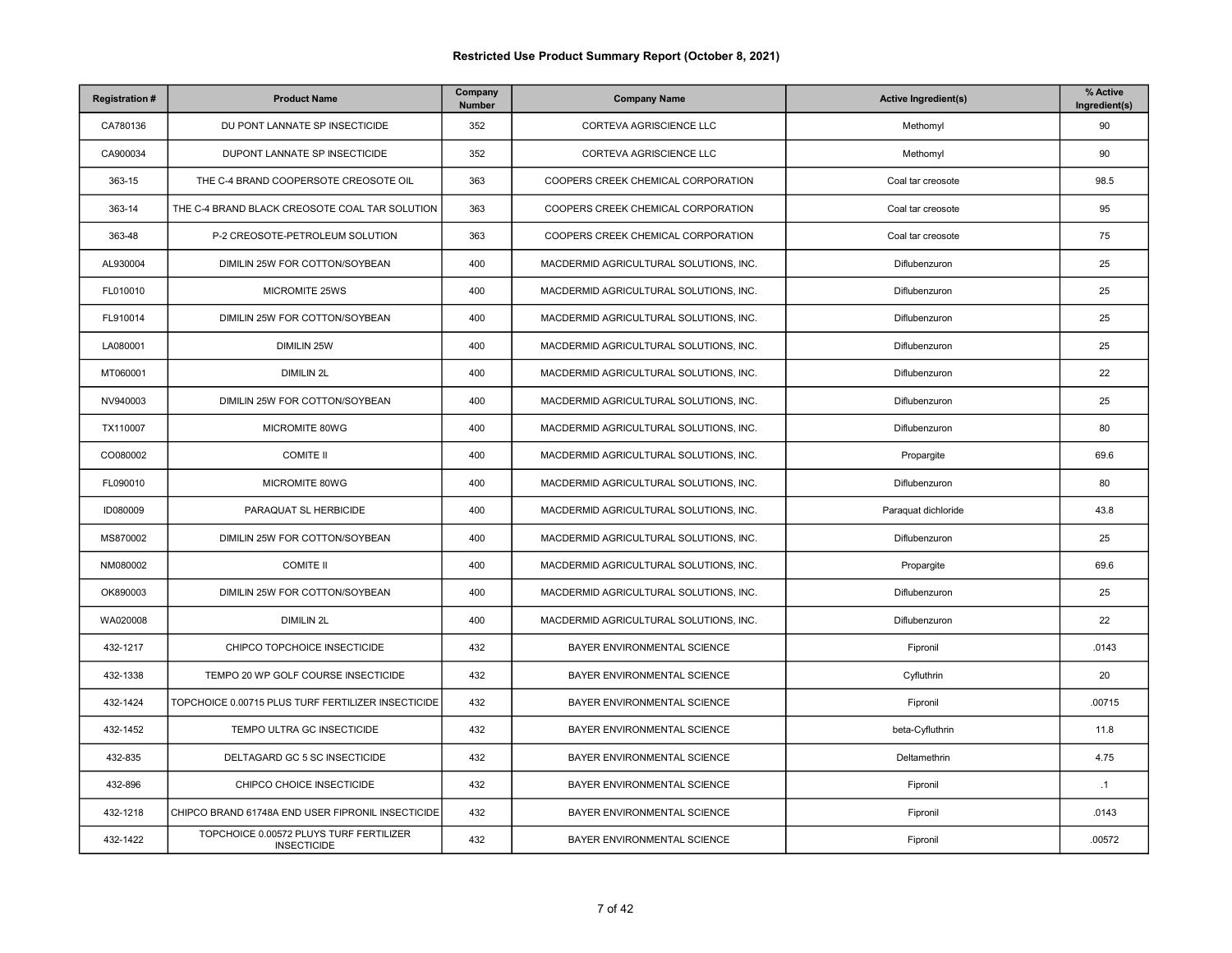| <b>Registration#</b> | <b>Product Name</b>                                                | Company<br>Number | <b>Company Name</b>                        | <b>Active Ingredient(s)</b>                                                 | % Active<br>Ingredient(s) |
|----------------------|--------------------------------------------------------------------|-------------------|--------------------------------------------|-----------------------------------------------------------------------------|---------------------------|
| 432-1427             | ALLECTUS 0.225 GC PLUS TURF FERTILIZER INSECTICIDE                 | 432               | BAYER ENVIRONMENTAL SCIENCE                | Bifenthrin, Imidacloprid                                                    | .1.125                    |
| 432-1582             | <b>INVORA VM HERBICIDE</b>                                         | 432               | BAYER ENVIRONMENTAL SCIENCE                | Triethylamine salt of aminocyclopyrachlor, Triclopyr,<br>triethylamine salt | 10.8, 20.4                |
| 432-837              | DELTAGARD GC GRANULAR INSECTICIDE                                  | 432               | BAYER ENVIRONMENTAL SCIENCE                | Deltamethrin                                                                | .1                        |
| 499-405              | WHITMIRE PT 1920 TOTAL RELEASE INSECTICIDE                         | 499               | <b>BASF CORPORATION</b>                    | Chlorpyrifos, Cyfluthrin                                                    | 8, 1.6                    |
| 499-367              | WHITMIRE PT 275 DUR-O-CAP MICROENCAPSULATED<br><b>CHLORPYRIFOS</b> | 499               | <b>BASF CORPORATION</b>                    | Chlorpyrifos                                                                | 20                        |
| 499-419              | DURATION PT 275 MC MICROENCAPSULATED DURSBAN<br>LIQUID CONCENTRATE | 499               | <b>BASF CORPORATION</b>                    | Chlorpyrifos                                                                | 20                        |
| 524-480              | <b>HARNESS XTRA HERBICIDE</b>                                      | 524               | <b>BAYER CROPSCIENCE LP</b>                | Atrazine, Acetochlor                                                        | 18.3.46.3                 |
| 524-485              | HARNESS XTRA 5.6L HERBICIDE PREMIX FOR CORN                        | 524               | BAYER CROPSCIENCE LP                       | Atrazine, Acetochlor                                                        | 26.9, 33.4                |
| 524-497              | MON 58442 HERBICIDE                                                | 524               | BAYER CROPSCIENCE LP                       | Atrazine, Glyphosate-isopropylammonium, Acetochlor                          | 16.2, 8.2, 21.6           |
| 524-511              | <b>MON 58494</b>                                                   | 524               | <b>BAYER CROPSCIENCE LP</b>                | Atrazine, Acetochlor                                                        | 14.5.29                   |
| 524-483              | TOPHAND GRASS HERBICIDE                                            | 524               | BAYER CROPSCIENCE LP                       | Acetochlor                                                                  | 81.15                     |
| 524-496              | MON 58430 HERBICIDE                                                | 524               | BAYER CROPSCIENCE LP                       | Acetochlor                                                                  | 42                        |
| 524-509              | MON 78088 HERBICIDE                                                | 524               | <b>BAYER CROPSCIENCE LP</b>                | Atrazine, Glyphosate-isopropylammonium                                      | 20.9, 20.9                |
| 577-572              | SEAVOYAGE 100 ANTI-FOULING PAINT                                   | 577               | THE SHERWIN-WILLIAMS COMPANY               | Copper 2-pyridinethio-1-oxide, Cuprous oxide                                | 4.12, 21.05               |
| 773-60               | ATROBAN 42.5% EC                                                   | 773               | INTERVET INC D/B/A MERCK ANIMAL HEALTH     | Permethrin                                                                  | 42.5                      |
| 814-9                | FORCE'S MOUS-CON NO. 2                                             | 814               | CARAJON CHEMICAL HOLDINGS, LLC             | Zinc phosphide (Zn3P2)                                                      | $\overline{2}$            |
| 1015-68              | MAX KILL VAPO-CIDE                                                 | 1015              | DOUGLAS PRODUCTS AND PACKAGING COMPANY LLC | <b>DDVP</b>                                                                 | 5                         |
| 1015-74              | PH3 ALUMINUM PHOSPHIDE FUMIGANT PELLETS                            | 1015              | DOUGLAS PRODUCTS AND PACKAGING COMPANY LLC | Aluminum phosphide                                                          | 60                        |
| 1015-75              | PH3 ALUMINUM PHOSPHIDE FUMIGANT BAGS                               | 1015              | DOUGLAS PRODUCTS AND PACKAGING COMPANY LLC | Aluminum phosphide                                                          | 60                        |
| 1015-76              | PH3 ALUMINUM PHOSPHIDE FUMIGANT TABLETS                            | 1015              | DOUGLAS PRODUCTS AND PACKAGING COMPANY LLC | Aluminum phosphide                                                          | 60                        |
| 1015-78              | <b>VIKANE</b>                                                      | 1015              | DOUGLAS PRODUCTS AND PACKAGING COMPANY LLC | Sulfuryl fluoride                                                           | 99.8                      |
| 1015-79              | <b>PROFUME</b>                                                     | 1015              | DOUGLAS PRODUCTS AND PACKAGING COMPANY LLC | Sulfuryl fluoride                                                           | 99.8                      |
| 1015-80              | <b>MASTER FUME</b>                                                 | 1015              | DOUGLAS PRODUCTS AND PACKAGING COMPANY LLC | Sulfuryl fluoride                                                           | 99.8                      |
| 1015-81              | DREXEL MASTER FUME AG                                              | 1015              | DOUGLAS PRODUCTS AND PACKAGING COMPANY LLC | Sulfuryl fluoride                                                           | 99.8                      |
| 1021-1753            | <b>EVERCIDE PERMETHRIN 25.6 EC</b>                                 | 1021              | MCLAUGHLIN GORMLEY KING COMPANY, D/B/A MGK | Permethrin                                                                  | 25.6                      |
| 1381-158             | ATRAZINE 4L                                                        | 1381              | WINFIELD SOLUTIONS, LLC                    | Atrazine                                                                    | 42.12                     |
| 1381-187             | ARCTIC 3.2 EC                                                      | 1381              | WINFIELD SOLUTIONS, LLC                    | Permethrin                                                                  | 36.8                      |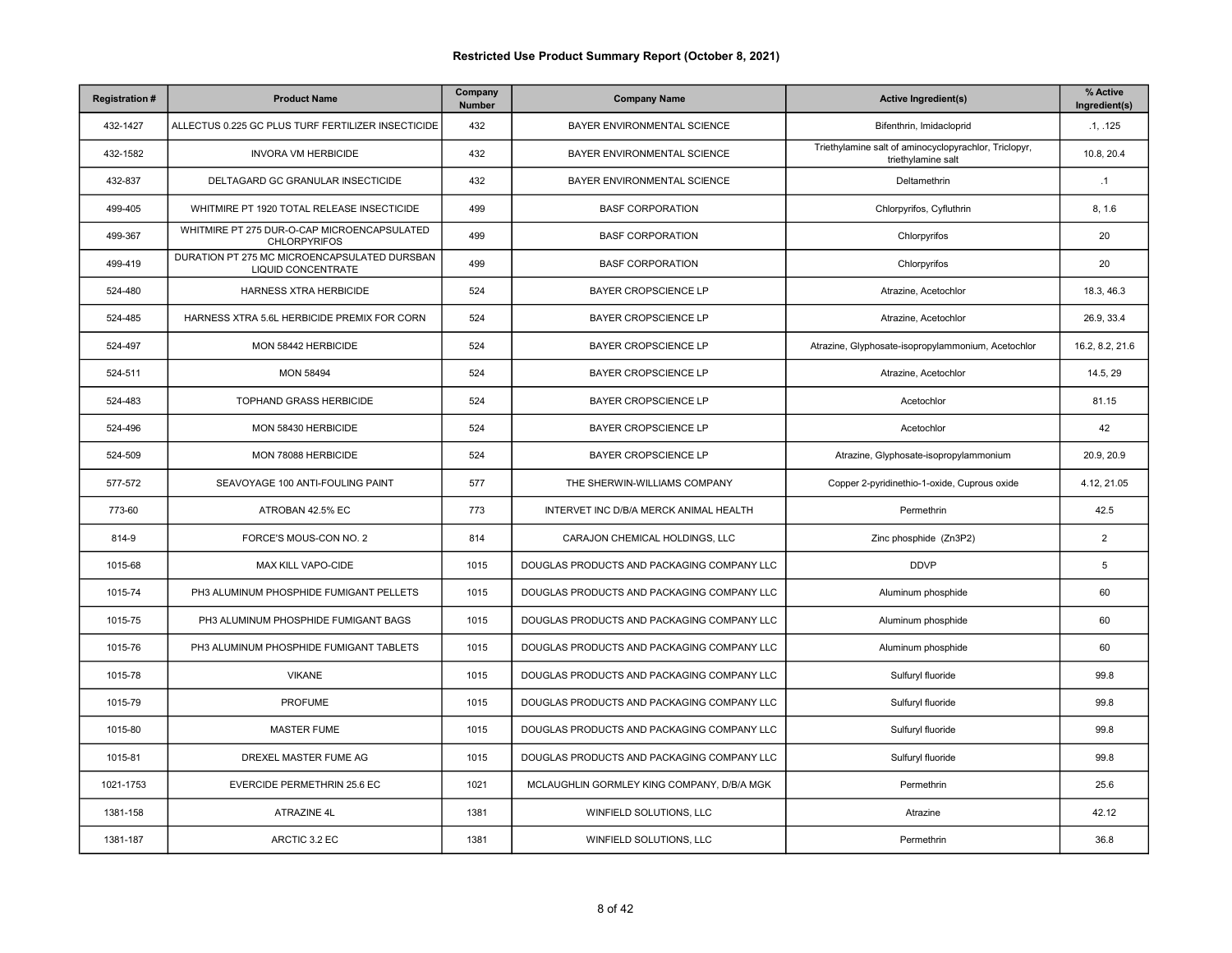| <b>Registration#</b> | <b>Product Name</b>                                                  | Company<br>Number | <b>Company Name</b>                 | <b>Active Ingredient(s)</b>                       | % Active<br>Ingredient(s) |
|----------------------|----------------------------------------------------------------------|-------------------|-------------------------------------|---------------------------------------------------|---------------------------|
| 1381-188             | BATTERY 2.5 EC                                                       | 1381              | WINFIELD SOLUTIONS, LLC             | Cypermethrin                                      | 30.6                      |
| 1381-196             | <b>TUNDRA EC</b>                                                     | 1381              | WINFIELD SOLUTIONS, LLC             | Bifenthrin                                        | 25.1                      |
| 1381-199             | <b>CHARGER MAX ATZ</b>                                               | 1381              | WINFIELD SOLUTIONS, LLC             | S-Metolachlor, Atrazine                           | 26.1, 33                  |
| 1381-208             | CHARGER MAX ATZ LITE                                                 | 1381              | WINFIELD SOLUTIONS, LLC             | S-Metolachlor, Atrazine                           | 35.8, 28.1                |
| 1381-210             | MYSTIC Z INSECTICIDE                                                 | 1381              | WINFIELD SOLUTIONS, LLC             | lambda-Cyhalothrin                                | 22.8                      |
| 1381-211             | <b>GRIZZLY Z INSECTICIDE</b>                                         | 1381              | WINFIELD SOLUTIONS, LLC             | lambda-Cyhalothrin                                | 11.4                      |
| 1381-214             | <b>TUNDRA CA</b>                                                     | 1381              | WINFIELD SOLUTIONS, LLC             | <b>Bifenthrin</b>                                 | 25.1                      |
| 1381-237             | ABAMECTIN .15EC                                                      | 1381              | WINFIELD SOLUTIONS, LLC             | Abamectin                                         | $\overline{2}$            |
| 1381-243             | <b>TUNDRA SUPREME</b>                                                | 1381              | WINFIELD SOLUTIONS, LLC             | Bifenthrin, Chlorpyrifos                          | 9, 28.6                   |
| 1381-257             | <b>GRIZZLY TOO</b>                                                   | 1381              | WINFIELD SOLUTIONS, LLC             | lambda-Cyhalothrin                                | 22.8                      |
| 2568-103             | SEAQUANTUM ULTRA SP LIGHT RED                                        | 2568              | JOTUN PAINTS, INC.                  | Copper 2-pyridinethio-1-oxide, Cuprous oxide      | 2.23, 48.2                |
| 2568-104             | SEAFORCE 7700 1A                                                     | 2568              | JOTUN PAINTS, INC.                  | Copper 2-pyridinethio-1-oxide, Cuprous oxide      | 1.5, 27                   |
| 2568-105             | SEAFORCE 9900 1A                                                     | 2568              | JOTUN PAINTS, INC.                  | Copper 2-pyridinethio-1-oxide, Cuprous oxide      | 2.9, 35                   |
| 2693-221             | INTERSWIFT 655 BMA004 - DARK RED                                     | 2693              | INTERNATIONAL PAINT LLC             | Copper 2-pyridinethio-1-oxide, Cuprous oxide      | 3.96, 36.2                |
| 2693-232             | MICRON 99-BLACK                                                      | 2693              | INTERNATIONAL PAINT LLC             | Copper 2-pyridinethio-1-oxide, Cuprous oxide      | 4.56, 43.51               |
| 2693-233             | MICRON WA - RED                                                      | 2693              | INTERNATIONAL PAINT LLC             | Cuprous oxide, Copper 2-pyridinethio-1-oxide      | 27, 3.92                  |
| 2749-556             | <b>ACETO BIFENTHRIN 2 EC</b>                                         | 2749              | ACETO LIFE SCIENCES, L.L.C.         | Bifenthrin                                        | 25.1                      |
| 2749-577             | MITEO MAX II                                                         | 2749              | ACETO LIFE SCIENCES, L.L.C.         | Propargite                                        | 67.76                     |
| 2749-578             | MITEO MAX 6EC                                                        | 2749              | ACETO LIFE SCIENCES, L.L.C.         | Propargite                                        | 67.76                     |
| 2749-579             | MITEO MAX II EC                                                      | 2749              | ACETO LIFE SCIENCES, L.L.C.         | Propargite                                        | 67.76                     |
| 2935-551             | <b>STILETTO</b>                                                      | 2935              | WILBUR-ELLIS COMPANY LLC            | Permethrin                                        | $.5\,$                    |
| 2935-555             | <b>DEADLOCK G</b>                                                    | 2935              | WILBUR-ELLIS COMPANY LLC            | Zeta-Cypermethrin                                 | .25                       |
| 3008-121             | <b>TIMBERFUME II</b>                                                 | 3008              | KOPPERS PERFORMANCE CHEMICALS, INC. | Chloropicrin                                      | 99.4                      |
| 3008-34              | K-33 (60%) WOOD PRESERVATIVE                                         | 3008              | KOPPERS PERFORMANCE CHEMICALS, INC. | Arsenic oxide (As2O5), Chromic acid, Cupric oxide | 20, 29.9, 10.5            |
| 4271-10              | POCKET GOPHER BAIT CONTAINING STRYCHNINE 1-10<br>FORMULATION ON OATS | 4271              | R & M EXTERMINATORS INC             | Strychnine                                        | $.5\,$                    |
| 4271-16              | ZINC PHOSPHIDE ON OATS                                               | 4271              | R & M EXTERMINATORS INC             | Zinc phosphide (Zn3P2)                            | $\overline{2}$            |
| 4271-17              | POCKET GOPHER BAIT CONTAINING STRYCHNINE 1-10<br>FORMULATION ON MILO | 4271              | R & M EXTERMINATORS INC             | Strychnine                                        | $.5\,$                    |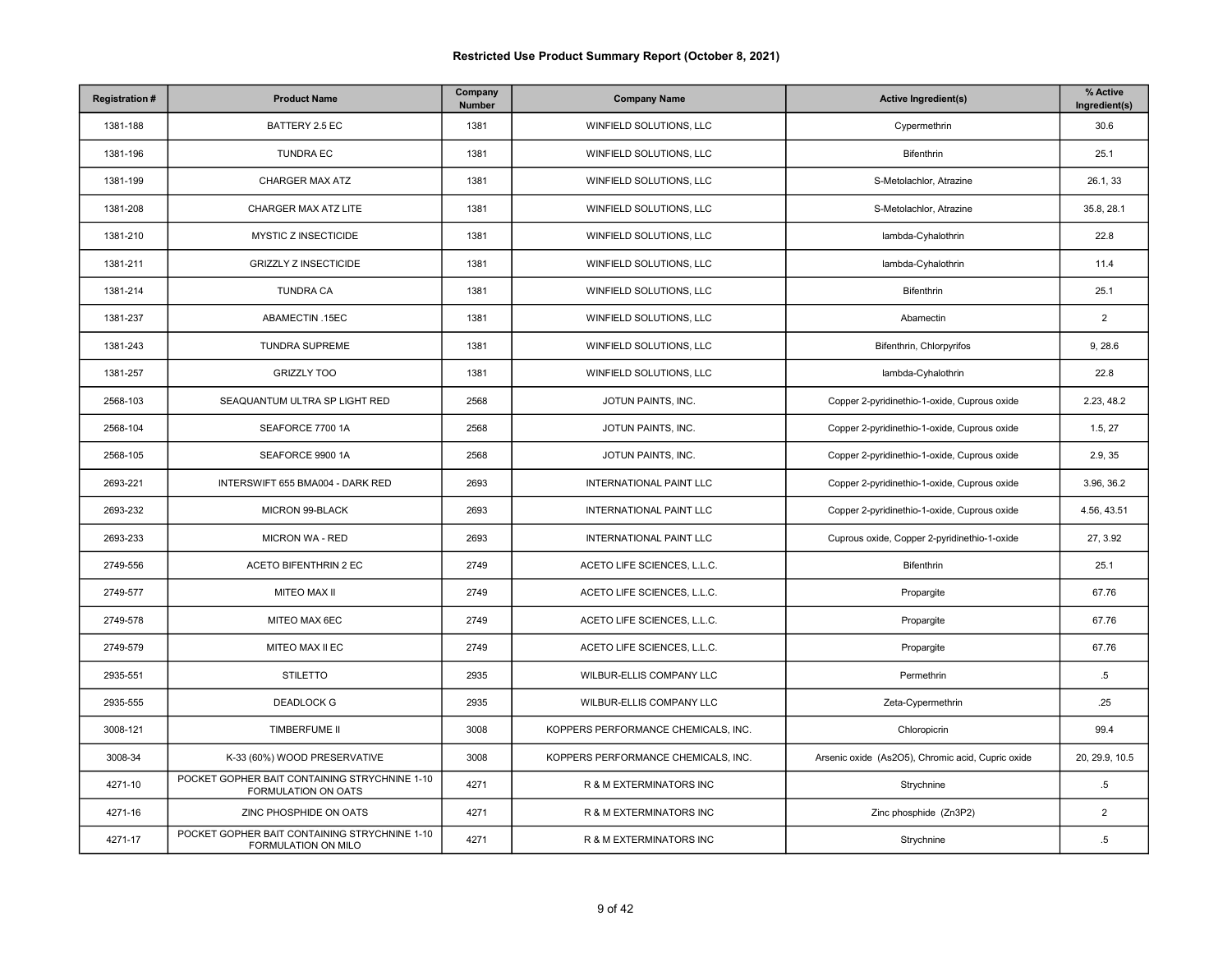| <b>Registration#</b> | <b>Product Name</b>                        | Company<br>Number | <b>Company Name</b>        | <b>Active Ingredient(s)</b> | % Active<br>Ingredient(s) |
|----------------------|--------------------------------------------|-------------------|----------------------------|-----------------------------|---------------------------|
| 5042-34              | RCO AVALON MIXED GRAIN GOPHER BAIT         | 5042              | RCO INTERNATIONAL INC.     | Strychnine                  | $.5\,$                    |
| 5481-204             | DDVP 4-E EMULSIFIABLE CONCENTRATE          | 5481              | AMVAC CHEMICAL CORPORATION | <b>DDVP</b>                 | 41.4                      |
| 5481-205             | DDVP 2-E EMULSIFIABLE CONCENTRATE          | 5481              | AMVAC CHEMICAL CORPORATION | <b>DDVP</b>                 | 25                        |
| 5481-220             | DDVP 5% EMULSIFIABLE CONCENTRATE           | 5481              | AMVAC CHEMICAL CORPORATION | <b>DDVP</b>                 | 5                         |
| 5481-423             | METAM 426                                  | 5481              | AMVAC CHEMICAL CORPORATION | Metam-sodium                | 42                        |
| 5481-448             | AMVAC BIDRIN 8 WATER MISCIBLE INSECTICIDE  | 5481              | AMVAC CHEMICAL CORPORATION | Dicrotophos                 | 82                        |
| 5481-456             | METAM 376                                  | 5481              | AMVAC CHEMICAL CORPORATION | Metam-sodium                | 38                        |
| 5481-458             | METAM 376                                  | 5481              | AMVAC CHEMICAL CORPORATION | Metam-sodium                | 38                        |
| 5481-466             | VAPAM SOIL FUMIGANT SOLUTION FOR ALL CROPS | 5481              | AMVAC CHEMICAL CORPORATION | Metam-sodium                | 32.7                      |
| 5481-468             | VAPAM HL SOIL FUMIGANT                     | 5481              | AMVAC CHEMICAL CORPORATION | Metam-sodium                | 42                        |
| 5481-474             | SODCURE 376                                | 5481              | AMVAC CHEMICAL CORPORATION | Metam-sodium                | 38                        |
| 5481-479             | <b>DIBROM 8 EMULSIVE</b>                   | 5481              | AMVAC CHEMICAL CORPORATION | Naled                       | 62                        |
| 5481-480             | DIBROM CONCENTRATE                         | 5481              | AMVAC CHEMICAL CORPORATION | Naled                       | 87.4                      |
| 5481-481             | TRUMPET EC INSECTICIDE                     | 5481              | AMVAC CHEMICAL CORPORATION | Naled                       | 78                        |
| 5481-482             | FLY KILLER D                               | 5481              | AMVAC CHEMICAL CORPORATION | Naled                       | 36                        |
| 5481-483             | <b>AMV 540</b>                             | 5481              | AMVAC CHEMICAL CORPORATION | Metam-Potassium             | 54                        |
| 5481-493             | CHLORETHOXYFOS 5G GRANULAR INSECTICIDE     | 5481              | AMVAC CHEMICAL CORPORATION | Chlorethoxyfos              | 5                         |
| 5481-494             | CHLORETHOXYFOS 2.5G GRANULAR INSECTICIDE   | 5481              | AMVAC CHEMICAL CORPORATION | Chlorethoxyfos              | 2.5                       |
| 5481-502             | AMBUSH 25W INSECTICIDE                     | 5481              | AMVAC CHEMICAL CORPORATION | Permethrin                  | 25                        |
| 5481-503             | AMBUSH 25W INSECTICIDE WATER SOLUBLE PACK  | 5481              | AMVAC CHEMICAL CORPORATION | Permethrin                  | 25                        |
| 5481-517             | <b>DISCIPLINE 2EC</b>                      | 5481              | AMVAC CHEMICAL CORPORATION | Bifenthrin                  | 25.1                      |
| 5481-518             | WISDOM GC GRANULAR                         | 5481              | AMVAC CHEMICAL CORPORATION | Bifenthrin                  | $\cdot$ .2                |
| 5481-519             | <b>WISDOM FLOWABLE</b>                     | 5481              | AMVAC CHEMICAL CORPORATION | Bifenthrin                  | 7.9                       |
| 5481-526             | THIMET 10-G SOIL AND SYSTEMIC INSECTICIDE  | 5481              | AMVAC CHEMICAL CORPORATION | Phorate                     | 10                        |
| 5481-527             | THIMET 15-G SOIL AND SYSTEMIC INSECTICIDE  | 5481              | AMVAC CHEMICAL CORPORATION | Phorate                     | 15                        |
| 5481-530             | THIMET 20-G                                | 5481              | AMVAC CHEMICAL CORPORATION | Phorate                     | 20                        |
| 5481-539             | WISDOM 0.069% INSECTICIDE                  | 5481              | AMVAC CHEMICAL CORPORATION | Bifenthrin                  | .069                      |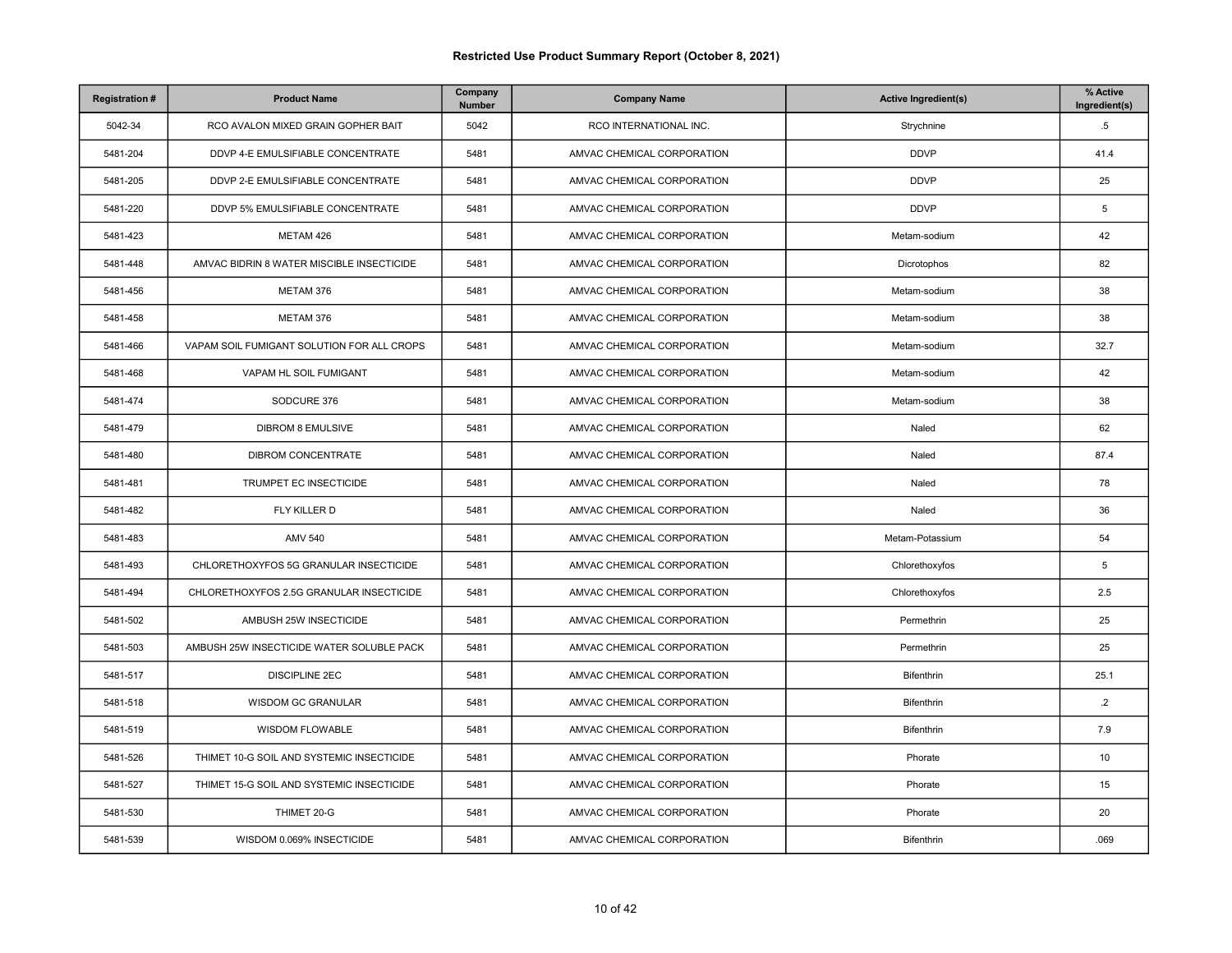| <b>Registration#</b> | <b>Product Name</b>                         | Company<br>Number | <b>Company Name</b>        | <b>Active Ingredient(s)</b> | % Active<br>Ingredient(s) |
|----------------------|---------------------------------------------|-------------------|----------------------------|-----------------------------|---------------------------|
| 5481-540             | WISDOM 0.069% RUP INSECTICIDE               | 5481              | AMVAC CHEMICAL CORPORATION | Bifenthrin                  | .069                      |
| 5481-545             | COUNTER 15G SYSTEMIC INSECTICIDE-NEMATICIDE | 5481              | AMVAC CHEMICAL CORPORATION | Terbufos                    | 15                        |
| 5481-547             | <b>COUNTER CR</b>                           | 5481              | AMVAC CHEMICAL CORPORATION | Terbufos                    | 20                        |
| 5481-549             | AMBUSH INSECTICIDE                          | 5481              | AMVAC CHEMICAL CORPORATION | Permethrin                  | 25.6                      |
| 5481-552             | <b>BIDRIN XP</b>                            | 5481              | AMVAC CHEMICAL CORPORATION | Bifenthrin, Dicrotophos     | 25.1, 82                  |
| 5481-555             | WISDOM 0.1% RUP INSECTICIDE                 | 5481              | AMVAC CHEMICAL CORPORATION | Bifenthrin                  | .1                        |
| 5481-558             | WISDOM 0.05% RUP INSECTICIDE                | 5481              | AMVAC CHEMICAL CORPORATION | Bifenthrin                  | .05                       |
| 5481-560             | SMARTCHOICE 2.5G                            | 5481              | AMVAC CHEMICAL CORPORATION | Chlorethoxyfos, Bifenthrin  | 2.15, .35                 |
| 5481-561             | SMARTCHOICE 5G                              | 5481              | AMVAC CHEMICAL CORPORATION | Bifenthrin, Chlorethoxyfos  | .7, 4.3                   |
| 5481-562             | <b>COUNTER 20G</b>                          | 5481              | AMVAC CHEMICAL CORPORATION | Terbufos                    | 20                        |
| 5481-576             | AMV1118 20G GRANULAR INSECTICIDE            | 5481              | AMVAC CHEMICAL CORPORATION | Chlorethoxyfos, Bifenthrin  | 17.2, 2.8                 |
| 5481-577             | AMV1091 9.34G GRANULAR INSECTICIDE          | 5481              | AMVAC CHEMICAL CORPORATION | Phostebupirim, Cyfluthrin   | 8.9, .44                  |
| 5481-578             | AMV1118 10G GRANULAR INSECTICIDE            | 5481              | AMVAC CHEMICAL CORPORATION | Chlorethoxyfos, Bifenthrin  | 8.6, 1.4                  |
| 5481-579             | AMV1118 15G GRANULAR INSECTICIDE            | 5481              | AMVAC CHEMICAL CORPORATION | Chlorethoxyfos, Bifenthrin  | 12.9, 2.1                 |
| 5481-587             | SMARTCHOICE LIQUID INSECTICIDE              | 5481              | AMVAC CHEMICAL CORPORATION | Bifenthrin, Chlorethoxyfos  | 4.2, 25.8                 |
| 5481-588             | WISDOM 0.2% RUP GRANULAR INSECTICIDE        | 5481              | AMVAC CHEMICAL CORPORATION | Bifenthrin                  | $\cdot$ .2                |
| 5481-596             | FG14002-80                                  | 5481              | AMVAC CHEMICAL CORPORATION | Bifenthrin                  | 39.44                     |
| 5481-609             | 2016BIFENTHRIN                              | 5481              | AMVAC CHEMICAL CORPORATION | Bifenthrin                  | 25.1                      |
| 5481-612             | ImpactZ Herbicide                           | 5481              | AMVAC CHEMICAL CORPORATION | Topramezone, Atrazine       | 2.85, 42.6                |
| 5481-615             | PARAZONE 3SL HERBICIDE                      | 5481              | AMVAC CHEMICAL CORPORATION | Paraquat dichloride         | 43.8                      |
| 5481-616             | ABBA 0.15EC                                 | 5481              | AMVAC CHEMICAL CORPORATION | Abamectin                   | 1.9                       |
| 5481-620             | ABBA 0.15 ME                                | 5481              | AMVAC CHEMICAL CORPORATION | Abamectin                   | 1.9                       |
| 5481-621             | ABBA ULTRA MITICIDE/INSECTICIDE             | 5481              | AMVAC CHEMICAL CORPORATION | Abamectin                   | 3.74                      |
| 5481-622             | Parazone 2SL                                | 5481              | AMVAC CHEMICAL CORPORATION | Paraquat dichloride         | 30.5                      |
| 5481-627             | AVENSIS INSECTICIDE/MITICIDE                | 5481              | AMVAC CHEMICAL CORPORATION | Abamectin                   | 1.9                       |
| 5481-8980            | PHORATE 20 G                                | 5481              | AMVAC CHEMICAL CORPORATION | Phorate                     | 20                        |
| 5481-9024            | <b>BIDRIN XP II</b>                         | 5481              | AMVAC CHEMICAL CORPORATION | Dicrotophos, Bifenthrin     | 43.1, 10.8                |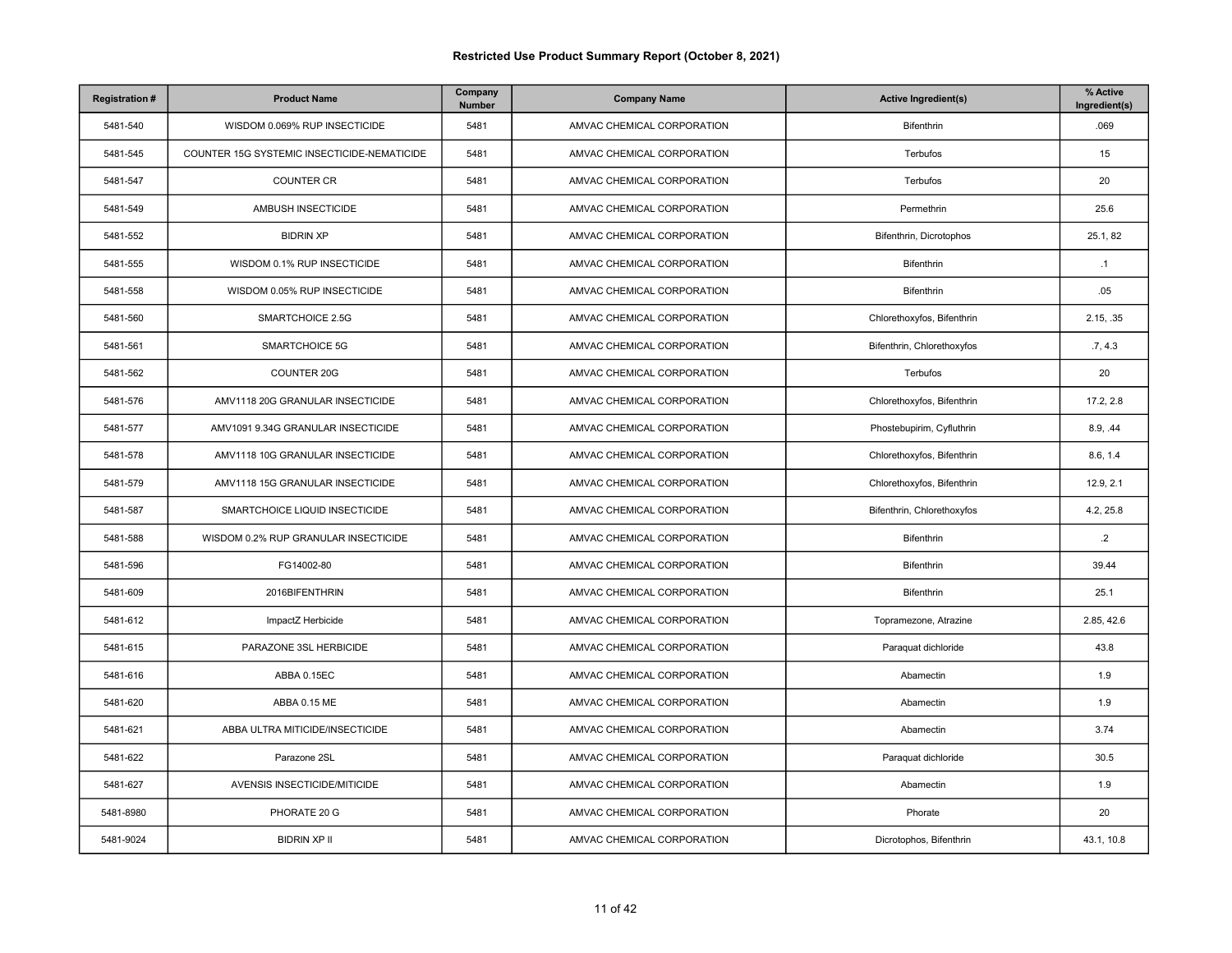| <b>Registration#</b> | <b>Product Name</b>                                               | Company<br>Number | <b>Company Name</b>                                                | <b>Active Ingredient(s)</b>                 | % Active<br>Ingredient(s) |
|----------------------|-------------------------------------------------------------------|-------------------|--------------------------------------------------------------------|---------------------------------------------|---------------------------|
| 5481-9027            | <b>BASAMID G</b>                                                  | 5481              | AMVAC CHEMICAL CORPORATION                                         | Dazomet                                     | 99                        |
| 5481-9028            | AZTEC 4.67% GRANULAR INSECTICIDE                                  | 5481              | AMVAC CHEMICAL CORPORATION                                         | Cyfluthrin, Phostebupirim                   | .22, 4.45                 |
| 5481-9029            | AZTEC 2.1% G INSECTICIDE                                          | 5481              | AMVAC CHEMICAL CORPORATION                                         | Cyfluthrin, Phostebupirim                   | .1, 2                     |
| 5481-9030            | AZTEC 2.1% GRANULAR INSECTICIDE                                   | 5481              | AMVAC CHEMICAL CORPORATION                                         | Cyfluthrin, Phostebupirim                   | .1, 2                     |
| 5481-9032            | AZTEC 3.78% GRANULAR INSECTICIDE                                  | 5481              | AMVAC CHEMICAL CORPORATION                                         | Phostebupirim, Cyfluthrin                   | 3.6, .18                  |
| 5481-9040            | MOCAP 15% GRANULAR NEMATICIDE - INSECTICIDE                       | 5481              | AMVAC CHEMICAL CORPORATION                                         | Ethoprop                                    | 15                        |
| 5481-9041            | MOCAP EC NEMATICIDE - INSECTICIDE                                 | 5481              | AMVAC CHEMICAL CORPORATION                                         | Ethoprop                                    | 69.6                      |
| 5481-9042            | MOCAP 20% GRANULAR LOCK 'N LOAD NEMATICIDE-<br><b>INSECTICIDE</b> | 5481              | AMVAC CHEMICAL CORPORATION                                         | Ethoprop                                    | 20                        |
| 5785-11              | METH-O-GAS 100                                                    | 5785              | <b>LANXESS CORPORATION</b>                                         | Methyl bromide (NO INERT USE)               | 100                       |
| 5785-19              | TERR-O-GAS 70 PREPLANT SOIL FUMIGANT                              | 5785              | <b>LANXESS CORPORATION</b>                                         | Methyl bromide (NO INERT USE), Chloropicrin | 70.30                     |
| 5785-22              | TERR-O-GAS 98                                                     | 5785              | LANXESS CORPORATION                                                | Methyl bromide (NO INERT USE), Chloropicrin | 98, 2                     |
| 5785-24              | TERR-O-GAS 67                                                     | 5785              | <b>LANXESS CORPORATION</b>                                         | Methyl bromide (NO INERT USE), Chloropicrin | 67, 33                    |
| 5785-28              | TERR-O-GAS 57 PREPLANT SOIL FUMIGANT                              | 5785              | <b>LANXESS CORPORATION</b>                                         | Methyl bromide (NO INERT USE), Chloropicrin | 57, 43                    |
| 5785-40              | TERR-O-GAS 75                                                     | 5785              | <b>LANXESS CORPORATION</b>                                         | Methyl bromide (NO INERT USE), Chloropicrin | 75, 25                    |
| 5785-41              | METH-O-GAS Q                                                      | 5785              | <b>LANXESS CORPORATION</b>                                         | Methyl bromide (NO INERT USE)               | 100                       |
| 5785-47              | TERR-O-GAS 80                                                     | 5785              | <b>LANXESS CORPORATION</b>                                         | Methyl bromide (NO INERT USE), Chloropicrin | 80, 20                    |
| 5785-48              | TERR-O-GAS 50                                                     | 5785              | <b>LANXESS CORPORATION</b>                                         | Methyl bromide (NO INERT USE), Chloropicrin | 50, 50                    |
| 5905-248             | DIAZINON AG500 INSECTICIDE                                        | 5905              | HELENA AGRI-ENTERPRISES, LLC, D/B/A HELENA<br>CHEMICAL COMP        | Diazinon                                    | 48                        |
| 5905-470             | ATRAZINE 4L                                                       | 5905              | HELENA AGRI-ENTERPRISES, LLC, D/B/A HELENA<br><b>CHEMICAL COMP</b> | Atrazine                                    | 40.8                      |
| 5905-522             | ATRAZINE 90DF                                                     | 5905              | HELENA AGRI-ENTERPRISES, LLC, D/B/A HELENA<br>CHEMICAL COMP        | Atrazine                                    | 88.4                      |
| 5905-548             | EMPOWER(2) GRANULAR INSECTICIDE                                   | 5905              | HELENA AGRI-ENTERPRISES, LLC, D/B/A HELENA<br>CHEMICAL COMP        | Indole-3-butyric acid, Bifenthrin           | .001, 1.15                |
| 5905-567             | PRO-MATE BIFENTHRIN GC 0.069% PLUS FERTILIZER                     | 5905              | HELENA AGRI-ENTERPRISES, LLC, D/B/A HELENA<br><b>CHEMICAL COMP</b> | <b>Bifenthrin</b>                           | .069                      |
| 5905-599             | HM-1508 INSECTICIDE                                               | 5905              | HELENA AGRI-ENTERPRISES, LLC, D/B/A HELENA<br>CHEMICAL COMP        | beta-Cyfluthrin                             | 12.86                     |
| 5905-606             | HM-1570 INSECTICIDE                                               | 5905              | HELENA AGRI-ENTERPRISES, LLC, D/B/A HELENA<br>CHEMICAL COMP        | Acetamiprid                                 | 32.46                     |
| 5905-607             | HM-1601 Insecticide                                               | 5905              | HELENA AGRI-ENTERPRISES, LLC, D/B/A HELENA<br>CHEMICAL COMP        | Bifenthrin                                  | 17.15                     |
| 5905-626             | Omni Brand Bifenthrin 2EC                                         | 5905              | HELENA AGRI-ENTERPRISES, LLC, D/B/A HELENA<br><b>CHEMICAL COMP</b> | <b>Bifenthrin</b>                           | 25                        |
| 5905-637             | PARAQUAT CONCENTRATE                                              | 5905              | HELENA AGRI-ENTERPRISES, LLC, D/B/A HELENA<br>CHEMICAL COMP        | Paraquat dichloride                         | 43.2                      |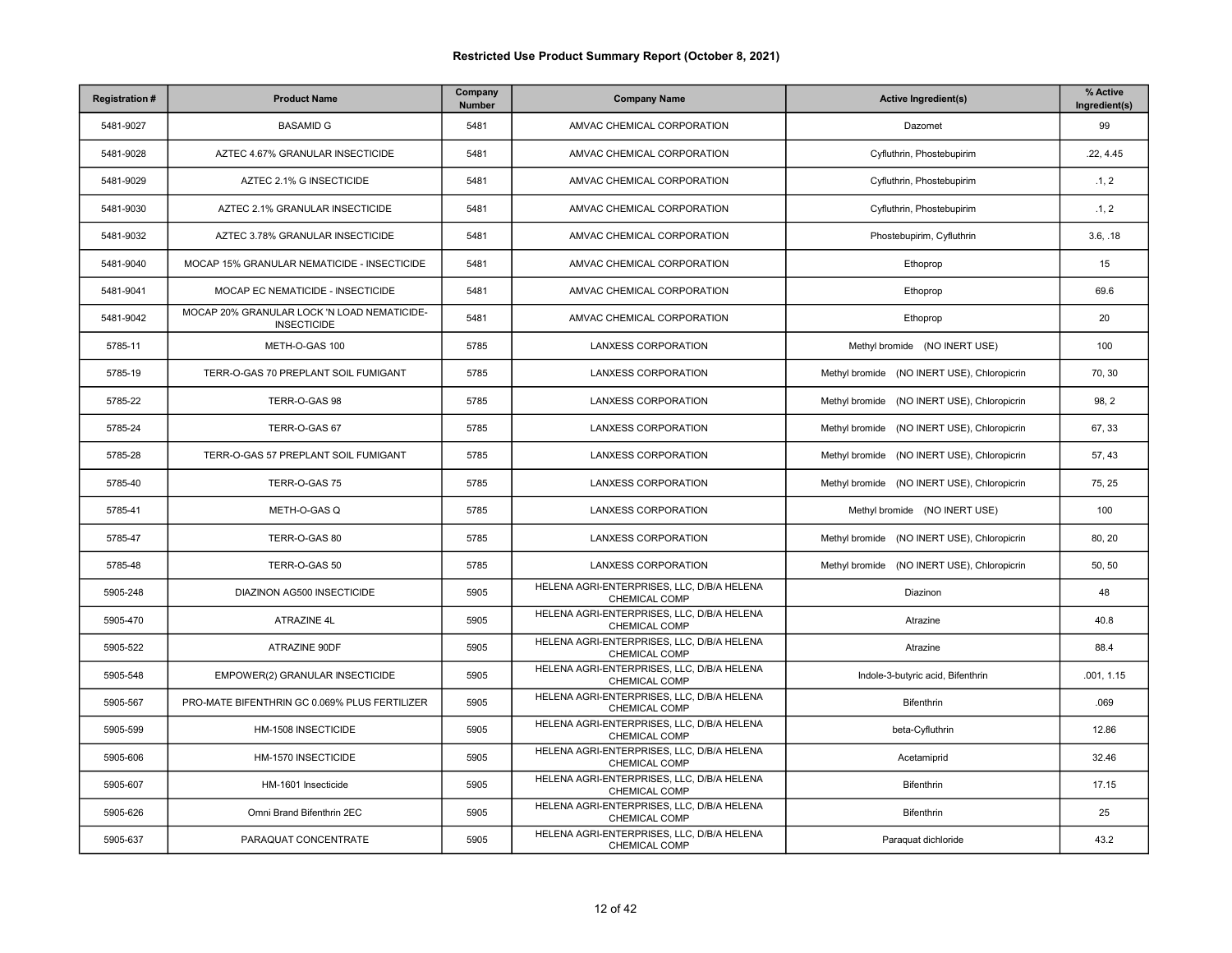| <b>Registration#</b> | <b>Product Name</b>                                      | Company<br><b>Number</b> | <b>Company Name</b>                                                | <b>Active Ingredient(s)</b>          | % Active<br>Ingredient(s) |
|----------------------|----------------------------------------------------------|--------------------------|--------------------------------------------------------------------|--------------------------------------|---------------------------|
| 5905-639             | <b>BIFENTHRIN 2EC</b>                                    | 5905                     | HELENA AGRI-ENTERPRISES, LLC, D/B/A HELENA<br>CHEMICAL COMP        | <b>Bifenthrin</b>                    | 25.1                      |
| 5905-640             | HM-1823 Herbicide                                        | 5905                     | HELENA AGRI-ENTERPRISES, LLC, D/B/A HELENA<br>CHEMICAL COMP        | S-Metolachlor, Atrazine, Tolpyralate | 19.4, 19.4, .48           |
| 5905-642             | HM-1824 Herbicide                                        | 5905                     | HELENA AGRI-ENTERPRISES, LLC, D/B/A HELENA<br><b>CHEMICAL COMP</b> | S-Metolachlor, Atrazine, Tolpyralate | 28, 10.5, .54             |
| 6704-45              | TFM-HP SEA LAMPREY LARVICIDE                             | 6704                     | U.S. FISH AND WILDLIFE SERVICES                                    | <b>TFM</b>                           | 36.5                      |
| 6704-86              | <b>TFM BAR</b>                                           | 6704                     | U.S. FISH AND WILDLIFE SERVICES                                    | <b>TFM</b>                           | 23                        |
| 6704-87              | BAYLUSCIDE 70% WETTABLE POWDER--SEA LAMPREY<br>LARVICIDE | 6704                     | U.S. FISH AND WILDLIFE SERVICES                                    | Niclosamide                          | 70                        |
| 6704-91              | BAYLUSCIDE 3.2% GRANULAR SEA LAMPREY LARVICIDE           | 6704                     | U.S. FISH AND WILDLIFE SERVICES                                    | Niclosamide                          | 3.2                       |
| 6704-92              | BAYLUSCIDE 20% EMULSIFIABLE CONCENTRATE                  | 6704                     | U.S. FISH AND WILDLIFE SERVICES                                    | Niclosamide                          | 20.3                      |
| 6836-444             | Cyhella Insecticide                                      | 6836                     | LONZA, LLC                                                         | lambda-Cyhalothrin                   | 23.8                      |
| 7173-113             | ROZOL TRACKING POWDER                                    | 7173                     | LIPHATECH. INC.                                                    | Chlorophacinone                      | $\cdot$ .2                |
| 7173-172             | ROZOL BLUE TRACKING POWDER                               | 7173                     | LIPHATECH, INC.                                                    | Chlorophacinone                      | $\cdot$ .2                |
| 7173-242             | ROZOL VOLE BAIT                                          | 7173                     | LIPHATECH, INC.                                                    | Chlorophacinone                      | .005                      |
| 7173-244             | ROZOL POCKET GOPHER BAIT II                              | 7173                     | LIPHATECH, INC.                                                    | Chlorophacinone                      | .005                      |
| 7173-286             | ROZOL PRAIRIE DOG BAIT                                   | 7173                     | LIPHATECH, INC.                                                    | Chlorophacinone                      | .005                      |
| 7173-294             | ROZOL POCKET GOPHER BAIT III                             | 7173                     | LIPHATECH, INC.                                                    | Chlorophacinone                      | .005                      |
| 7173-299             | ROZOL MINI BLOCKS 0803                                   | 7173                     | LIPHATECH, INC.                                                    | Chlorophacinone                      | .005                      |
| 7173-305             | ROZOL GROUND SQUIRREL BAIT                               | 7173                     | LIPHATECH, INC.                                                    | Chlorophacinone                      | .005                      |
| 7946-11              | MAUGET INJECT-A-CIDE B                                   | 7946                     | J. J. MAUGET CO.                                                   | Dicrotophos                          | 82                        |
| 7969-136             | <b>MARKSMAN HERBICIDE</b>                                | 7969                     | <b>BASF CORPORATION</b>                                            | Atrazine, Dicamba, potassium salt    | 22.23, 13.42              |
| 7969-192             | <b>GUARDSMAN MAX HERBICIDE</b>                           | 7969                     | <b>BASF CORPORATION</b>                                            | Atrazine, dimethenamide-P            | 35.3, 18.2                |
| 7969-200             | <b>G-MAX LITE</b>                                        | 7969                     | <b>BASF CORPORATION</b>                                            | Atrazine, dimethenamide-P            | 29.5, 24.1                |
| 7969-207             | REGENT 4SC INSECTICIDE                                   | 7969                     | <b>BASF CORPORATION</b>                                            | Fipronil                             | 39.4                      |
| 7969-213             | <b>BES-602</b>                                           | 7969                     | <b>BASF CORPORATION</b>                                            | Fipronil                             | .0143                     |
| 7969-298             | <b>FASTAC EC</b>                                         | 7969                     | <b>BASF CORPORATION</b>                                            | Alpha-cypermethrin                   | 10.9                      |
| 7969-320             | Kifix 70 DG Herbicide                                    | 7969                     | <b>BASF CORPORATION</b>                                            | Imazapic, Imazapyr                   | 17.5, 52.5                |
| 7969-364             | Fastac CS Insecticide                                    | 7969                     | <b>BASF CORPORATION</b>                                            | Alpha-cypermethrin                   | 9.88                      |
| 7969-433             | Alite 27 Herbicide                                       | 7969                     | <b>BASF CORPORATION</b>                                            | Isoxaflutole                         | 40.5                      |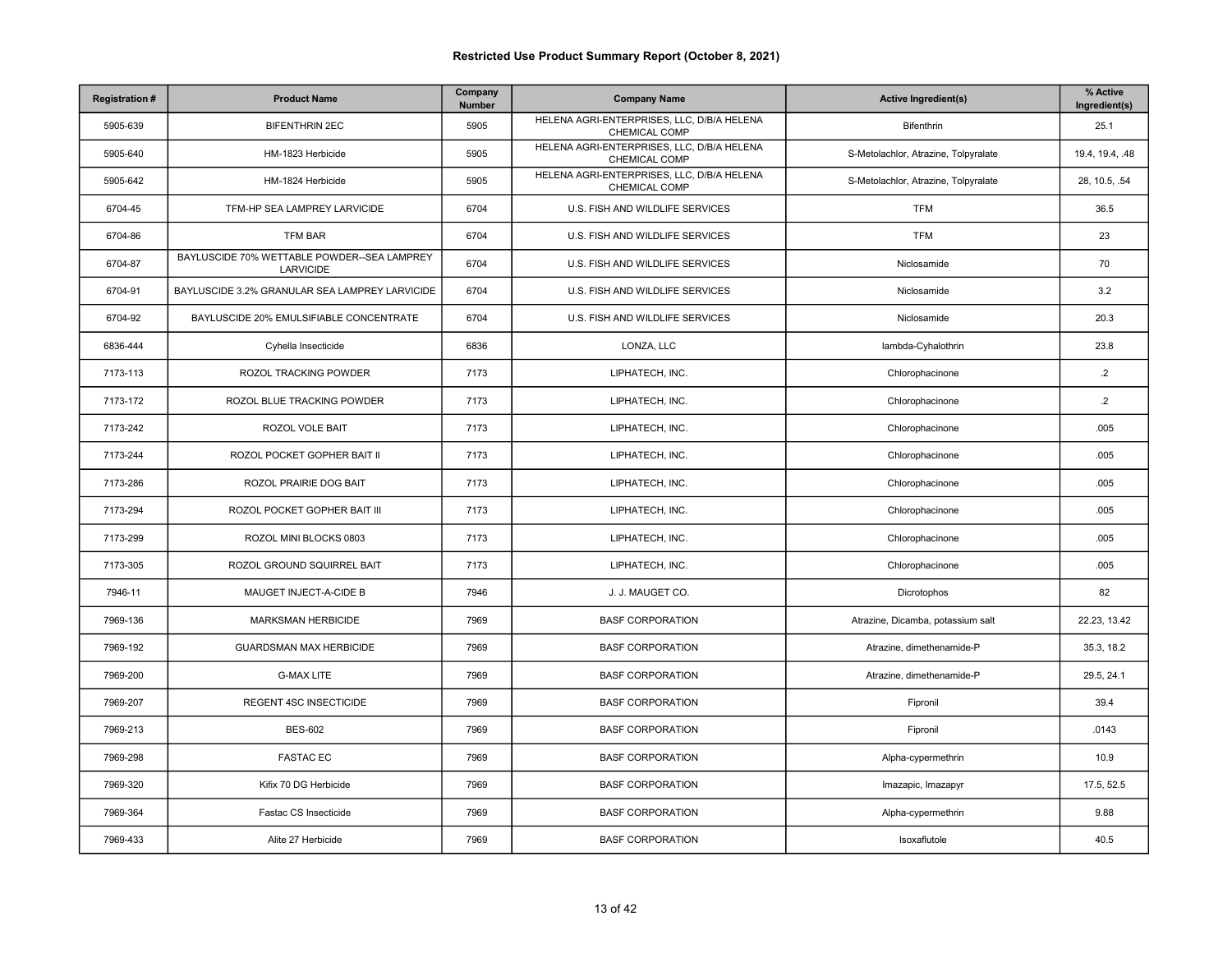| <b>Registration#</b> | <b>Product Name</b>                                                   | Company<br>Number | <b>Company Name</b>                    | <b>Active Ingredient(s)</b>                              | % Active<br>Ingredient(s) |
|----------------------|-----------------------------------------------------------------------|-------------------|----------------------------------------|----------------------------------------------------------|---------------------------|
| 7969-436             | Renestra Insecticide                                                  | 7969              | <b>BASF CORPORATION</b>                | Afidopyropen, Alpha-cypermethrin                         | 1.89, 5.3                 |
| 7969-472             | Engenia Herbicide                                                     | 7969              | <b>BASF CORPORATION</b>                | Dicamba                                                  | 60.8                      |
| 8033-116             | JUSTICE OF INSECTICIDE                                                | 8033              | NIPPON SODA CO., LTD.                  | Acetamiprid, Bifenthrin                                  | 13, 10                    |
| 8329-44              | PERMETHRIN 57% OS                                                     | 8329              | CLARKE MOSQUITO CONTROL PRODUCTS, INC. | Permethrin                                               | 57                        |
| 8536-11              | PIC-BROM 25                                                           | 8536              | SOIL CHEMICALS CORPORATION             | Methyl bromide (NO INERT USE), Chloropicrin              | 75, 24.9                  |
| 8536-15              | METHYL BROMIDE 100                                                    | 8536              | SOIL CHEMICALS CORPORATION             | Methyl bromide (NO INERT USE)                            | 100                       |
| 8536-2               | CHLOROPICRIN 100 FUMIGANT                                             | 8536              | SOIL CHEMICALS CORPORATION             | Chloropicrin                                             | 99                        |
| 8536-20              | PIC-BROM 67                                                           | 8536              | SOIL CHEMICALS CORPORATION             | Methyl bromide (NO INERT USE), Chloropicrin              | 33, 66.6                  |
| 8536-21              | PIC-CLOR 15                                                           | 8536              | SOIL CHEMICALS CORPORATION             | Telone, Chloropicrin                                     | 82.9, 14.9                |
| 8536-22              | PIC-CLOR 30                                                           | 8536              | SOIL CHEMICALS CORPORATION             | Telone, Chloropicrin                                     | 68.3, 29.8                |
| 8536-29              | METHYL BROMIDE QUARANTINE FUMIGANT                                    | 8536              | SOIL CHEMICALS CORPORATION             | Methyl bromide (NO INERT USE)                            | 100                       |
| 8536-42              | PIC-CLOR 40 EC                                                        | 8536              | SOIL CHEMICALS CORPORATION             | Telone, Chloropicrin                                     | 55.6, 37.8                |
| 8536-43              | PIC-CLOR 60 EC                                                        | 8536              | SOIL CHEMICALS CORPORATION             | Telone, Chloropicrin                                     | 37.1, 56.6                |
| 8536-8               | PIC-CLOR 60                                                           | 8536              | SOIL CHEMICALS CORPORATION             | Telone, Chloropicrin                                     | 39, 59.6                  |
| 8622-16              | METABROM 100                                                          | 8622              | ICL-IP AMERICA, INC.                   | Methyl bromide (NO INERT USE)                            | 100                       |
| 8622-55              | <b>METABROM Q</b>                                                     | 8622              | ICL-IP AMERICA, INC.                   | Methyl bromide (NO INERT USE)                            | 100                       |
| 8917-18              | SULFURIC ACID DESICCANT                                               | 8917              | J.R. SIMPLOT COMPANY                   | Sulfuric acid                                            | 93                        |
| 9779-253             | ATRAZINE 90DF                                                         | 9779              | WINFIELD SOLUTIONS, LLC                | Atrazine                                                 | 88                        |
| 9779-293             | PHORATE 20-G                                                          | 9779              | WINFIELD SOLUTIONS, LLC                | Phorate                                                  | 20                        |
| 10031-1              | PETERSEN'S POCKET GOPHER KILLER I FOR POCKET<br>GOPHER CONTROL ONLY   | 10031             | PETERSEN SEEDS INC                     | Strychnine                                               | $.5\,$                    |
| 10031-2              | PETERSEN'S POCKET GOPHER KILLER II FOR POCKET<br>GOPHER CONTROL ONLY  | 10031             | PETERSEN SEEDS INC                     | Strychnine                                               | $.5\,$                    |
| 10031-3              | PETERSEN'S POCKET GOPHER KILLER III FOR POCKET<br>GOPHER CONTROL ONLY | 10031             | PETERSEN SEEDS INC                     | Strychnine                                               | $.5\,$                    |
| 10163-231            | MESUROL 75-W                                                          | 10163             | GOWAN COMPANY, LLC                     | Methiocarb                                               | 75                        |
| 10163-265            | CARZOL SP MITICIDE/INSECTICIDE IN WATER SOLUBLE<br><b>PACKAGING</b>   | 10163             | GOWAN COMPANY, LLC                     | Formetanate hydrochloride                                | 92                        |
| 10163-285            | GOWAN EPTAM/ACETOCHLOR 67.8%/16.9% EC<br><b>HERBICIDE</b>             | 10163             | GOWAN COMPANY, LLC                     | Acetochlor, Carbamothioic acid, dipropyl-, S-ethyl ester | 16.9, 67.8                |
| 10250-57             | HEMPAGUARD X7 89900 PART A 89909                                      | 10250             | HEMPEL (USA), INC.                     | Copper 2-pyridinethio-1-oxide                            | 8.47                      |
| 10250-58             | HEMPEL'S ANTIFOULING GLOBIC 9000                                      | 10250             | HEMPEL (USA), INC.                     | Copper 2-pyridinethio-1-oxide, Cuprous oxide             | 2.9, 38.62                |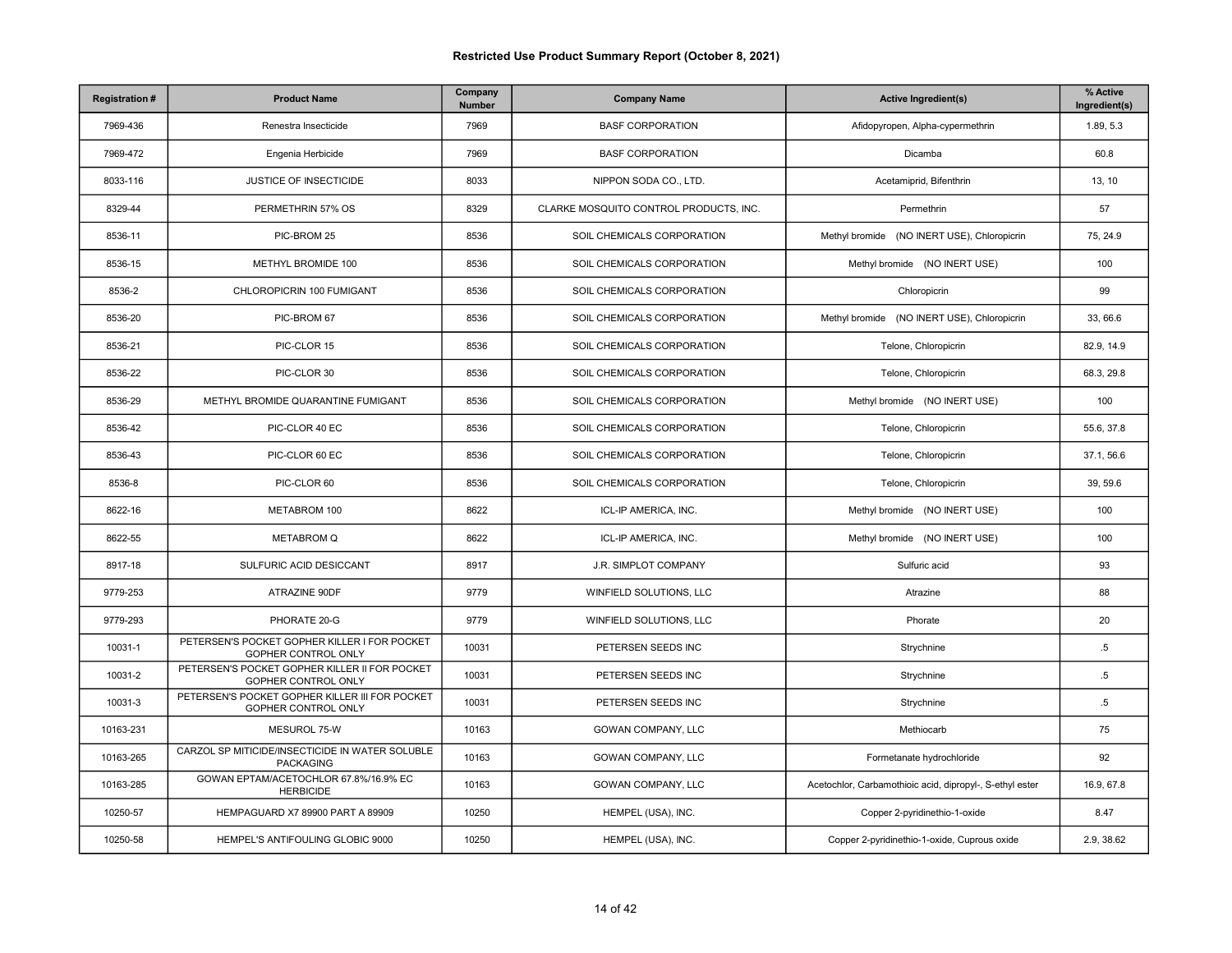| <b>Registration#</b> | <b>Product Name</b>                              | Company<br>Number | <b>Company Name</b>          | <b>Active Ingredient(s)</b>                       | % Active<br>Ingredient(s) |
|----------------------|--------------------------------------------------|-------------------|------------------------------|---------------------------------------------------|---------------------------|
| 10324-210            | MAQUAT 4450-CTM                                  | 10324             | MASON CHEMICAL COMPANY       | 1-Decanaminium, N-decyl-N, N-dimethyl-, chloride  | 50                        |
| 10404-104            | CROSSCHECK GC INSECTICIDE 0.065% PLUS FERTILIZER | 10404             | LESCO, INC.                  | Bifenthrin                                        | .065                      |
| 10465-28             | CCA TYPE-C WOOD PRESERVATIVE 60% CONCENTRATE     | 10465             | <b>VENATOR CHEMICALS LLC</b> | Arsenic oxide (As2O5), Chromic acid, Cupric oxide | 21.01, 28.47, 10.52       |
| 10465-32             | CSI ARSENIC ACID 75%                             | 10465             | <b>VENATOR CHEMICALS LLC</b> | Arsenic acid                                      | 75                        |
| 10465-41             | CHROMIC ACID                                     | 10465             | VENATOR CHEMICALS LLC        | Chromic acid                                      | 100                       |
| 10707-10             | MAGNACIDE B MICROBIOCIDE                         | 10707             | <b>BAKER PETROLITE, LLC</b>  | Acrolein                                          | 95                        |
| 10707-9              | MAGNACIDE H HERBICIDE                            | 10707             | <b>BAKER PETROLITE, LLC</b>  | Acrolein                                          | 95                        |
| 11195-1              | THE FRUIT DOCTOR COMPRESSED SULFUR DIOXIDE       | 11195             | SNOWDEN ENTERPRISES, INC     | Sulfur dioxide                                    | 100                       |
| 11220-1              | TRI-CAL TRILONE II                               | 11220             | TRICAL, INC.                 | Telone                                            | 97.5                      |
| 11220-10             | <b>TRI-CON 50/50</b>                             | 11220             | TRICAL, INC.                 | Methyl bromide (NO INERT USE), Chloropicrin       | 50, 49.7                  |
| 11220-11             | <b>TRI-CON 45/55</b>                             | 11220             | TRICAL, INC.                 | Methyl bromide (NO INERT USE), Chloropicrin       | 45, 54.7                  |
| 11220-15             | TRI-FORM 60                                      | 11220             | TRICAL, INC.                 | Telone, Chloropicrin                              | 39, 59.6                  |
| 11220-20             | TELONE C-15                                      | 11220             | TRICAL, INC.                 | Telone, Chloropicrin                              | 82.9, 14.9                |
| 11220-21             | TRI-FORM 30                                      | 11220             | TRICAL, INC.                 | Telone, Chloropicrin                              | 68.3, 29.8                |
| 11220-22             | TRI-FORM 35                                      | 11220             | TRICAL, INC.                 | Telone, Chloropicrin                              | 63.4, 34.8                |
| 11220-32             | MBC CONCENTRATE SOIL FUMIGANT                    | 11220             | TRICAL, INC.                 | Methyl bromide (NO INERT USE)                     | 98                        |
| 11220-33             | TRI-FORM 60 EC                                   | 11220             | TRICAL, INC.                 | Chloropicrin, Telone                              | 56.7, 37.1                |
| 11220-34             | TRI-FORM 40 EC                                   | 11220             | TRICAL, INC.                 | Chloropicrin, Telone                              | 37.8, 55.6                |
| 11220-35             | TRI-FORM 80 EC                                   | 11220             | TRICAL, INC.                 | Chloropicrin, Telone                              | 75.8, 18.5                |
| 11220-36             | TRI-FORM 80                                      | 11220             | TRICAL, INC.                 | Chloropicrin, Telone                              | 79.8, 19.5                |
| 11220-37             | TRI-FORM 40                                      | 11220             | TRICAL, INC.                 | Telone, Chloropicrin                              | 58.5, 39.9                |
| 11220-38             | TRI-FORM 70 EC                                   | 11220             | TRICAL, INC.                 | Telone, Chloropicrin                              | 27.8, 66.1                |
| 11220-39             | TRI-FORM 70                                      | 11220             | TRICAL, INC.                 | Chloropicrin, Telone                              | 69.8, 29.2                |
| 11220-4              | <b>TRI-CON 57/43</b>                             | 11220             | TRICAL, INC.                 | Methyl bromide (NO INERT USE), Chloropicrin       | 57, 42.7                  |
| 11220-40             | <b>TRI-PIC PLUS</b>                              | 11220             | TRICAL, INC.                 | Chloropicrin                                      | 85.5                      |
| 11220-45             | ALLY 33                                          | 11220             | TRICAL, INC.                 | Chloropicrin, Allyl isothiocyanate                | 31.26, 63.52              |
| 11220-46             | <b>TRI-CON 80/20</b>                             | 11220             | TRICAL, INC.                 | Methyl bromide (NO INERT USE), Chloropicrin       | 80, 19.9                  |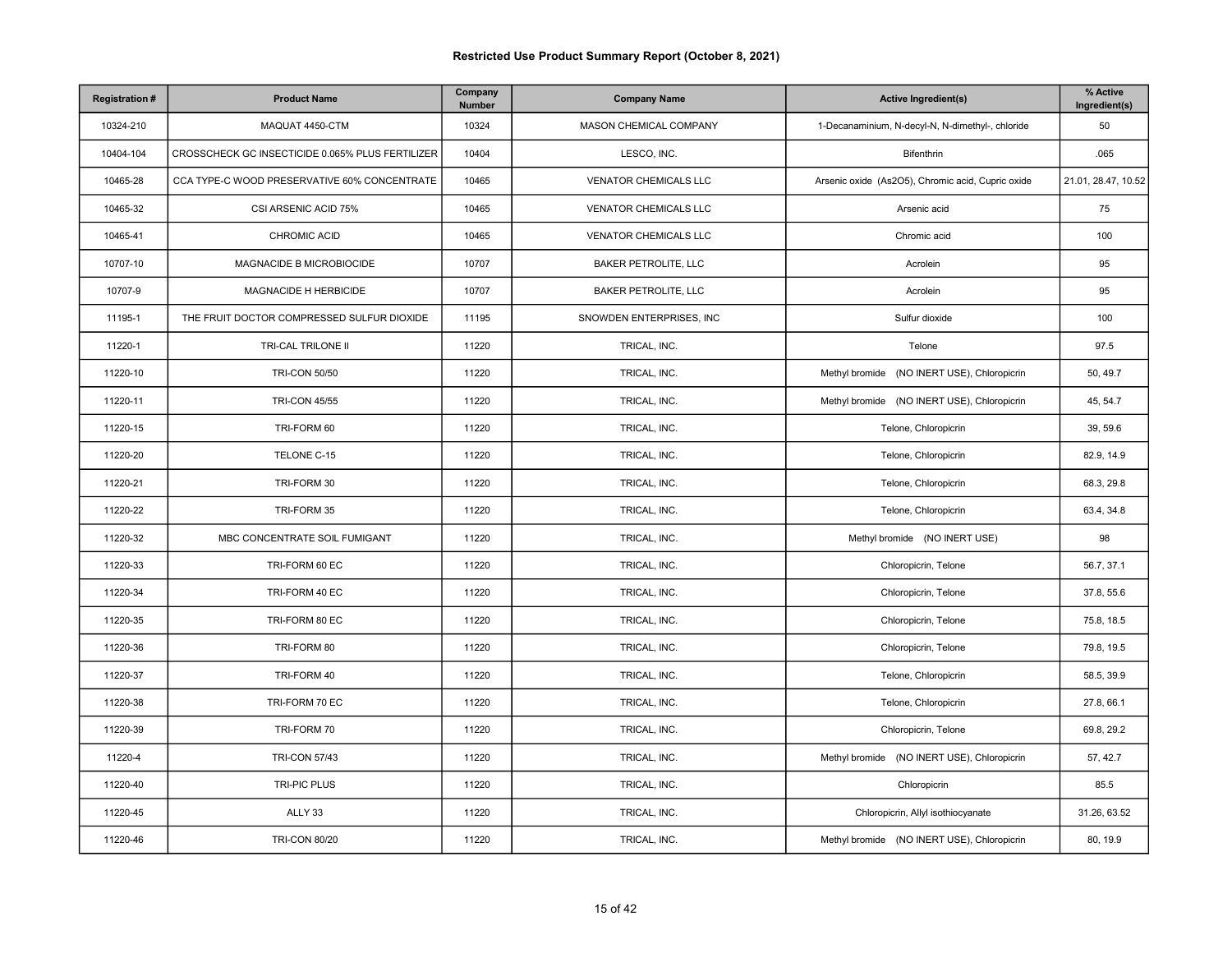| <b>Registration#</b> | <b>Product Name</b>                                               | Company<br>Number | <b>Company Name</b>                          | <b>Active Ingredient(s)</b>   | % Active<br>Ingredient(s) |
|----------------------|-------------------------------------------------------------------|-------------------|----------------------------------------------|-------------------------------|---------------------------|
| 11220-47             | TRI-CLOR FUMIGANT                                                 | 11220             | TRICAL, INC.                                 | Chloropicrin                  | 99                        |
| 11220-48             | TRI-CLOR EC FUMIGANT                                              | 11220             | TRICAL, INC.                                 | Chloropicrin                  | 94                        |
| 11556-162            | RAVAP EC LIVESTOCK, POULTRY & PREMISE<br><b>INSECTICIDE SPRAY</b> | 11556             | ELANCO US INC.                               | Gardona (cis-isomer), DDVP    | 23, 5.3                   |
| 11556-174            | VAPONA CONCENTRATE INSECTICIDE                                    | 11556             | ELANCO US INC.                               | <b>DDVP</b>                   | 40.2                      |
| 11556-23             | CO-RAL EMULSIFIABLE LIVESTOCK INSECTICIDE                         | 11556             | ELANCO US INC.                               | Coumaphos                     | 11.6                      |
| 11556-98             | CO-RAL COUMAPHOS FLOWABLE INSECTICIDE                             | 11556             | ELANCO US INC.                               | Coumaphos                     | 42                        |
| 11649-4              | AVITROL MIXED GRAINS                                              | 11649             | AVITROL CORPORATION                          | 4-Aminopyridine               | $.5\,$                    |
| 11649-5              | AVITROL DOUBLE STRENGTH CORN CHOPS                                | 11649             | AVITROL CORPORATION                          | 4-Aminopyridine               | $\mathbf{1}$              |
| 11649-6              | AVITROL CORN CHOPS                                                | 11649             | AVITROL CORPORATION                          | 4-Aminopyridine               | $.5\,$                    |
| 11649-7              | AVITROL WHOLE CORN                                                | 11649             | <b>AVITROL CORPORATION</b>                   | 4-Aminopyridine               | $.5\,$                    |
| 11649-8              | AVITROL DOUBLE STRENGTH WHOLE CORN                                | 11649             | AVITROL CORPORATION                          | 4-Aminopyridine               | $\mathbf{1}$              |
| 11773-1              | CORNBELT ATRAZINE 4L                                              | 11773             | VAN DIEST SUPPLY COMPANY                     | Atrazine                      | 42.9                      |
| 11773-13             | CORNBELT ATRAZINE 90 DF                                           | 11773             | VAN DIEST SUPPLY COMPANY                     | Atrazine                      | 88.5                      |
| 12455-102            | ZP RODENT OAT BAIT AG                                             | 12455             | BELL LABORATORIES, INC                       | Zinc phosphide (Zn3P2)        | $\overline{2}$            |
| 12455-136            | PCQ Rodent Bait                                                   | 12455             | BELL LABORATORIES, INC                       | Diphacinone                   | .005                      |
| 12455-147            | Ditrac D-50 Pellets                                               | 12455             | BELL LABORATORIES, INC                       | Diphacinone                   | .005                      |
| 12455-16             | ZP TRACKING POWDER                                                | 12455             | BELL LABORATORIES, INC                       | Zinc phosphide (Zn3P2)        | 10                        |
| 12455-17             | ZP RODENT BAIT AG                                                 | 12455             | <b>BELL LABORATORIES, INC</b>                | Zinc phosphide (Zn3P2)        | $\boldsymbol{2}$          |
| 12455-56             | <b>DITRAC TRACKING POWDER</b>                                     | 12455             | BELL LABORATORIES, INC                       | Diphacinone                   | $\cdot$ .2                |
| 13808-6              | ZINC PHOSPHIDE PRAIRIE DOG BAIT                                   | 13808             | SD DEPT OF AGRICULTURE AND NATURAL RESOURCES | Zinc phosphide (Zn3P2)        | $\overline{2}$            |
| 13808-8              | M-44 CYANIDE CAPSULES                                             | 13808             | SD DEPT OF AGRICULTURE AND NATURAL RESOURCES | Sodium cyanide                | 91.06                     |
| 15298-4              | METHYL BROMIDE 100                                                | 15298             | BROMINE COMPOUNDS LTD.                       | Methyl bromide (NO INERT USE) | 100                       |
| 19713-11             | DREXEL ATRAZINE 4L                                                | 19713             | DREXEL CHEMICAL COMPANY                      | Atrazine                      | 42.2                      |
| 19713-171            | DREXEL SIMAZAT 4L HERBICIDE                                       | 19713             | DREXEL CHEMICAL COMPANY                      | Simazine, Atrazine            | 21.41, 21.03              |
| 19713-291            | DREXEL ATRAZINE 5L HERBICIDE                                      | 19713             | DREXEL CHEMICAL COMPANY                      | Atrazine                      | 52.5                      |
| 19713-298            | DREXEL PHUME SOIL FUMIGANT                                        | 19713             | DREXEL CHEMICAL COMPANY                      | Metam-sodium                  | 32.7                      |
| 19713-300            | CHLORPYRIFOS 4 WOOD                                               | 19713             | DREXEL CHEMICAL COMPANY                      | Chlorpyrifos                  | 44.9                      |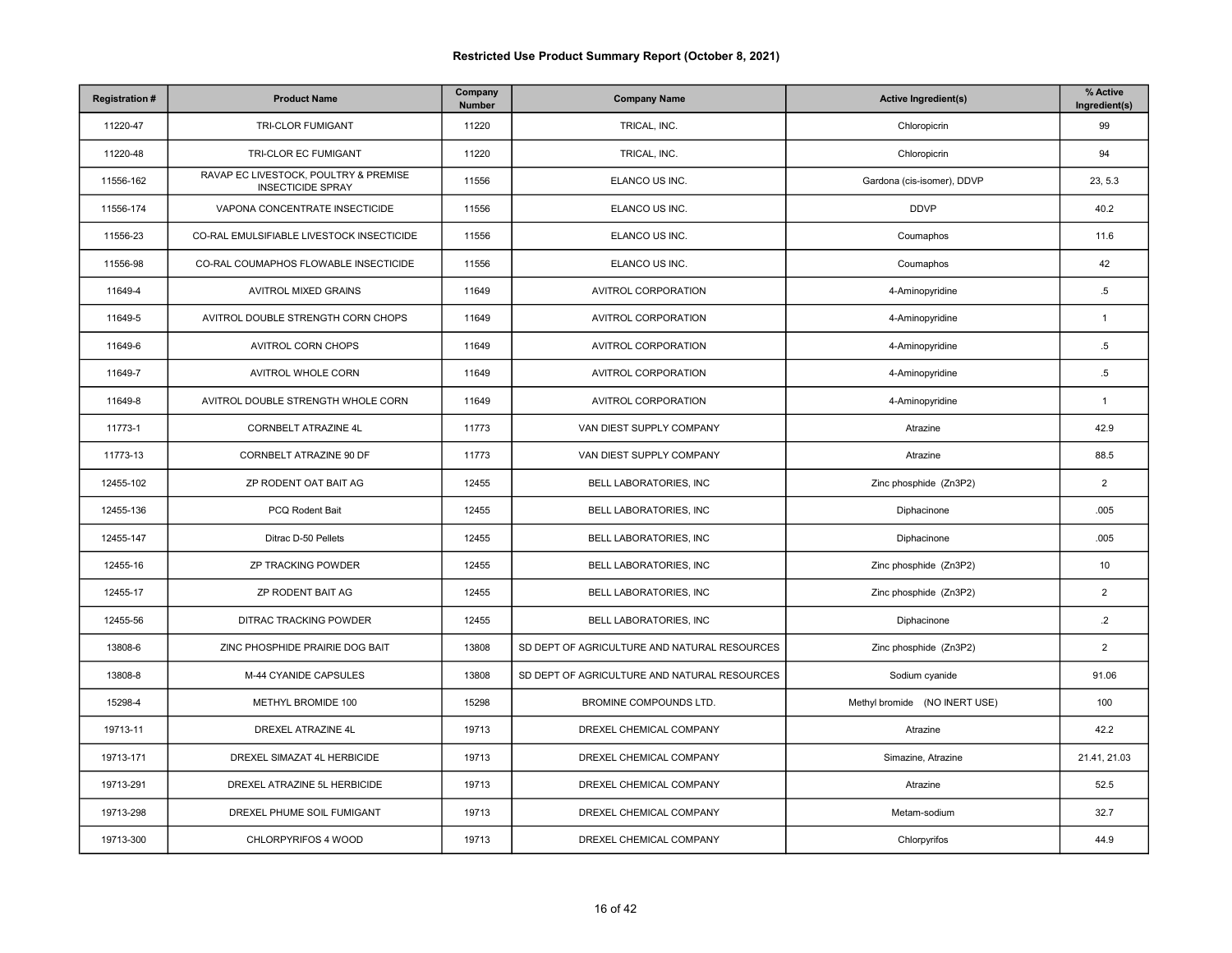| <b>Registration#</b> | <b>Product Name</b>                                             | Company<br>Number | <b>Company Name</b>     | <b>Active Ingredient(s)</b>                              | % Active<br>Ingredient(s) |
|----------------------|-----------------------------------------------------------------|-------------------|-------------------------|----------------------------------------------------------|---------------------------|
| 19713-306            | PEARSON'S THERMO FOG                                            | 19713             | DREXEL CHEMICAL COMPANY | <b>DDVP</b>                                              | .98                       |
| 19713-316            | DREXEL 7.4% ROTENONE WETTABLE POWDER                            | 19713             | DREXEL CHEMICAL COMPANY | Rotenone, Cube Resins other than rotenone                | 7.4, 11.1                 |
| 19713-354            | BEST 4 SERVIS BRAND DDVP SHOW COAT DAIRY CATTLE<br><b>SPRAY</b> | 19713             | DREXEL CHEMICAL COMPANY | <b>DDVP</b>                                              | $\mathbf{1}$              |
| 19713-492            | DREXEL DIAZINON 50WP INSECTICIDE                                | 19713             | DREXEL CHEMICAL COMPANY | Diazinon                                                 | 50                        |
| 19713-498            | <b>DREXEL ATRAZINE 4F</b>                                       | 19713             | DREXEL CHEMICAL COMPANY | Atrazine                                                 | 42.2                      |
| 19713-499            | DREXAL ATRAZINE 90DP                                            | 19713             | DREXEL CHEMICAL COMPANY | Atrazine                                                 | 85.5                      |
| 19713-513            | DREXEL ACETOCHLOR PLUS ATRAZINE                                 | 19713             | DREXEL CHEMICAL COMPANY | Atrazine, Acetochlor                                     | 16.6, 24.8                |
| 19713-517            | DREXEL CHLORPYRIFOS 4EC                                         | 19713             | DREXEL CHEMICAL COMPANY | Chlorpyrifos                                             | 44.9                      |
| 19713-518            | DREXEL CHLORPYRIFOS CONCENTRATE                                 | 19713             | DREXEL CHEMICAL COMPANY | Chlorpyrifos                                             | 44.9                      |
| 19713-520            | DREXEL CHLORPYRIFOS 4E-AG                                       | 19713             | DREXEL CHEMICAL COMPANY | Chlorpyrifos                                             | 44.9                      |
| 19713-547            | <b>DREXEL TRIZMET II</b>                                        | 19713             | DREXEL CHEMICAL COMPANY | Atrazine, Metolachlor                                    | 33.1, 26.1                |
| 19713-553            | DREXEL SIMAZAT 90DF                                             | 19713             | DREXEL CHEMICAL COMPANY | Simazine, Atrazine                                       | 45, 44.18                 |
| 19713-568            | DREXEL POWER PLAY HERBICIDE                                     | 19713             | DREXEL CHEMICAL COMPANY | Acetochlor, Carbamothioic acid, dipropyl-, S-ethyl ester | 16.9, 67.8                |
| 19713-572            | DREXEL L-C INSECTICIDE                                          | 19713             | DREXEL CHEMICAL COMPANY | lambda-Cyhalothrin                                       | 12.6                      |
| 19713-599            | DREXEL CHLORPYRIFOS 4E-AG2                                      | 19713             | DREXEL CHEMICAL COMPANY | Chlorpyrifos                                             | 44.9                      |
| 19713-617            | DREXEL QUIK-QUAT                                                | 19713             | DREXEL CHEMICAL COMPANY | Paraquat dichloride                                      | 43.2                      |
| 19713-663            | DREXEL TRIZMET LITE                                             | 19713             | DREXEL CHEMICAL COMPANY | Atrazine, Metolachlor                                    | 17.3, 13.2                |
| 19713-671            | DREXEL LAMBDAFOS INSECTICIDE                                    | 19713             | DREXEL CHEMICAL COMPANY | lambda-Cyhalothrin, Chlorpyrifos                         | 1.44, 28.12               |
| 19713-686            | DREXEL TRIZAR HERBICIDE                                         | 19713             | DREXEL CHEMICAL COMPANY | Atrazine, Metolachlor, Mesotrione                        | 18.61, 19, 2.44           |
| 19713-688            | DREXEL TRIZMAX HERBICIDE                                        | 19713             | DREXEL CHEMICAL COMPANY | Mesotrione, Atrazine, Metolachlor                        | 2.94, 11, 29.4            |
| 19713-709            | CHLOROTHALONIL-ZN                                               | 19713             | DREXEL CHEMICAL COMPANY | Chlorothalonil                                           | 38.5                      |
| 19713-76             | DREXEL ATRAZINE 90 DF                                           | 19713             | DREXEL CHEMICAL COMPANY | Atrazine                                                 | 88.4                      |
| 19713-80             | ATRA-5                                                          | 19713             | DREXEL CHEMICAL COMPANY | Atrazine                                                 | 52.5                      |
| 19713-91             | DREXEL DIAZINON INSECTICIDE                                     | 19713             | DREXEL CHEMICAL COMPANY | Diazinon                                                 | 48.2                      |
| 33270-10             | ATRAZINE 4L                                                     | 33270             | WINFIELD SOLUTIONS, LLC | Atrazine                                                 | 41.9                      |
| 33270-13             | <b>TREMOR AT</b>                                                | 33270             | WINFIELD SOLUTIONS, LLC | Atrazine, Acetochlor                                     | 24.4, 32.6                |
| 33270-14             | TREMOR AT LITE                                                  | 33270             | WINFIELD SOLUTIONS, LLC | Atrazine, Acetochlor                                     | 16.3, 43.4                |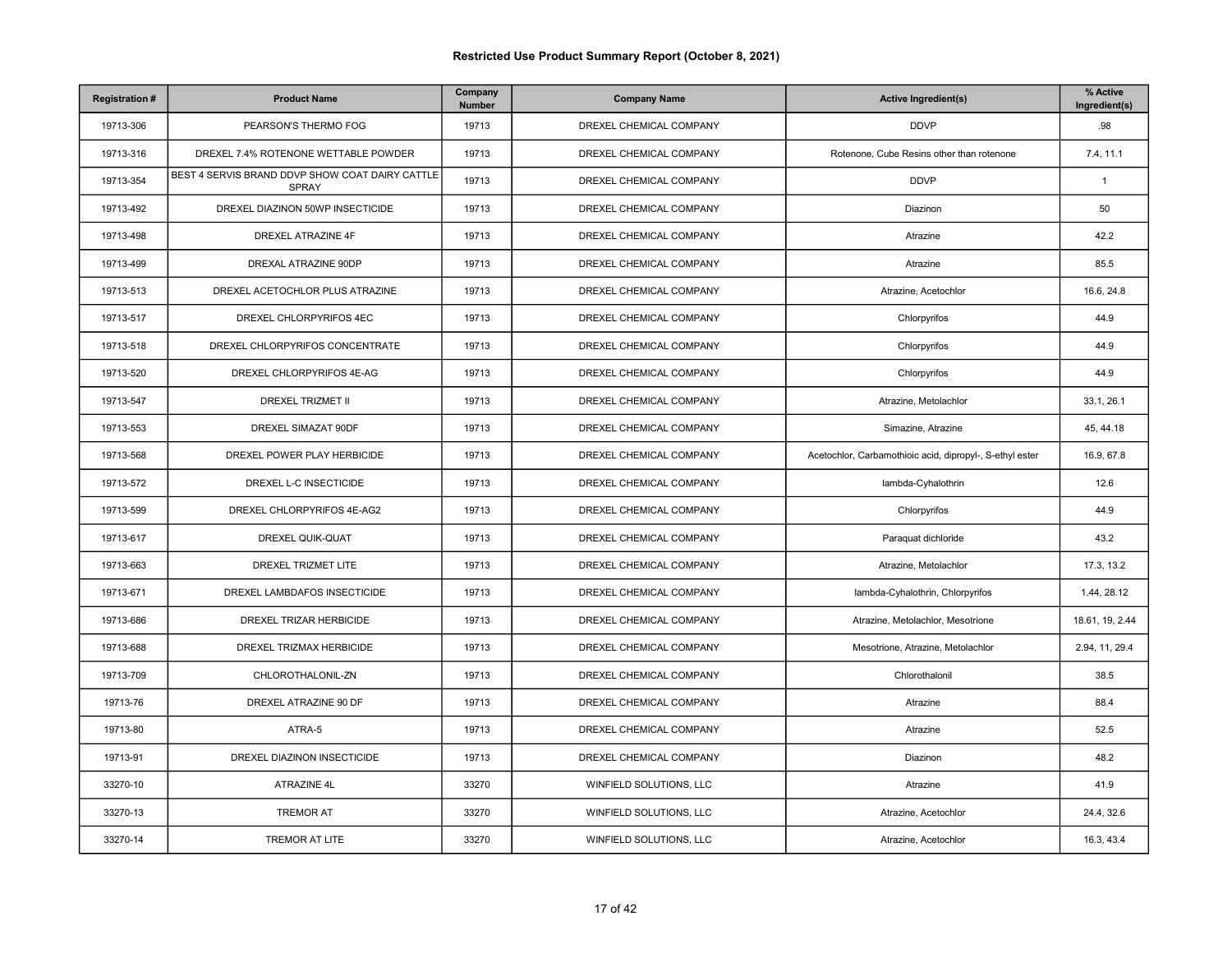| <b>Registration#</b> | <b>Product Name</b>                  | Company<br>Number | <b>Company Name</b>             | <b>Active Ingredient(s)</b> | % Active<br>Ingredient(s) |
|----------------------|--------------------------------------|-------------------|---------------------------------|-----------------------------|---------------------------|
| 33270-24             | TREMOR ATZ NXT                       | 33270             | WINFIELD SOLUTIONS, LLC         | Atrazine, Acetochlor        | 26.9, 33.4                |
| 33270-25             | TREMOR ATZ LITE NXT                  | 33270             | WINFIELD SOLUTIONS, LLC         | Acetochlor, Atrazine        | 46.3, 18.3                |
| 33270-33             | <b>BIFENTHRIN LFC 1.5</b>            | 33270             | WINFIELD SOLUTIONS, LLC         | Bifenthrin                  | 17.15                     |
| 33270-41             | PARADIGM VC                          | 33270             | WINFIELD SOLUTIONS, LLC         | lambda-Cyhalothrin          | 12.7                      |
| 33270-9              | ATRAZINE 90DF                        | 33270             | WINFIELD SOLUTIONS, LLC         | Atrazine                    | 87.72                     |
| 33858-2              | M-44 CYANIDE CAPSULES                | 33858             | TEXAS DEPARTMENT OF AGRICULTURE | Sodium cyanide              | 91.06                     |
| 34704-1000           | LPI LAMBDA-CYHALOTHRIN               | 34704             | LOVELAND PRODUCTS, INC.         | lambda-Cyhalothrin          | 11.4                      |
| 34704-1027           | PERMETHRIN CUTWORM BAIT              | 34704             | LOVELAND PRODUCTS, INC.         | Permethrin                  | $.5\,$                    |
| 34704-1041           | <b>SLIDER ATZ</b>                    | 34704             | LOVELAND PRODUCTS, INC.         | Atrazine, dimethenamide-P   | 35.3, 18.2                |
| 34704-1042           | SLIDER ATZ LITE                      | 34704             | LOVELAND PRODUCTS, INC.         | Atrazine, dimethenamide-P   | 29.5, 24.1                |
| 34704-1045           | SWAGGER                              | 34704             | LOVELAND PRODUCTS, INC.         | Bifenthrin, Imidacloprid    | 5.7, 5.7                  |
| 34704-1070           | LPI S-METOLACHLOR +ATRAZINE          | 34704             | LOVELAND PRODUCTS, INC.         | S-Metolachlor, Atrazine     | 26.1, 33                  |
| 34704-1072           | LPI METOLACHLOR + ATRAZINE HERBICIDE | 34704             | LOVELAND PRODUCTS, INC.         | Atrazine, Metolachlor       | 33, 26.1                  |
| 34704-1077           | <b>WARHAWK CLEARFORM</b>             | 34704             | LOVELAND PRODUCTS, INC.         | Chlorpyrifos                | 44.9                      |
| 34704-1078           | REAPER CLEARFORM                     | 34704             | LOVELAND PRODUCTS, INC.         | Abamectin                   | $\overline{2}$            |
| 34704-1081           | CADENCE ATZ NXT HERBICIDE            | 34704             | LOVELAND PRODUCTS, INC.         | Atrazine, Acetochlor        | 26.9, 33.4                |
| 34704-1082           | CADENCE LA NXT HERBICIDE             | 34704             | LOVELAND PRODUCTS, INC.         | Atrazine, Acetochlor        | 18.3, 46.3                |
| 34704-1086           | MATCH-UP INSECTICIDE                 | 34704             | LOVELAND PRODUCTS, INC.         | Chlorpyrifos, Bifenthrin    | 28.6, 9                   |
| 34704-1089           | SNIPER LFR                           | 34704             | LOVELAND PRODUCTS, INC.         | Bifenthrin                  | 17.15                     |
| 34704-1103           | LPI Diflubenzuron 2L                 | 34704             | LOVELAND PRODUCTS, INC.         | Diflubenzuron               | 22                        |
| 34704-1117           | LPI 6620 PARAQUAT 3SL                | 34704             | LOVELAND PRODUCTS, INC.         | Paraquat dichloride         | 43.2                      |
| 34704-1129           | Roundhouse 1E                        | 34704             | LOVELAND PRODUCTS, INC.         | lambda-Cyhalothrin          | 13.1                      |
| 34704-1132           | <b>MITEY</b>                         | 34704             | LOVELAND PRODUCTS, INC.         | Propargite                  | 69.6                      |
| 34704-1188           | <b>LPI.A038</b>                      | 34704             | LOVELAND PRODUCTS, INC.         | Bifenthrin                  | 17.15                     |
| 34704-259            | PHORATE 20G                          | 34704             | LOVELAND PRODUCTS, INC.         | Phorate                     | 20                        |
| 34704-622            | ATRAZINE 90 WDG HERBICIDE            | 34704             | LOVELAND PRODUCTS, INC.         | Atrazine                    | 88.2                      |
| 34704-689            | CONIFER 90 HERBICIDE                 | 34704             | LOVELAND PRODUCTS, INC.         | Atrazine                    | 88.5                      |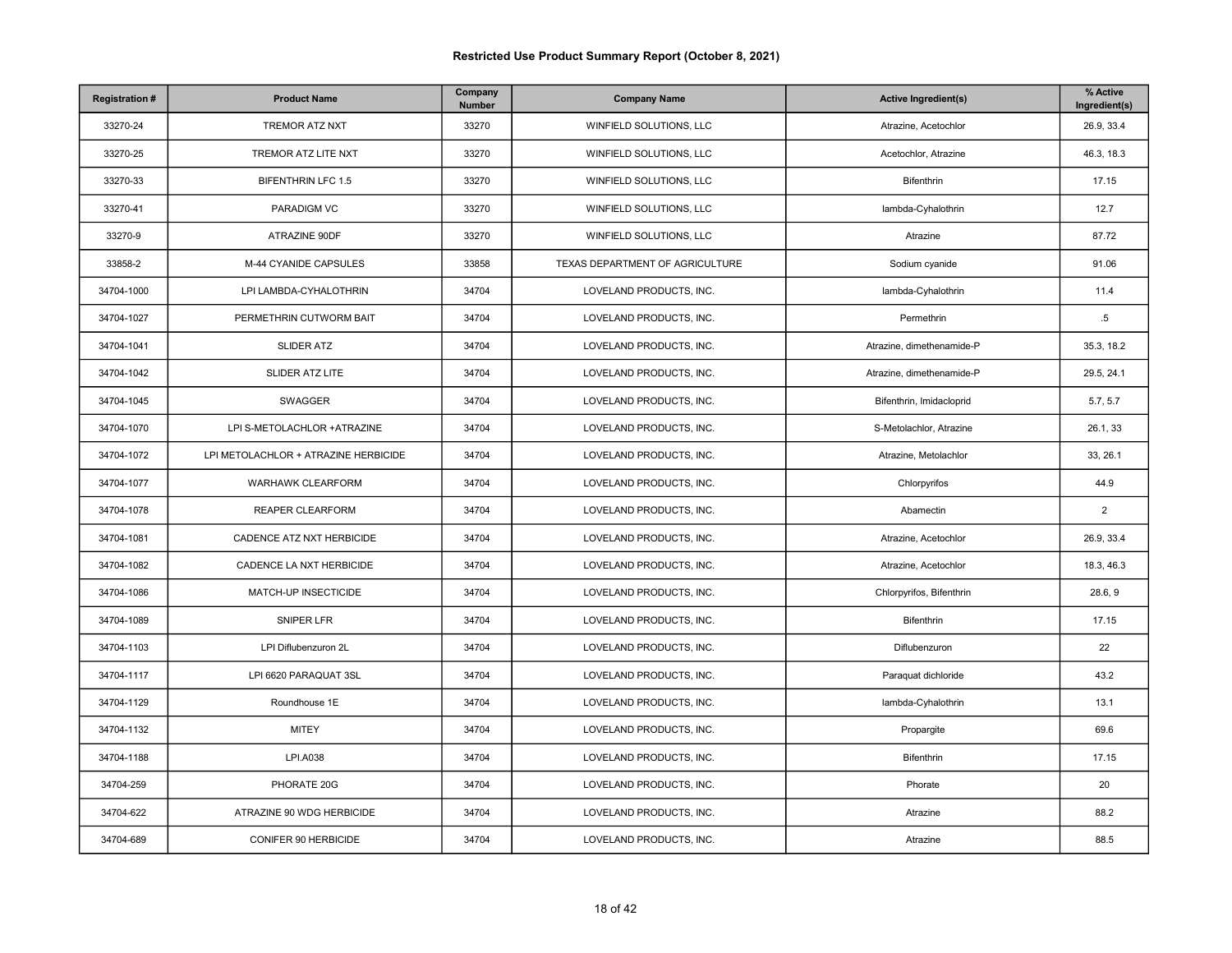| <b>Registration#</b> | <b>Product Name</b>                             | Company<br>Number | <b>Company Name</b>               | <b>Active Ingredient(s)</b>          | % Active<br>Ingredient(s) |
|----------------------|-------------------------------------------------|-------------------|-----------------------------------|--------------------------------------|---------------------------|
| 34704-69             | ATRAZINE 4L                                     | 34704             | LOVELAND PRODUCTS, INC.           | Atrazine                             | 42.6                      |
| 34704-728            | SHOTGUN FLOWABLE HERBICIDE                      | 34704             | LOVELAND PRODUCTS, INC.           | 2, 4-D, 2-ethylhexyl ester, Atrazine | 16.58, 24.24              |
| 34704-857            | <b>WARHAWK</b>                                  | 34704             | LOVELAND PRODUCTS, INC.           | Chlorpyrifos                         | 44.9                      |
| 34704-858            | <b>SNIPER</b>                                   | 34704             | LOVELAND PRODUCTS, INC.           | <b>Bifenthrin</b>                    | 25                        |
| 34704-860            | RIFLE PLUS HERBICIDE                            | 34704             | LOVELAND PRODUCTS, INC.           | Atrazine, Dicamba, potassium salt    | 22.23, 13.42              |
| 34704-873            | <b>PERMETHRIN</b>                               | 34704             | LOVELAND PRODUCTS, INC.           | Permethrin                           | 38.4                      |
| 34704-875            | HOLSTER INSECTICIDE                             | 34704             | LOVELAND PRODUCTS, INC.           | Cypermethrin                         | 30.6                      |
| 34704-888            | BIFENTHRIN 7.9% FL NURSERY INSECTICIDE/MITICIDE | 34704             | LOVELAND PRODUCTS, INC.           | Bifenthrin                           | 7.9                       |
| 34704-892            | <b>BROZINE</b>                                  | 34704             | LOVELAND PRODUCTS, INC.           | Atrazine, Bromoxynil octanoate       | 21.62, 15.74              |
| 34704-897            | CYPRO TERMITICIDE/INSECTICIDE                   | 34704             | LOVELAND PRODUCTS, INC.           | Cypermethrin                         | 24.8                      |
| 34704-901            | ABAMECTIN 0.15 EC 25                            | 34704             | LOVELAND PRODUCTS, INC.           | Abamectin                            | $\overline{2}$            |
| 34704-912            | <b>TOMBSTONE</b>                                | 34704             | LOVELAND PRODUCTS, INC.           | Cyfluthrin                           | 24.74                     |
| 34704-913            | SMZ 4L                                          | 34704             | LOVELAND PRODUCTS, INC.           | Simazine                             | 41.9                      |
| 34704-923            | REAPER 0.15 EC                                  | 34704             | LOVELAND PRODUCTS, INC.           | Abamectin                            | $\overline{2}$            |
| 34704-926            | <b>CADENCE HERBICIDE</b>                        | 34704             | LOVELAND PRODUCTS, INC.           | Acetochlor                           | 70.87                     |
| 34704-938            | DYNASHIELD ABAMECTIN                            | 34704             | LOVELAND PRODUCTS, INC.           | Abamectin                            | 46.3                      |
| 34704-950            | CADENCE ATZ HERBICIDE                           | 34704             | LOVELAND PRODUCTS, INC.           | Atrazine, Acetochlor                 | 24.4, 32.6                |
| 34704-952            | CADENCE LITE ATZ HERBICIDE                      | 34704             | LOVELAND PRODUCTS, INC.           | Atrazine, Acetochlor                 | 16.3, 43.4                |
| 34704-953            | CONSERO                                         | 34704             | LOVELAND PRODUCTS, INC.           | gamma-Cyhalothrin, Spinosad          | 14.4, 44.2                |
| 34704-957            | BIFENTHRIN 0.2 GRANULES                         | 34704             | LOVELAND PRODUCTS, INC.           | Bifenthrin                           | $.2\phantom{0}$           |
| 34704-978            | TOMBSTONE HELIOS                                | 34704             | LOVELAND PRODUCTS, INC.           | Cyfluthrin                           | 25                        |
| 35915-3              | ATRAZINE 90 HERBICIDE                           | 35915             | SIPCAM OXON S.P.A.                | Atrazine                             | 87.72                     |
| 35915-4              | ATRAZINE 4L HERBICIDE                           | 35915             | SIPCAM OXON S.P.A.                | Atrazine                             | 41.9                      |
| 35975-2              | M-44 CYANIDE CAPSULES                           | 35975             | MONTANA DEPARTMENT OF AGRICULTURE | Sodium cyanide                       | 91.06                     |
| 35978-1              | M-44 CYANIDE CAPSULES                           | 35978             | WYOMING DEPT OF AGRICULTURE       | Sodium cyanide                       | 91.06                     |
| 36029-10             | <b>WILCO ZINC AG BAIT</b>                       | 36029             | WILCO DISTRIBUTORS, INC.          | Zinc phosphide (Zn3P2)               | $\overline{2}$            |
| 36029-17             | GROUND SQUIRREL BAIT BY WILCO AG                | 36029             | WILCO DISTRIBUTORS, INC.          | Diphacinone                          | .005                      |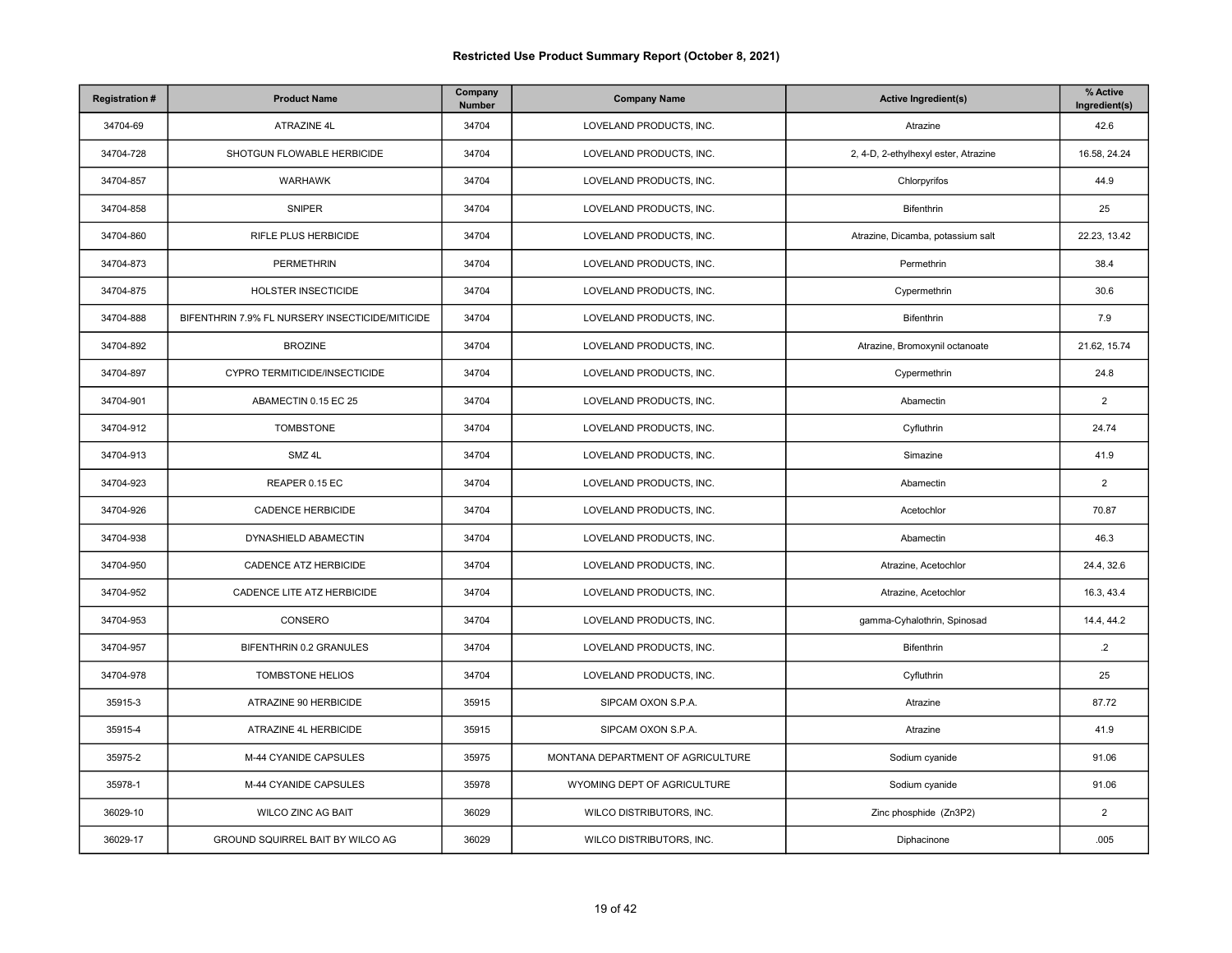| <b>Registration#</b> | <b>Product Name</b>                                                 | Company<br><b>Number</b> | <b>Company Name</b>                  | <b>Active Ingredient(s)</b>       | % Active<br>Ingredient(s) |
|----------------------|---------------------------------------------------------------------|--------------------------|--------------------------------------|-----------------------------------|---------------------------|
| 36029-23             | GOPHER GETTER TYPE 2 AG BAIT BY WILCO                               | 36029                    | WILCO DISTRIBUTORS, INC.             | Diphacinone                       | .005                      |
| 36029-7              | WILCO GOPHER GETTER AG BAIT                                         | 36029                    | WILCO DISTRIBUTORS, INC.             | Strychnine                        | $.5\,$                    |
| 39508-1              | M-44 CYANIDE CAPSULES                                               | 39508                    | NEW MEXICO DEPARTMENT OF AGRICULTURE | Sodium cyanide                    | 91.06                     |
| 39508-2              | SODIUM FLUOROACETATE (COMPOUND 1080) LIVESTOCK<br>PROTECTION COLLAR | 39508                    | NEW MEXICO DEPARTMENT OF AGRICULTURE | Sodium fluoroacetate              | $\overline{1}$            |
| 40285-18             | TECHNICAL GRADE ALUMINUM PHOSPHIDE                                  | 40285                    | DEGESCH AMERICA, INC.                | Aluminum phosphide                | 85                        |
| 42750-101            | ACEOTOCHLOR 7.0 EC                                                  | 42750                    | ALBAUGH, LLC                         | Acetochlor                        | 74.8                      |
| 42750-106            | ACETOCHLOR 4.3 + ATZ 1.7                                            | 42750                    | ALBAUGH, LLC                         | Atrazine, Acetochlor              | 18.3, 46.3                |
| 42750-108            | ACETOCHLOR 3.1 + ATZ 2.5                                            | 42750                    | ALBAUGH, LLC                         | Atrazine, Acetochlor              | 26.9, 33.4                |
| 42750-157            | IMID-BIFEN 0.15 GC + FERTILIZER                                     | 42750                    | ALBAUGH, LLC                         | Imidacloprid, Bifenthrin          | .083, .067                |
| 42750-159            | IMID-BIFEN 0.18 GC + FERTILIZER                                     | 42750                    | ALBAUGH, LLC                         | Bifenthrin, Imidacloprid          | .08, .1                   |
| 42750-161            | IMID-BIFEN 0.36 GC INSECTICIDE                                      | 42750                    | ALBAUGH, LLC                         | Bifenthrin, Imidacloprid          | .16, .2                   |
| 42750-163            | IMID-BIFEN 0.225 GC + FERTILIZER                                    | 42750                    | ALBAUGH, LLC                         | Bifenthrin, Imidacloprid          | .1, .125                  |
| 42750-344            | Metolachlor + ATZ + Meso SC                                         | 42750                    | ALBAUGH, LLC                         | Metolachlor, Atrazine, Mesotrione | 19, 18.6, 2.44            |
| 42750-368            | Bifenthrin 25.1% EC                                                 | 42750                    | ALBAUGH, LLC                         | <b>Bifenthrin</b>                 | 25.1                      |
| 42750-371            | Bifenthrin 7.9% Nursery                                             | 42750                    | ALBAUGH, LLC                         | Bifenthrin                        | 7.9                       |
| 42882-2              | Epibloc                                                             | 42882                    | <b>GAMETRICS LIMITED</b>             | alpha-Chlorohydrin                | $\overline{1}$            |
| 43743-1              | <b>GASTOXIN FUMIGATION TABLETS</b>                                  | 43743                    | BERNARDO CHEMICALS INC               | Aluminum phosphide                | 57                        |
| 43743-2              | <b>GASTOXIN FUMIGATION PELLETS</b>                                  | 43743                    | BERNARDO CHEMICALS INC               | Aluminum phosphide                | 57                        |
| 43743-3              | <b>GASTOXIN FUMIGATION SACHETS</b>                                  | 43743                    | BERNARDO CHEMICALS INC               | Aluminum phosphide                | 57                        |
| 45385-69             | PERMA-TOX INSECTICIDE                                               | 45385                    | CTX-CENOL, INC.                      | Permethrin                        | 13.3                      |
| 45728-16             | METAM CLR 42% SOIL FUMIGANT                                         | 45728                    | <b>TAMINCO US LLC</b>                | Metam-sodium                      | 42                        |
| 45728-27             | <b>METAM KLR 54%</b>                                                | 45728                    | TAMINCO US LLC                       | Metam-Potassium                   | 54                        |
| 45728-30             | <b>METAM CLR PLUS</b>                                               | 45728                    | TAMINCO US LLC                       | Metam-sodium                      | 42                        |
| 46779-1              | SODIUM FLUOROACETATE (COMPOUND 1080) LIVESTOCK<br>PROTECTION COLLAR | 46779                    | RANCHER'S SUPPLY INC                 | Sodium fluoroacetate              | $\overline{1}$            |
| 47000-129            | SELCO VAPONA 1% LIVESTOCK SPRAY READY TO USE                        | 47000                    | CHEM-TECH, LTD.                      | <b>DDVP</b>                       | $\mathbf{1}$              |
| 47000-135            | VAPONA INSECTICIDE 2EC                                              | 47000                    | CHEM-TECH, LTD.                      | <b>DDVP</b>                       | 23.7                      |
| 47000-136            | CT VAPONA 0.5% INSECTICIDE                                          | 47000                    | CHEM-TECH, LTD.                      | <b>DDVP</b>                       | $.5\,$                    |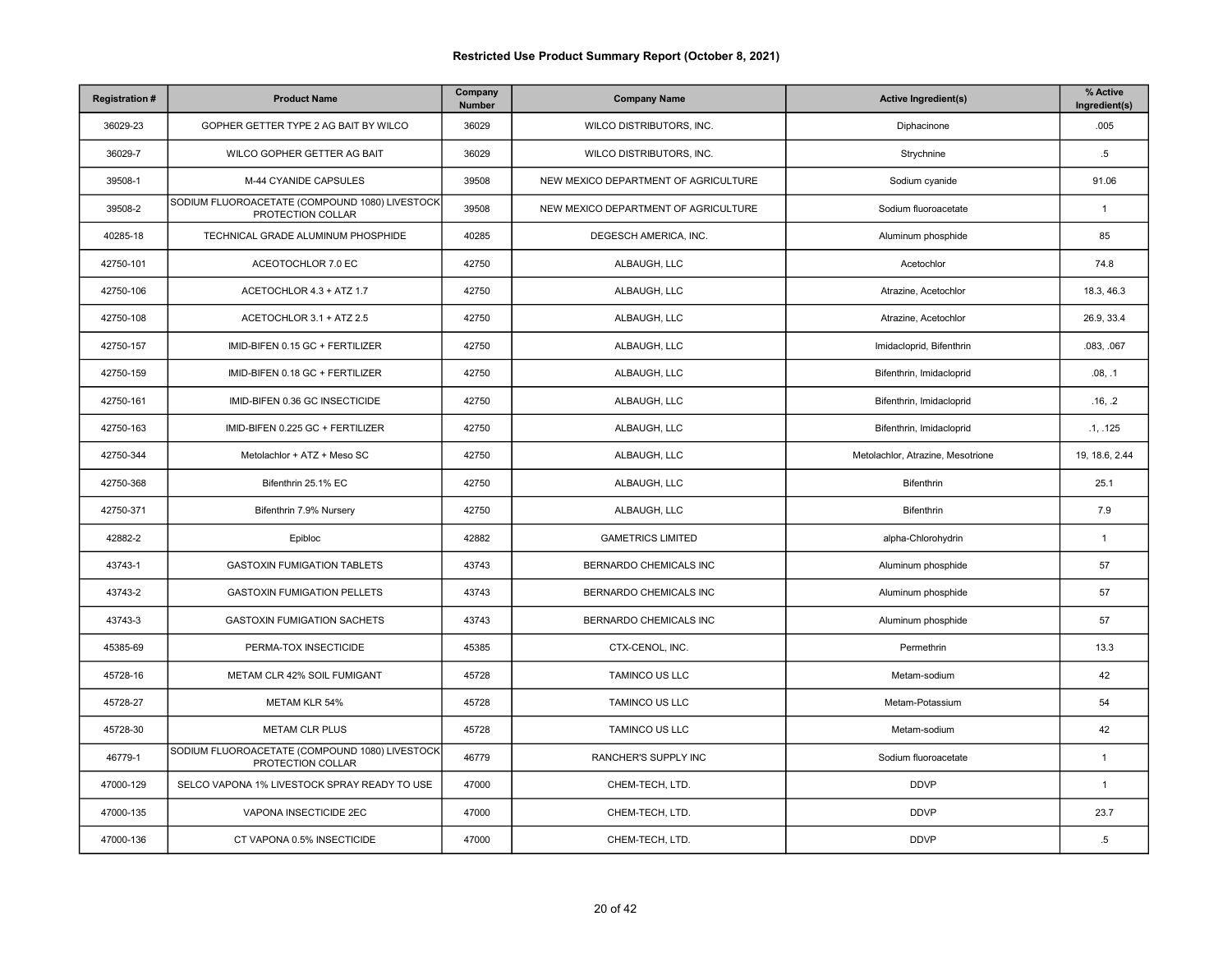| <b>Registration#</b> | <b>Product Name</b>                                                        | Company<br>Number | <b>Company Name</b>             | <b>Active Ingredient(s)</b>                                             | % Active<br>Ingredient(s) |
|----------------------|----------------------------------------------------------------------------|-------------------|---------------------------------|-------------------------------------------------------------------------|---------------------------|
| 47000-138            | VAPONA 20-E INSECTICIDE                                                    | 47000             | CHEM-TECH, LTD.                 | <b>DDVP</b>                                                             | 23.7                      |
| 47000-17             | ECONOMY'S VAPONA INSECTICIDE EMULSIBLE<br>CONCENTRATE                      | 47000             | CHEM-TECH, LTD.                 | <b>DDVP</b>                                                             | 44.5                      |
| 47000-23             | ECONOMY READY-TO-USE 0.5% VAPONA INSECTICIDE<br>SPRAY OR FOGGING SOLUTION  | 47000             | CHEM-TECH, LTD.                 | <b>DDVP</b>                                                             | $.5\,$                    |
| 47000-52             | VAPONA INSECTICIDE CONTAINS 1% VAPONA (DDVP)                               | 47000             | CHEM-TECH. LTD.                 | <b>DDVP</b>                                                             | $\overline{1}$            |
| 47000-71             | VAP-20 AEROSOL INSECTICIDE                                                 | 47000             | CHEM-TECH, LTD.                 | <b>DDVP</b>                                                             | 20                        |
| 47000-74             | VAP-5                                                                      | 47000             | CHEM-TECH, LTD.                 | <b>DDVP</b>                                                             | 5                         |
| 47870-1              | PROPYLENE OXIDE                                                            | 47870             | ABERCO, INC., A BALCHEM COMPANY | Propylene oxide                                                         | 100                       |
| 47870-3              | PROPOXIDE 892                                                              | 47870             | ABERCO, INC., A BALCHEM COMPANY | Propylene oxide, Carbon dioxide                                         | 8,92                      |
| 48273-15             | TORAM 101                                                                  | 48273             | <b>MARMAN USA INC</b>           | Picloram, triisopropanolamine salt, 2, 4-D, triisopropanolamine<br>salt | 10.2, 39.6                |
| 53883-119            | <b>BIFENTHRIN GC G</b>                                                     | 53883             | CONTROL SOLUTIONS. INC.         | <b>Bifenthrin</b>                                                       | $\cdot$ .2                |
| 53883-125            | BIFENTHRIN GC CONCENTRATE                                                  | 53883             | CONTROL SOLUTIONS, INC.         | Bifenthrin                                                              | 7.9                       |
| 53883-137            | <b>CYPER AG II</b>                                                         | 53883             | CONTROL SOLUTIONS, INC.         | Cypermethrin                                                            | 30.6                      |
| 53883-151            | MARTINS 31-67 ULV                                                          | 53883             | CONTROL SOLUTIONS, INC.         | Piperonyl butoxide, Permethrin                                          | 66.85, 31.15              |
| 53883-161            | CONTROL XX-X-X TURF FERTILIZER WITH .069%<br><b>BIFENTHRIN INSECTICIDE</b> | 53883             | CONTROL SOLUTIONS, INC.         | Bifenthrin                                                              | .069                      |
| 53883-163            | CONTROL XX-X-X TURF FERTILIZER WITH .083%<br><b>BIFENTHRIN INSECTICIDE</b> | 53883             | CONTROL SOLUTIONS, INC.         | Bifenthrin                                                              | .083                      |
| 53883-165            | BIFENTHRIN NURSERY CONCENTRATE                                             | 53883             | CONTROL SOLUTIONS, INC.         | Bifenthrin                                                              | 7.9                       |
| 53883-224            | PROPIBIO 50 MC                                                             | 53883             | CONTROL SOLUTIONS, INC.         | Propiconazole                                                           | 50                        |
| 53883-24             | MARTIN'S GOPHER BAIT 50R                                                   | 53883             | CONTROL SOLUTIONS, INC.         | Strychnine                                                              | $.5\,$                    |
| 53883-244            | LAMBDA 9.7 GC-O                                                            | 53883             | CONTROL SOLUTIONS, INC.         | lambda-Cyhalothrin                                                      | 9.7                       |
| 53883-255            | PICLORAM 10.2 HERBICIDE                                                    | 53883             | CONTROL SOLUTIONS, INC.         | Picloram, triisopropanolamine salt, 2, 4-D, triisopropanolamine<br>salt | 10.2, 39.6                |
| 53883-260            | CSI LAMBDA 25 CS                                                           | 53883             | CONTROL SOLUTIONS, INC.         | lambda-Cyhalothrin                                                      | 23.6                      |
| 53883-264            | CSI CHLORPYRIFOS CS                                                        | 53883             | CONTROL SOLUTIONS, INC.         | Chlorpyrifos                                                            | 20                        |
| 53883-272            | CSI FIP PRO                                                                | 53883             | CONTROL SOLUTIONS, INC.         | Fipronil                                                                | .0143                     |
| 53883-273            | CSI FIP PRO PLUS                                                           | 53883             | CONTROL SOLUTIONS, INC.         | Fipronil                                                                | $\cdot$ 1                 |
| 53883-331            | CSI CHLORPYRIFOS 42 CS INSECTICIDE                                         | 53883             | CONTROL SOLUTIONS, INC.         | Chlorpyrifos                                                            | 41.85                     |
| 53883-355            | CSI CHLORPYRIFOS 20 CS                                                     | 53883             | CONTROL SOLUTIONS, INC.         | Chlorpyrifos                                                            | 20                        |
| 53883-366            | QUALI-PRO BIFENTHRIN GOLF & NURSERY 7.9F                                   | 53883             | CONTROL SOLUTIONS, INC.         | Bifenthrin                                                              | 7.9                       |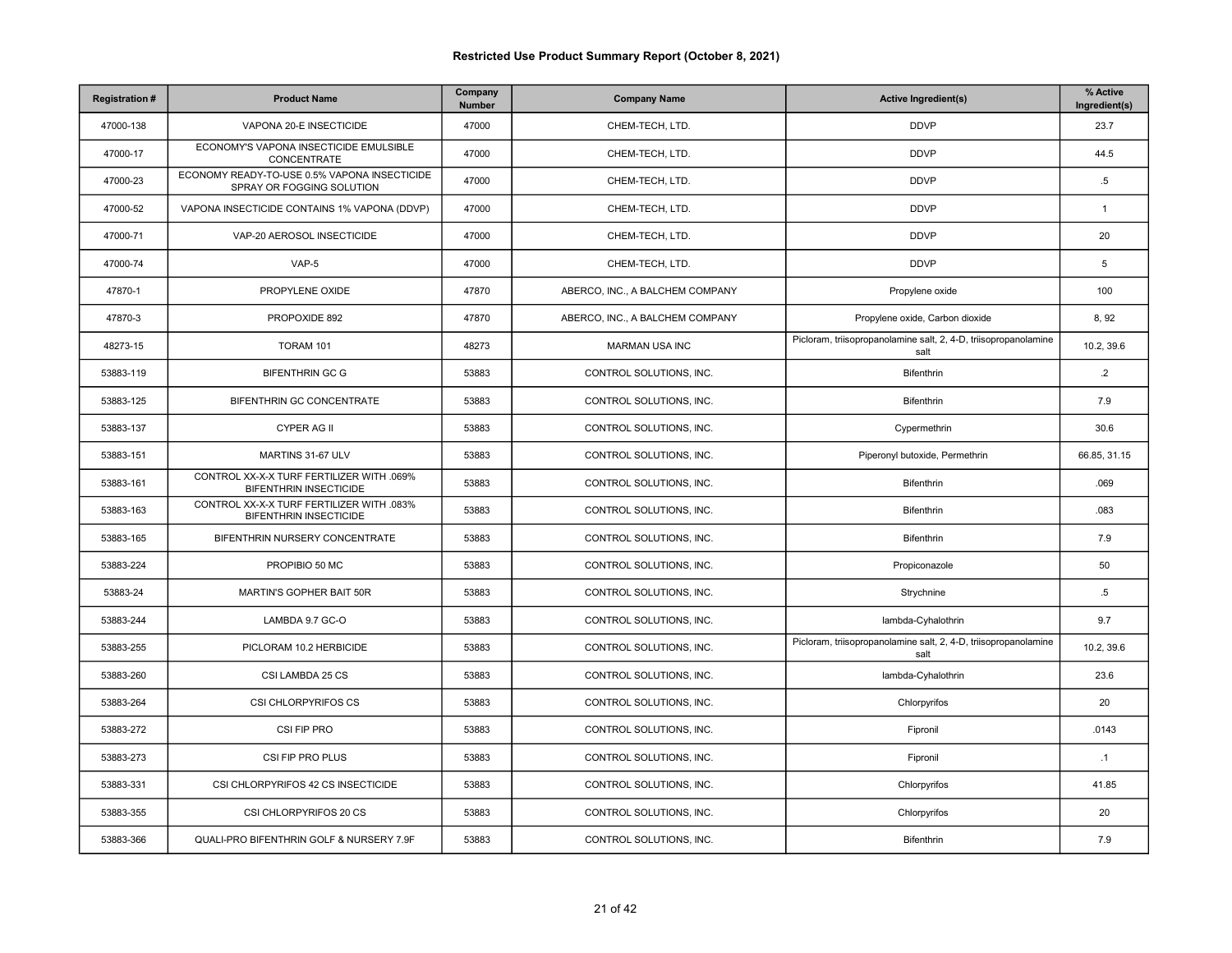| <b>Registration#</b> | <b>Product Name</b>                                                   | Company<br>Number | <b>Company Name</b>            | <b>Active Ingredient(s)</b>              | % Active<br>Ingredient(s) |
|----------------------|-----------------------------------------------------------------------|-------------------|--------------------------------|------------------------------------------|---------------------------|
| 53883-381            | <b>TRISECTIS G</b>                                                    | 53883             | CONTROL SOLUTIONS, INC.        | lambda-Cyhalothrin, Fipronil, Bifenthrin | .059, .0143, .23          |
| 53883-394            | CSI 16-150 Chlorpyrifos 42                                            | 53883             | CONTROL SOLUTIONS, INC.        | Chlorpyrifos                             | 41.85                     |
| 53883-405            | CSI Lambda 1EC                                                        | 53883             | CONTROL SOLUTIONS, INC.        | lambda-Cyhalothrin                       | 13                        |
| 53883-407            | CSI 16-149 Chlorpyrifos 20                                            | 53883             | CONTROL SOLUTIONS, INC.        | Chlorpyrifos                             | 20                        |
| 53883-410            | Quali-Pro Todal                                                       | 53883             | CONTROL SOLUTIONS, INC.        | Abamectin                                | 1.9                       |
| 53883-468            | CSI 19-313B Glufosinate 11.33%                                        | 53883             | CONTROL SOLUTIONS, INC.        | Glufosinate                              | 11.33                     |
| 53883-73             | PERMETHRIN 3.2 E.W.C.                                                 | 53883             | CONTROL SOLUTIONS, INC.        | Permethrin                               | 3.2                       |
| 53883-77             | PERMETHRIN 2.5 E.W.C                                                  | 53883             | CONTROL SOLUTIONS, INC.        | Permethrin                               | 2.5                       |
| 54555-2              | <b>DORMEX</b>                                                         | 54555             | ALZCHEM TROSTBERG GMBH         | Cyanamide                                | 50                        |
| 55050-4              | <b>PALADIN</b>                                                        | 55050             | ARKEMA INC.                    | Dimethyl disulfide (DMDS)                | 98.8                      |
| 55050-5              | PALADIN EC                                                            | 55050             | ARKEMA INC.                    | Dimethyl disulfide (DMDS)                | 93.8                      |
| 55050-7              | PALADIN PIC-21                                                        | 55050             | ARKEMA INC.                    | Chloropicrin, Dimethyl disulfide (DMDS)  | 20.9, 78.1                |
| 55146-84             | AGRI TIN FLOWABLE                                                     | 55146             | NUFARM AMERICAS, INC.          | Fentin hydroxide                         | 40                        |
| 55467-13             | TENKOZ ATRAZINE 4L HERBICIDE                                          | 55467             | <b>TENKOZ INC</b>              | Atrazine                                 | 42.9                      |
| 56228-11             | STRYCHNINE MILO - BURROW BUILDERS                                     | 56228             | U.S. DEPARTMENT OF AGRICULTURE | Strychnine                               | $.5\,$                    |
| 56228-12             | STRYCHNINE OATS - BURROW BUILDERS                                     | 56228             | U.S. DEPARTMENT OF AGRICULTURE | Strychnine                               | $.5\,$                    |
| 56228-14             | ZINC PHOSPHIDE ON OATS                                                | 56228             | U.S. DEPARTMENT OF AGRICULTURE | Zinc phosphide (Zn3P2)                   | $\overline{2}$            |
| 56228-15             | M-44 CYANIDE CAPSULES                                                 | 56228             | U.S. DEPARTMENT OF AGRICULTURE | Sodium cyanide                           | 91.06                     |
| 56228-22             | SODIUM FLUOROACETATE (COMPOUND 1080) LIVESTOCK<br>PROTECTION COLLAR   | 56228             | U.S. DEPARTMENT OF AGRICULTURE | Sodium fluoroacetate                     | $\mathbf{1}$              |
| 56228-29             | COMPOUND DRC-1339 CONCENTRATE-LIVESTOCK NEST<br>& FODDER DEPREDATIONS | 56228             | U.S. DEPARTMENT OF AGRICULTURE | Starlicide                               | 97                        |
| 56228-3              | ZINC PHOSPHIDE ON WHEAT                                               | 56228             | U.S. DEPARTMENT OF AGRICULTURE | Zinc phosphide (Zn3P2)                   | 1.82                      |
| 56228-33             | MESUROL 75% WETTABLE POWDER AVERSIVE<br>CONDITIONING EGG TREATMENT    | 56228             | U.S. DEPARTMENT OF AGRICULTURE | Methiocarb                               | 75                        |
| 56228-35             | DIPHACINONE-50 CONSERVATION                                           | 56228             | U.S. DEPARTMENT OF AGRICULTURE | Diphacinone                              | .005                      |
| 56228-36             | BRODIFACOUM-25W CONSERVATION                                          | 56228             | U.S. DEPARTMENT OF AGRICULTURE | Brodifacoum                              | .0025                     |
| 56228-37             | BRODIFACOUM-25D CONSERVATION                                          | 56228             | U.S. DEPARTMENT OF AGRICULTURE | Brodifacoum                              | .0025                     |
| 56228-40             | <b>GONACON - DEER</b>                                                 | 56228             | U.S. DEPARTMENT OF AGRICULTURE | Gonadotropin Releasing Hormone           | .03                       |
| 56228-6              | ZINC PHOSPHIDE CONCENTRATE                                            | 56228             | U.S. DEPARTMENT OF AGRICULTURE | Zinc phosphide (Zn3P2)                   | 63.2                      |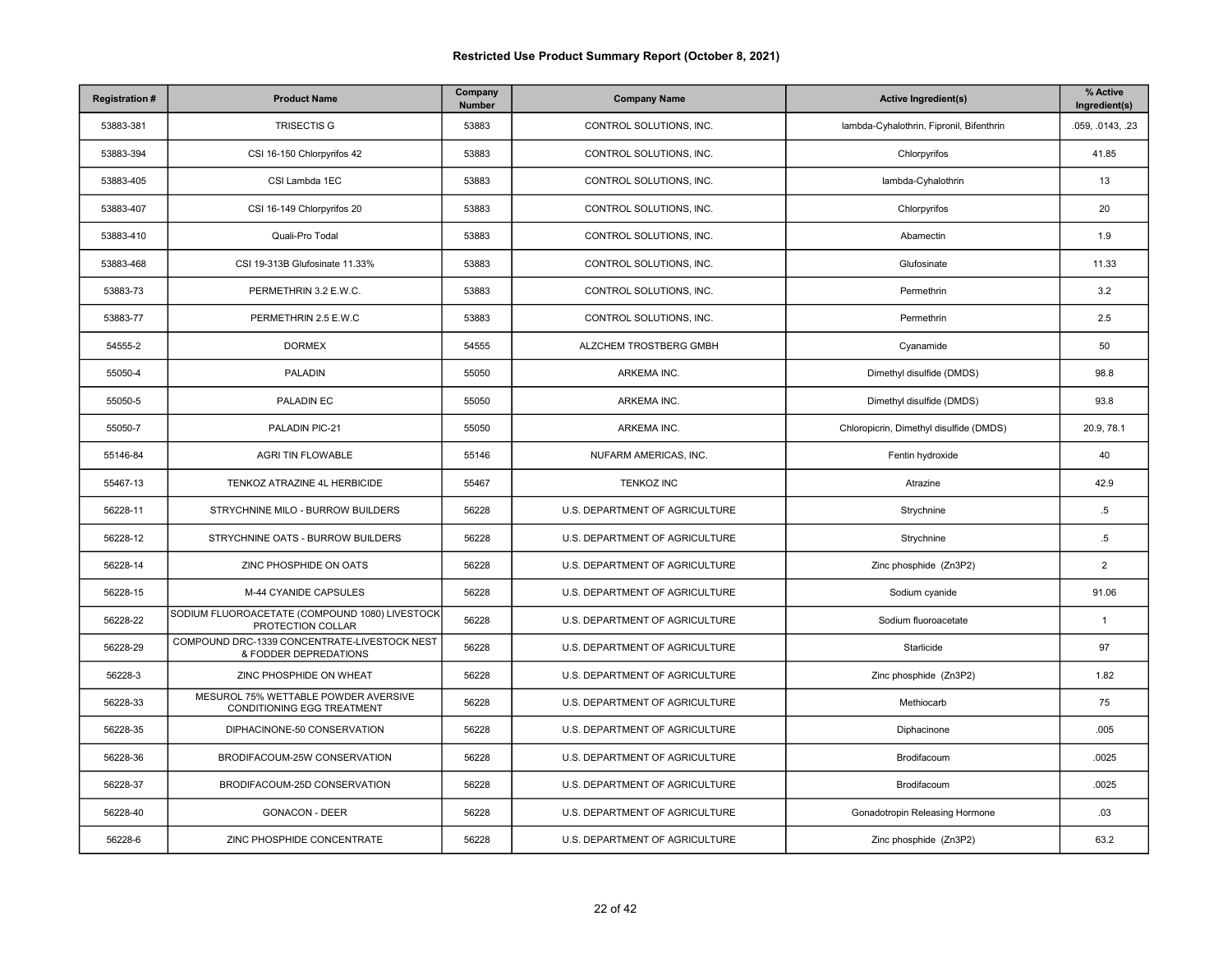| <b>Registration#</b> | <b>Product Name</b>                           | Company<br>Number | <b>Company Name</b>            | <b>Active Ingredient(s)</b>       | % Active<br>Ingredient(s) |
|----------------------|-----------------------------------------------|-------------------|--------------------------------|-----------------------------------|---------------------------|
| 56228-63             | Compound DRC-1339 Concentrate - Bird Control  | 56228             | U.S. DEPARTMENT OF AGRICULTURE | Starlicide                        | 97                        |
| 57242-2              | METHOMYL 5G GRANULES                          | 57242             | GLADES FORMULATING CORPORATION | Methomyl                          | 5                         |
| 57559-1              | KENNECOTT POTATO VINE SULFURIC ACID DESICCANT | 57559             | KENNECOTT UTAH COPPER LLC      | Sulfuric acid                     | 93                        |
| 59639-137            | V-10141 2.8 EC INSECTICIDE                    | 59639             | VALENT U.S.A. LLC              | Etoxazole, Fenpropathrin          | 7, 25.5                   |
| 59639-209            | DUPONT ASANA XL INSECTICIDE                   | 59639             | VALENT U.S.A. LLC              | Esfenvalerate                     | 8.4                       |
| 59639-212            | ALOFT GC SC INSECTICIDE                       | 59639             | VALENT U.S.A. LLC              | Bifenthrin, Clothianidin          | 12.3, 24.7                |
| 59639-35             | DANITOL 2.4 EC SPRAY                          | 59639             | VALENT U.S.A. LLC              | Fenpropathrin                     | 30.9                      |
| 59639-77             | TAME 2.4 EC SPRAY                             | 59639             | VALENT U.S.A. LLC              | Fenpropathrin                     | 30.9                      |
| 60063-23             | STALWART XTRA                                 | 60063             | SIPCAM AGRO USA, INC.          | Atrazine, Metolachlor             | 33, 26.1                  |
| 60063-48             | STALWART XTRA LITE HERBICIDE                  | 60063             | SIPCAM AGRO USA, INC.          | Atrazine, Metolachlor             | 21.8, 26.1                |
| 60063-56             | <b>TORRENT G</b>                              | 60063             | SIPCAM AGRO USA, INC.          | lambda-Cyhalothrin                | 1.8                       |
| 60063-64             | <b>MMA HERBICIDE</b>                          | 60063             | SIPCAM AGRO USA, INC.          | Metolachlor, Atrazine, Mesotrione | 19, 18.6, 2.44            |
| 60063-72             | <b>MMA Lite Herbicide</b>                     | 60063             | SIPCAM AGRO USA, INC.          | Atrazine, Mesotrione, Metolachlor | 11, 2.94, 29.4            |
| 61282-101            | PROZAP ZINC PHOSPHIDE TRACKING POWDER         | 61282             | HACCO, INC.                    | Zinc phosphide (Zn3P2)            | 10                        |
| 61282-14             | PROZAP ZINC PHOSPHIDE OAT BAIT                | 61282             | HACCO, INC.                    | Zinc phosphide (Zn3P2)            | $\boldsymbol{2}$          |
| 61282-24             | RAMIK OATS KILLS GROUND SQUIRRELS             | 61282             | HACCO, INC.                    | Diphacinone                       | .005                      |
| 61282-45             | <b>RAMIK BROWN</b>                            | 61282             | HACCO, INC.                    | Diphacinone                       | .005                      |
| 61282-49             | PROZAP ZINC PHOSPHIDE PELLETS                 | 61282             | HACCO, INC.                    | Zinc phosphide (Zn3P2)            | $\boldsymbol{2}$          |
| 61282-63             | <b>RAMIK GREEN AG</b>                         | 61282             | HACCO, INC.                    | Diphacinone                       | .005                      |
| 61282-68             | STARLICIDE COMPLETE                           | 61282             | HACCO, INC.                    | Starlicide                        | .1                        |
| 61468-1              | COAL TAR CREOSOTE                             | 61468             | KOPPERS INC                    | Coal tar creosote                 | 98                        |
| 61468-3              | 60/40 CREOSOTE-COAL TAR SOLUTION              | 61468             | KOPPERS INC                    | Coal tar creosote                 | 95                        |
| 61468-6              | CREOSOTE - MANUFACTURING USE                  | 61468             | KOPPERS INC                    | Coal tar creosote                 | 98.5                      |
| 61468-9              | CREOSOTE/PETROLEUM SOLUTION                   | 61468             | <b>KOPPERS INC</b>             | Coal tar creosote                 | 75                        |
| 61470-1              | COAL TAR CREOSOTE                             | 61470             | RAIN CII CARBON LLC            | Coal tar creosote                 | 98                        |
| 61470-3              | Coal Tar Creosote P2                          | 61470             | RAIN CII CARBON LLC            | Coal tar creosote                 | 98                        |
| 61470-4              | P3 Creosote-Petroleum Solution                | 61470             | RAIN CII CARBON LLC            | Coal tar creosote                 | 75                        |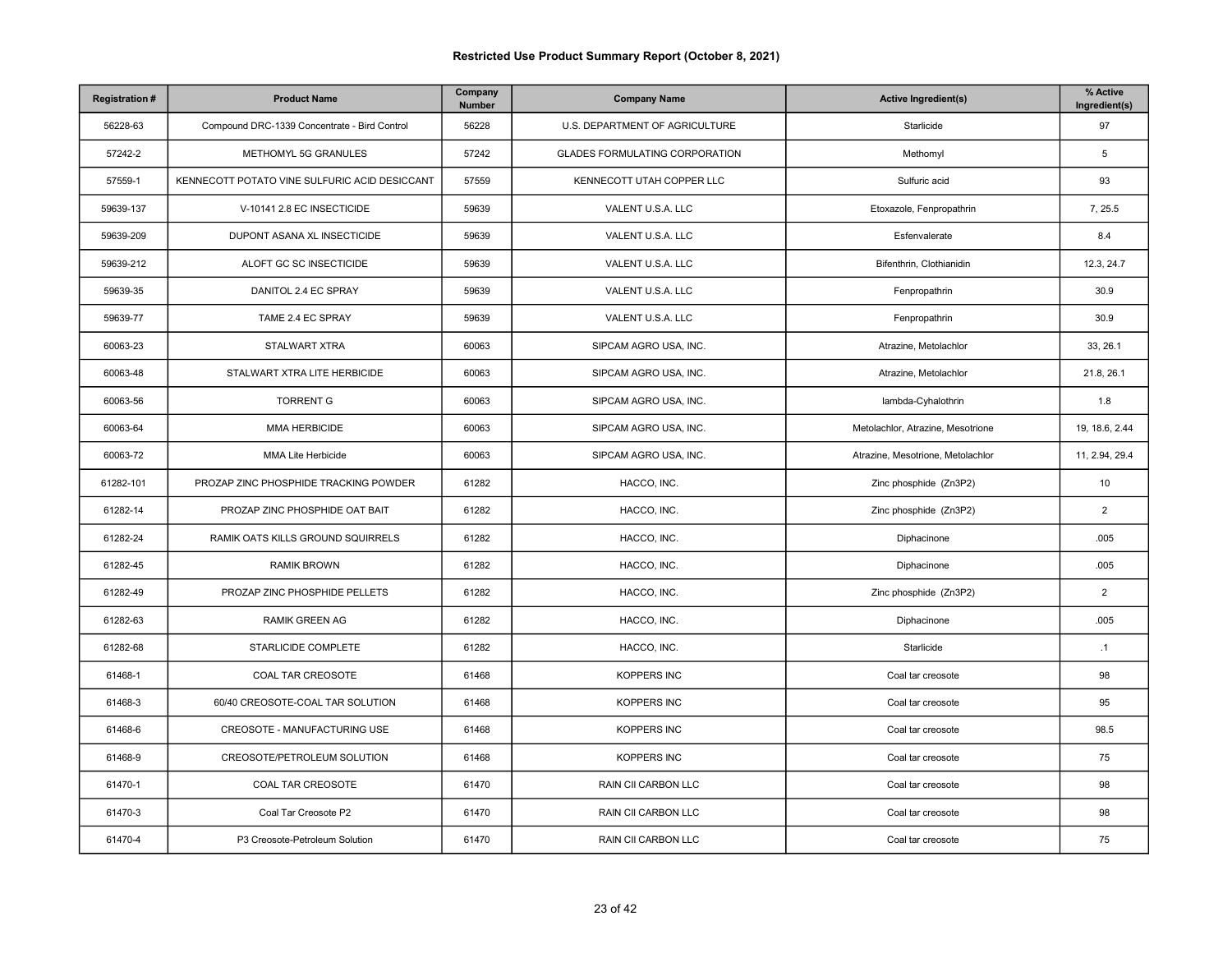| <b>Registration#</b> | <b>Product Name</b>             | Company<br>Number | <b>Company Name</b>        | <b>Active Ingredient(s)</b>                                             | % Active<br>Ingredient(s) |
|----------------------|---------------------------------|-------------------|----------------------------|-------------------------------------------------------------------------|---------------------------|
| 61483-2              | DURA-TREET 40 WOOD PRESERVER    | 61483             | KMG-BERNUTH, INC           | Pentachlorophenol                                                       | 34                        |
| 61483-3              | KMG-B PENTA OL TECHNICAL PENTA  | 61483             | KMG-BERNUTH, INC           | Pentachlorophenol                                                       | 86                        |
| 61483-94             | KMG-B PENTA OL PENTA BLOCKS     | 61483             | KMG-BERNUTH, INC           | Pentachlorophenol                                                       | 86                        |
| 61842-6              | <b>SECTAGON 42</b>              | 61842             | TESSENDERLO KERLEY, INC.   | Metam-sodium                                                            | 42.2                      |
| 61842-7              | SECTAGON-K54                    | 61842             | TESSENDERLO KERLEY, INC.   | Metam-Potassium                                                         | 54                        |
| 62190-14             | <b>WOLMANAC CONCENTRATE 60%</b> | 62190             | ARCH WOOD PROTECTION, INC. | Chromic acid, Cupric oxide, Arsenic oxide (As2O5)                       | 28.5, 11.1, 20.4          |
| 62190-21             | ARCH CHROMIC ACID               | 62190             | ARCH WOOD PROTECTION, INC. | Chromic acid                                                            | 99.85                     |
| 62190-23             | WOLMANAC ACC 50% CONCENTRATE    | 62190             | ARCH WOOD PROTECTION, INC. | Cupric oxide, Chromic acid                                              | 14.07, 35.46              |
| 62190-27             | CHEMONITE PART A                | 62190             | ARCH WOOD PROTECTION, INC. | Arsenic acid                                                            | 75                        |
| 62190-34             | <b>CHEMONITE ACZA</b>           | 62190             | ARCH WOOD PROTECTION, INC. | Arsenic oxide (As2O5), Zinc oxide, Cupric oxide                         | 5.5, 5.5, 11              |
| 62190-7              | ARSENIC ACID 75%                | 62190             | ARCH WOOD PROTECTION, INC. | Arsenic acid                                                            | 75                        |
| 62531-2              | <b>ASHTA GOLD</b>               | 62531             | ASHTA CHEMICALS, INC.      | Chloropicrin                                                            | 99.3                      |
| 62719-17             | <b>TORDON K</b>                 | 62719             | CORTEVA AGRISCIENCE LLC    | Picloram-potassium                                                      | 24.4                      |
| 62719-181            | <b>GRAZON PC</b>                | 62719             | CORTEVA AGRISCIENCE LLC    | Picloram-potassium                                                      | 24.4                      |
| 62719-182            | <b>GRAZON P+D</b>               | 62719             | CORTEVA AGRISCIENCE LLC    | Picloram, triisopropanolamine salt, 2, 4-D, triisopropanolamine<br>salt | 10.2, 39.6                |
| 62719-220            | LORSBAN-4E                      | 62719             | CORTEVA AGRISCIENCE LLC    | Chlorpyrifos                                                            | 44.9                      |
| 62719-254            | DURSBAN 4E-N                    | 62719             | CORTEVA AGRISCIENCE LLC    | Chlorpyrifos                                                            | 44.9                      |
| 62719-367            | SURPASS EC HERBICIDE            | 62719             | CORTEVA AGRISCIENCE LLC    | Acetochlor                                                              | 70.87                     |
| 62719-368            | <b>KEYSTONE HERBICIDE</b>       | 62719             | CORTEVA AGRISCIENCE LLC    | Atrazine, Acetochlor                                                    | 24.4, 32.6                |
| 62719-369            | TOPNOTCH HERBICIDE              | 62719             | CORTEVA AGRISCIENCE LLC    | Acetochlor                                                              | 33.68                     |
| 62719-370            | SURPASS 20-G GRANULAR HERBICIDE | 62719             | CORTEVA AGRISCIENCE LLC    | Acetochlor                                                              | 20                        |
| 62719-371            | <b>FULTIME HERBICIDE</b>        | 62719             | CORTEVA AGRISCIENCE LLC    | Atrazine, Acetochlor                                                    | 16.6, 24.8                |
| 62719-372            | SURPASS 7E HERBICIDE            | 62719             | CORTEVA AGRISCIENCE LLC    | Acetochlor                                                              | 75.4                      |
| 62719-479            | KEYSTONE LA HERBICIDE           | 62719             | CORTEVA AGRISCIENCE LLC    | Atrazine, Acetochlor                                                    | 16.3, 43.4                |
| 62719-480            | <b>SURMOUNT</b>                 | 62719             | CORTEVA AGRISCIENCE LLC    | Picloram, triisopropanolamine salt, Fluroxypyr-meptyl                   | 13.24, 10.64              |
| 62719-5              | TORDON 101 MIXTURE              | 62719             | CORTEVA AGRISCIENCE LLC    | Picloram, triisopropanolamine salt, 2, 4-D, triisopropanolamine<br>salt | 10.2, 39.6                |
| 62719-528            | GF-1249                         | 62719             | CORTEVA AGRISCIENCE LLC    | Picloram-potassium, Triclopyr, triethylamine salt                       | 4.07, 22.2                |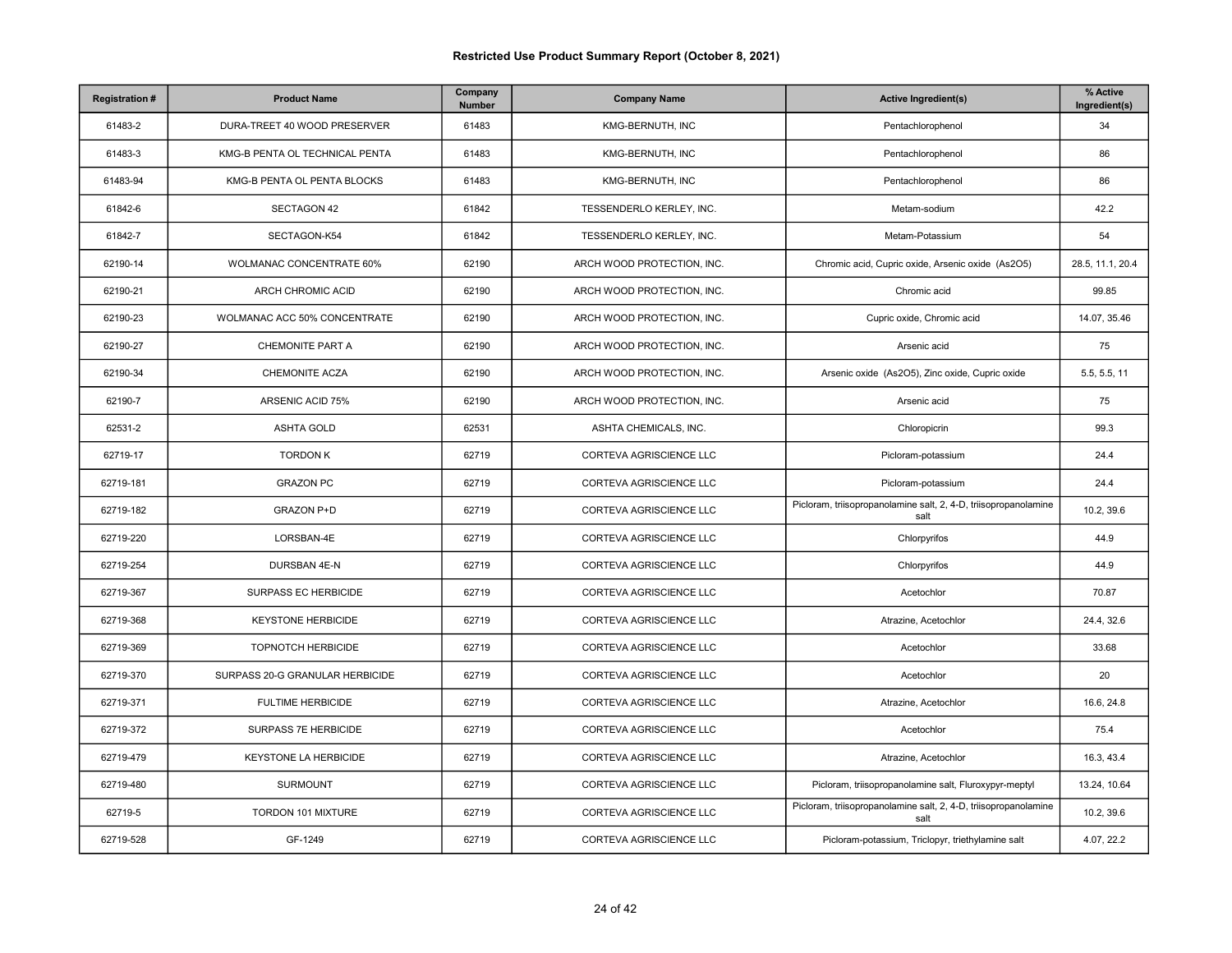| <b>Registration#</b> | <b>Product Name</b>                     | Company<br>Number | <b>Company Name</b>                    | <b>Active Ingredient(s)</b>                                                      | % Active<br>Ingredient(s) |
|----------------------|-----------------------------------------|-------------------|----------------------------------------|----------------------------------------------------------------------------------|---------------------------|
| 62719-571            | <b>GRAZON PD2</b>                       | 62719             | CORTEVA AGRISCIENCE LLC                | Dicamba, 2, 4-D, triisopropanolamine salt, Picloram,<br>triisopropanolamine salt | 5.09, 38.01, 9.13         |
| 62719-575            | <b>COBALT</b>                           | 62719             | CORTEVA AGRISCIENCE LLC                | gamma-Cyhalothrin, Chlorpyrifos                                                  | .54, .30                  |
| 62719-591            | LORSBAN ADVANCED                        | 62719             | CORTEVA AGRISCIENCE LLC                | Chlorpyrifos                                                                     | 40.2                      |
| 62719-6              | TORDON 22K SPECIALTY HERBICIDE          | 62719             | CORTEVA AGRISCIENCE LLC                | Picloram-potassium                                                               | 24.4                      |
| 62719-615            | <b>Cobalt Advanced</b>                  | 62719             | CORTEVA AGRISCIENCE LLC                | lambda-Cyhalothrin, Chlorpyrifos                                                 | 1.44, 28.12               |
| 62719-646            | GF-2836                                 | 62719             | CORTEVA AGRISCIENCE LLC                | Atrazine, Acetochlor                                                             | 14.6, 21.9                |
| 62719-653            | Grazon HL                               | 62719             | CORTEVA AGRISCIENCE LLC                | Picloram, 2, 4-D, Choline salt                                                   | 14.44, 43.62              |
| 62719-655            | <b>GRASLAN L</b>                        | 62719             | CORTEVA AGRISCIENCE LLC                | 2, 4-D, Choline salt, Picloram                                                   | 43.62, 14.44              |
| 62719-668            | FulTimeNXT                              | 62719             | CORTEVA AGRISCIENCE LLC                | Atrazine, Acetochlor                                                             | 14.5, 29                  |
| 62719-670            | <b>KEYSTONE LA NXT</b>                  | 62719             | CORTEVA AGRISCIENCE LLC                | Atrazine, Acetochlor                                                             | 18.3, 46.3                |
| 62719-671            | <b>KEYSTONE NXT</b>                     | 62719             | CORTEVA AGRISCIENCE LLC                | Atrazine, Acetochlor                                                             | 26.9, 33.4                |
| 62719-717            | MEZAVUE                                 | 62719             | CORTEVA AGRISCIENCE LLC                | Aminopyralid-potassium, Picloram-potassium, Fluroxypyr-meptyl                    | 5.15, 10.06, 12.53        |
| 62719-72             | DURSBAN 50W IN WATER SOLUBLE PACKETS    | 62719             | CORTEVA AGRISCIENCE LLC                | Chlorpyrifos                                                                     | 50                        |
| 62719-79             | LOCK-ON                                 | 62719             | CORTEVA AGRISCIENCE LLC                | Chlorpyrifos                                                                     | 22.9                      |
| 65458-5              | PLATO INDUSTRIES' INSECTICIDE STRIP     | 65458             | PLATO INDUSTRIES, LTD                  | <b>DDVP</b>                                                                      | 6.98                      |
| 66222-10             | DIAZINON 50W                            | 66222             | MAKHTESHIM AGAN OF NORTH AMERICA, INC. | Diazinon                                                                         | 50                        |
| 66222-103            | DIAZINON AG600 WBC INSECTICIDE          | 66222             | MAKHTESHIM AGAN OF NORTH AMERICA, INC. | Diazinon                                                                         | 56                        |
| 66222-104            | <b>SILENCER</b>                         | 66222             | MAKHTESHIM AGAN OF NORTH AMERICA, INC. | lambda-Cyhalothrin                                                               | 12.7                      |
| 66222-131            | <b>TRIANGLE HERBICIDE</b>               | 66222             | MAKHTESHIM AGAN OF NORTH AMERICA, INC. | Metolachlor, Atrazine                                                            | 34.5, 28.6                |
| 66222-132            | PARALLEL PLUS                           | 66222             | MAKHTESHIM AGAN OF NORTH AMERICA, INC. | Metolachlor, Atrazine                                                            | 28.9, 30                  |
| 66222-19             | CHLORPYRIFOS 4E AG                      | 66222             | MAKHTESHIM AGAN OF NORTH AMERICA, INC. | Chlorpyrifos                                                                     | 42.5                      |
| 66222-205            | BIFENTHRIN/NOVALURON PREMIX INSECTICIDE | 66222             | MAKHTESHIM AGAN OF NORTH AMERICA, INC. | Novaluron, Bifenthrin                                                            | 4, 6.5                    |
| 66222-223            | ADAMA LAMBDA CY VC 223                  | 66222             | MAKHTESHIM AGAN OF NORTH AMERICA, INC. | lambda-Cyhalothrin                                                               | 12.7                      |
| 66222-229            | MANA ATRAZINE 90DF                      | 66222             | MAKHTESHIM AGAN OF NORTH AMERICA, INC. | Atrazine                                                                         | 88.2                      |
| 66222-233            | <b>VULCAN</b>                           | 66222             | MAKHTESHIM AGAN OF NORTH AMERICA, INC. | Chlorpyrifos                                                                     | 39.5                      |
| 66222-236            | FANFARE 2 SC INSECTICIDE/MITICIDE       | 66222             | MAKHTESHIM AGAN OF NORTH AMERICA, INC. | Bifenthrin                                                                       | 22.6                      |
| 66222-239            | MANA DIFLUBENZURON 2L                   | 66222             | MAKHTESHIM AGAN OF NORTH AMERICA, INC. | Diflubenzuron                                                                    | 22                        |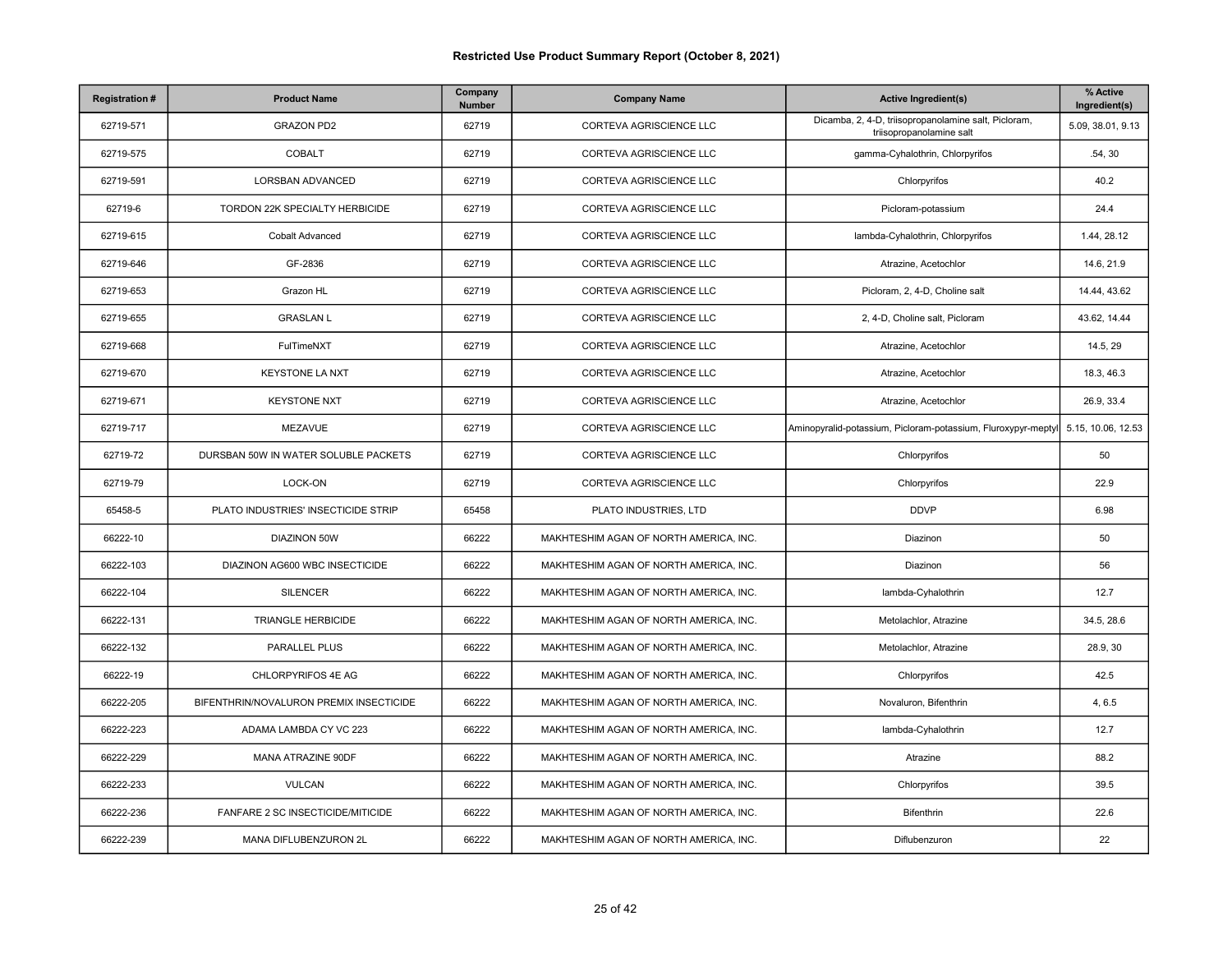| <b>Registration#</b> | <b>Product Name</b>                                             | Company<br>Number | <b>Company Name</b>                    | <b>Active Ingredient(s)</b> | % Active<br>Ingredient(s) |
|----------------------|-----------------------------------------------------------------|-------------------|----------------------------------------|-----------------------------|---------------------------|
| 66222-240            | MANA DIFLUBENZURON 80WG                                         | 66222             | MAKHTESHIM AGAN OF NORTH AMERICA, INC. | Diflubenzuron               | 80                        |
| 66222-247            | <b>SKYRAIDER</b>                                                | 66222             | MAKHTESHIM AGAN OF NORTH AMERICA, INC. | Imidacloprid, Bifenthrin    | 10.8, 21.65               |
| 66222-261            | <b>FANFARE II E</b>                                             | 66222             | MAKHTESHIM AGAN OF NORTH AMERICA, INC. | Bifenthrin                  | 24                        |
| 66222-280            | ADA 68702                                                       | 66222             | MAKHTESHIM AGAN OF NORTH AMERICA, INC. | Acetochlor, Atrazine        | 46.3, 18.3                |
| 66222-281            | ADA 68703                                                       | 66222             | MAKHTESHIM AGAN OF NORTH AMERICA, INC. | Acetochlor, Atrazine        | 33.4, 26.9                |
| 66222-36             | ATRAZINE 4L                                                     | 66222             | MAKHTESHIM AGAN OF NORTH AMERICA, INC. | Atrazine                    | 42.9                      |
| 66222-37             | ATRAZINE 90DF                                                   | 66222             | MAKHTESHIM AGAN OF NORTH AMERICA, INC. | Atrazine                    | 88.5                      |
| 66222-9              | <b>DIAZINON AG500</b>                                           | 66222             | MAKHTESHIM AGAN OF NORTH AMERICA, INC. | Diazinon                    | 48                        |
| 66222-99             | <b>FANFARE 2EC</b>                                              | 66222             | MAKHTESHIM AGAN OF NORTH AMERICA, INC. | Bifenthrin                  | 25.1                      |
| 68387-7              | ECO2FUME FUMIGANT GAS                                           | 68387             | CYTEC INDUSTRIES INC.                  | Phosphine                   | 2                         |
| 68387-8              | VAPORPH3OS PHOSPHINE FUMIGANT                                   | 68387             | CYTEC INDUSTRIES INC.                  | Phosphine                   | 99.3                      |
| 69850-1              | METHYLISOTHIOCYANATE (MITC)                                     | 69850             | MLPC INTERNATIONAL                     | Methane, isothiocyanato-    | 97                        |
| 70506-121            | LAMBDA-CY EC INSECTICIDE-RUP                                    | 70506             | UPL NA, INC.                           | lambda-Cyhalothrin          | 11.4                      |
| 70506-124            | BIFENTHRIN 0.069 RU INSECTICIDE WITH X-X-X<br><b>FERTILIZER</b> | 70506             | UPL NA, INC.                           | Bifenthrin                  | .069                      |
| 70506-127            | BIFENTHRIN 0.073 RU INSECTICIDE WITH X-X-X<br><b>FERTILIZER</b> | 70506             | UPL NA, INC.                           | Bifenthrin                  | .073                      |
| 70506-13             | <b>WEEVIL-CIDE TABLETS</b>                                      | 70506             | UPL NA, INC.                           | Aluminum phosphide          | 60                        |
| 70506-14             | <b>WEEVIL-CIDE PELLETS</b>                                      | 70506             | UPL NA, INC.                           | Aluminum phosphide          | 60                        |
| 70506-15             | <b>WEEVIL-CIDE GAS BAGS</b>                                     | 70506             | UPL NA, INC.                           | Aluminum phosphide          | 60                        |
| 70506-16             | <b>MAGNAPHOS TABLETS</b>                                        | 70506             | UPL NA, INC.                           | Magnesium phosphide         | 66                        |
| 70506-17             | MAGNAPHOS GAS BAGS                                              | 70506             | UPL NA, INC.                           | Magnesium phosphide         | 66                        |
| 70506-19             | UP-CYDE PRO 2.0 EC TERMITICIDE/INSECTICIDE                      | 70506             | UPL NA, INC.                           | Cypermethrin                | 24.8                      |
| 70506-20             | UP-CYDE 2.5 EC AGRICULTURAL INSECTICIDE                         | 70506             | UPL NA, INC.                           | Cypermethrin                | 30.6                      |
| 70506-211            | VENDEX 50 WP MITICIDE                                           | 70506             | UPL NA, INC.                           | Fenbutatin-oxide            | 50                        |
| 70506-212            | SUPER TIN 4L                                                    | 70506             | UPL NA, INC.                           | Fentin hydroxide            | 40                        |
| 70506-227            | BIFENTURE 10DF INSECTICIDE/MITICIDE                             | 70506             | UPL NA, INC.                           | Bifenthrin                  | 10                        |
| 70506-23             | UP-STAR SC LAWN AND NURSERY INSECTICIDE/MITICIDE                | 70506             | UPL NA, INC.                           | Bifenthrin                  | 7.9                       |
| 70506-231            | INTRIGUE 8.4% EC INSECTICIDE                                    | 70506             | UPL NA, INC.                           | Esfenvalerate               | 8.4                       |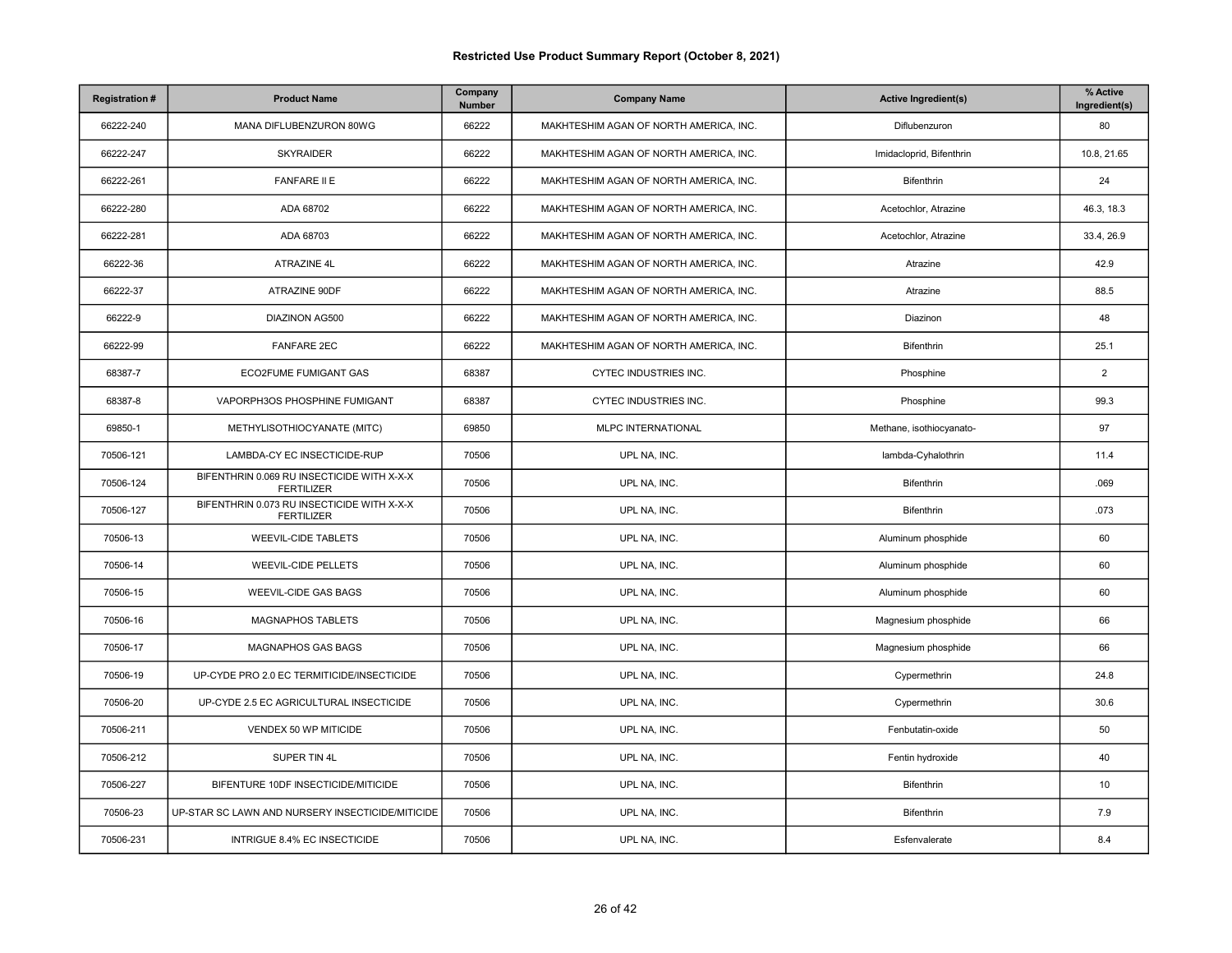| <b>Registration#</b> | <b>Product Name</b>                             | Company<br>Number | <b>Company Name</b> | <b>Active Ingredient(s)</b>       | % Active<br>Ingredient(s) |
|----------------------|-------------------------------------------------|-------------------|---------------------|-----------------------------------|---------------------------|
| 70506-305            | BIFENTURE 17 INSECTICIDE                        | 70506             | UPL NA, INC.        | Bifenthrin                        | 17.15                     |
| 70506-309            | MAGNAPHOS PLATE                                 | 70506             | UPL NA, INC.        | Magnesium phosphide               | 56                        |
| 70506-339            | Acenthrin Insecticide                           | 70506             | UPL NA, INC.        | Acephate, Bifenthrin              | 74, 6                     |
| 70506-346            | ARGYLE INSECTICIDE                              | 70506             | UPL NA, INC.        | Acetamiprid, Bifenthrin           | 11.8, 18                  |
| 70506-348            | LAMBDA CY 250 CS INSECTICIDE                    | 70506             | UPL NA, INC.        | lambda-Cyhalothrin                | 23.15                     |
| 70506-383            | Bifenthrin 180 FS                               | 70506             | UPL NA, INC.        | Bifenthrin                        | 17.15                     |
| 70506-386            | DIFLUMAX 2L                                     | 70506             | UPL NA, INC.        | Diflubenzuron                     | 22                        |
| 70506-453            | DIMETHOATE 4E                                   | 70506             | UPL NA, INC.        | Dimethoate                        | 43.5                      |
| 70506-465            | <b>BANVEL + ATRAZINE</b>                        | 70506             | UPL NA, INC.        | Atrazine, Dicamba, potassium salt | 22.23, 13.42              |
| 70506-467            | BIFENTHRIN 0.2%G GC                             | 70506             | UPL NA, INC.        | Bifenthrin                        | $.2\phantom{0}$           |
| 70506-468            | BIFENTHRIN 7.9% FL NURSERY INSECTICIDE/MITICIDE | 70506             | UPL NA, INC.        | Bifenthrin                        | 7.9                       |
| 70506-470            | BIFENTHRIN 7.9% FL GC                           | 70506             | UPL NA, INC.        | Bifenthrin                        | 7.9                       |
| 70506-479            | <b>BIFENTHRIN 2EC AG</b>                        | 70506             | UPL NA, INC.        | Bifenthrin                        | 25.1                      |
| 70506-480            | BIFENTHRIN PRO 0.2% DG GRANULAR INSECTICIDE     | 70506             | UPL NA, INC.        | Bifenthrin                        | $\cdot$ .2                |
| 70506-493            | <b>BATTALION 0.2 EC</b>                         | 70506             | UPL NA, INC.        | Deltamethrin                      | 2.86                      |
| 70506-494            | <b>BATTALION 1.5 EC</b>                         | 70506             | UPL NA, INC.        | Deltamethrin                      | 16.6                      |
| 70506-508            | Tepera Plus Fungicide                           | 70506             | UPL NA, INC.        | Bifenthrin, Fluoxastrobin         | 9.07, 9.26                |
| 70506-525            | <b>DIMILIN 2L</b>                               | 70506             | UPL NA, INC.        | Diflubenzuron                     | 22                        |
| 70506-526            | DIMILIN 25W                                     | 70506             | UPL NA, INC.        | Diflubenzuron                     | 25                        |
| 70506-529            | DIMILIN 4L NON-CROP                             | 70506             | UPL NA, INC.        | Diflubenzuron                     | 40.4                      |
| 70506-530            | MICROMITE 4L                                    | 70506             | UPL NA, INC.        | Diflubenzuron                     | 40.4                      |
| 70506-535            | MICROMITE 80WG                                  | 70506             | UPL NA, INC.        | Diflubenzuron                     | 80                        |
| 70506-556            | PREVAMITE                                       | 70506             | UPL NA, INC.        | Bifenazate, Abamectin             | 43.2, 2.2                 |
| 70506-558            | <b>DOUBLETAKE</b>                               | 70506             | UPL NA, INC.        | lambda-Cyhalothrin, Diflubenzuron | 11, 22                    |
| 70506-561            | DOUBLETAKE SE                                   | 70506             | UPL NA, INC.        | lambda-Cyhalothrin, Diflubenzuron | 11, 22                    |
| 70506-562            | OMITE-57E                                       | 70506             | UPL NA, INC.        | Propargite                        | 57                        |
| 70506-564            | OMITE-6E                                        | 70506             | UPL NA, INC.        | Propargite                        | 69.2                      |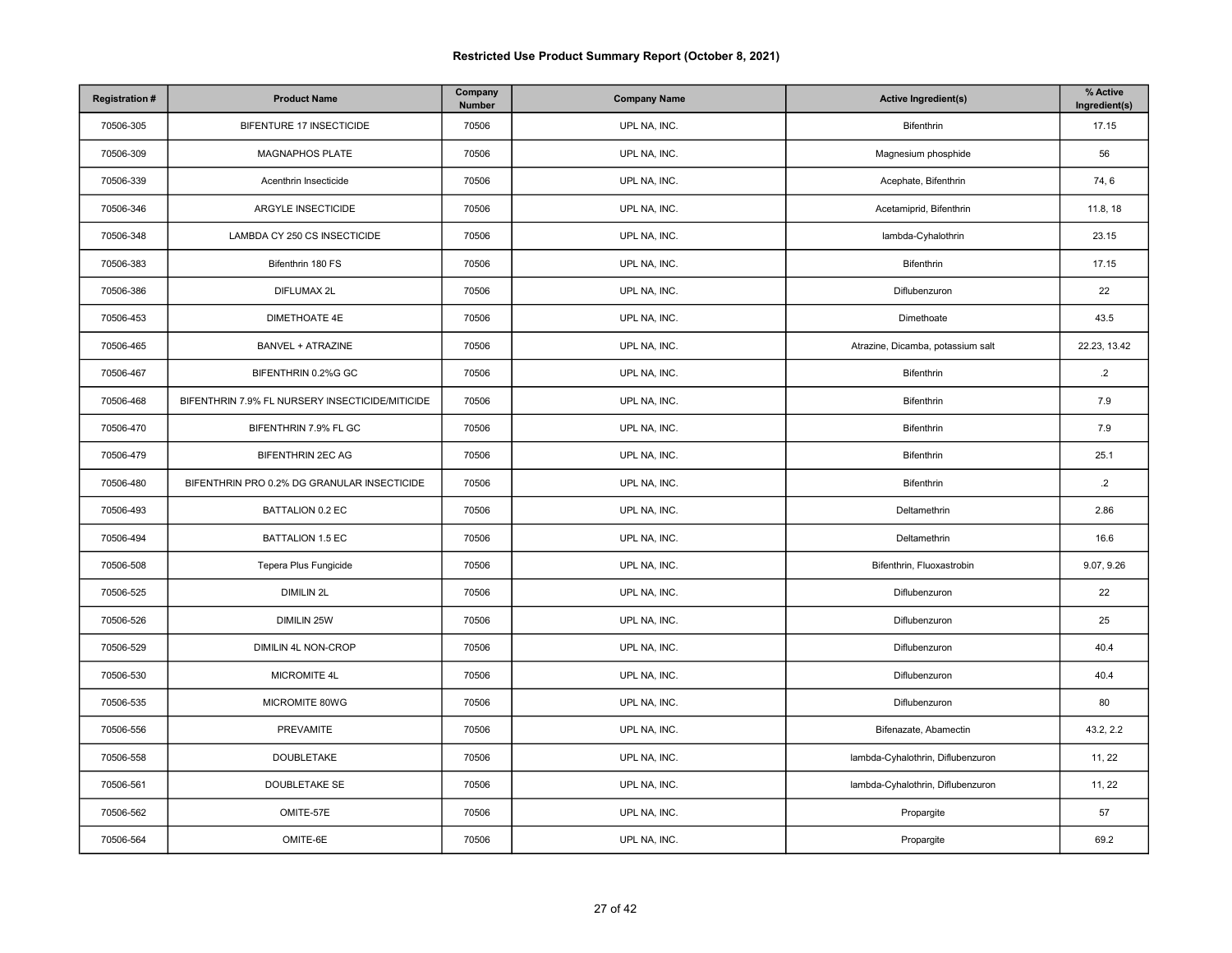| <b>Registration#</b> | <b>Product Name</b>                       | Company<br>Number | <b>Company Name</b>                         | <b>Active Ingredient(s)</b>   | % Active<br>Ingredient(s) |
|----------------------|-------------------------------------------|-------------------|---------------------------------------------|-------------------------------|---------------------------|
| 70506-566            | COMITE                                    | 70506             | UPL NA, INC.                                | Propargite                    | 73.6                      |
| 70506-567            | <b>COMITE II</b>                          | 70506             | UPL NA, INC.                                | Propargite                    | 69.6                      |
| 70506-57             | BIFENTURE EC AGRICULTURAL INSECTICIDE     | 70506             | UPL NA, INC.                                | Bifenthrin                    | 25.1                      |
| 70506-572            | OMITE-30WS                                | 70506             | UPL NA, INC.                                | Propargite                    | 32                        |
| 70506-58             | BIFENTURE EC-CA AGRICULTURAL INSECTICIDE  | 70506             | UPL NA, INC.                                | Bifenthrin                    | 25.1                      |
| 70506-66             | PERM-UP 25DF DRY FLOWABLE INSECTICIDE     | 70506             | UPL NA, INC.                                | Permethrin                    | 25                        |
| 70506-69             | <b>QUICK PHLO-R GRANULES</b>              | 70506             | UPL NA, INC.                                | Aluminum phosphide            | 77.5                      |
| 70506-74             | UP-STAR GC GRANULAR INSECTICIDE           | 70506             | UPL NA, INC.                                | Bifenthrin                    | $.2\overline{ }$          |
| 70506-9              | PERM-UP 3.2 EC INSECTICIDE                | 70506             | UPL NA, INC.                                | Permethrin                    | 36.8                      |
| 70905-8              | Lambda Cyhalothrin 250 g/l                | 70905             | SULPHUR MILLS, LTD.                         | lambda-Cyhalothrin            | 22.8                      |
| 71096-14             | ZINC PHOSPHIDE IN OAT PELLETS             | 71096             | MANAGER OF REGULATIONS AND R&D OR-CAL, INC. | Zinc phosphide (Zn3P2)        | $\overline{2}$            |
| 71173-1              | <b>ACROCIDE</b>                           | 71173             | MULTI-CHEM GROUP, LLC -ODESSA               | Acrolein                      | 96                        |
| 71173-2              | AcroCide H Herbicide                      | 71173             | MULTI-CHEM GROUP, LLC -ODESSA               | Acrolein                      | 96                        |
| 71512-17             | FOSTHIAZATE 75% EC                        | 71512             | ISK BIOSCIENCES CORPORATION                 | Fosthiazate                   | 75                        |
| 71512-4              | FOSTHIAZATE 900 EC                        | 71512             | ISK BIOSCIENCES CORPORATION                 | Fosthiazate                   | 75                        |
| 71512-53             | F6305 WDG INSECTICIDE                     | 71512             | ISK BIOSCIENCES CORPORATION                 | Flonicamid, Zeta-Cypermethrin | 23.3, 6.7                 |
| 71532-15             | PERMASTAR AG                              | 71532             | LG CHEM, LTD.                               | Permethrin                    | 38                        |
| 71532-20             | LAMBDASTAR INSECTICIDE                    | 71532             | LG CHEM, LTD.                               | lambda-Cyhalothrin            | 13.1                      |
| 71532-21             | ESFENSTAR 8% EC                           | 71532             | LG CHEM, LTD.                               | Esfenvalerate                 | 8.4                       |
| 71532-25             | <b>LAMBDASTAR 1 CS</b>                    | 71532             | LG CHEM, LTD.                               | lambda-Cyhalothrin            | 12                        |
| 71532-29             | <b>LAMBDASTAR 2 CS</b>                    | 71532             | LG CHEM, LTD.                               | lambda-Cyhalothrin            | 23.28                     |
| 72159-20             | Agrisel Bifenthrin Pro 2E Insecticide     | 72159             | AGRISEL USA, INC.                           | Bifenthrin                    | 25                        |
| 72500-11             | KAPUT FIELD RODENT BAIT B                 | 72500             | SCIMETRICS, LTD. CORPORATION                | Diphacinone, Imidacloprid     | .0025, .025               |
| 72500-12             | KAPUT-D BURROW BUILDER POCKET GOPHER BAIT | 72500             | SCIMETRICS, LTD. CORPORATION                | Diphacinone                   | .005                      |
| 72500-17             | KAPUT RODENT FLEA CONTROL BAIT            | 72500             | SCIMETRICS, LTD. CORPORATION                | Imidacloprid                  | .025                      |
| 72500-22             | KAPUT D PRAIRIE DOG BAIT                  | 72500             | SCIMETRICS, LTD. CORPORATION                | Diphacinone                   | .005                      |
| 72500-27             | KAPUT COMBO PRAIRIE DOG BAIT              | 72500             | SCIMETRICS, LTD. CORPORATION                | Imidacloprid, Diphacinone     | .025, .0025               |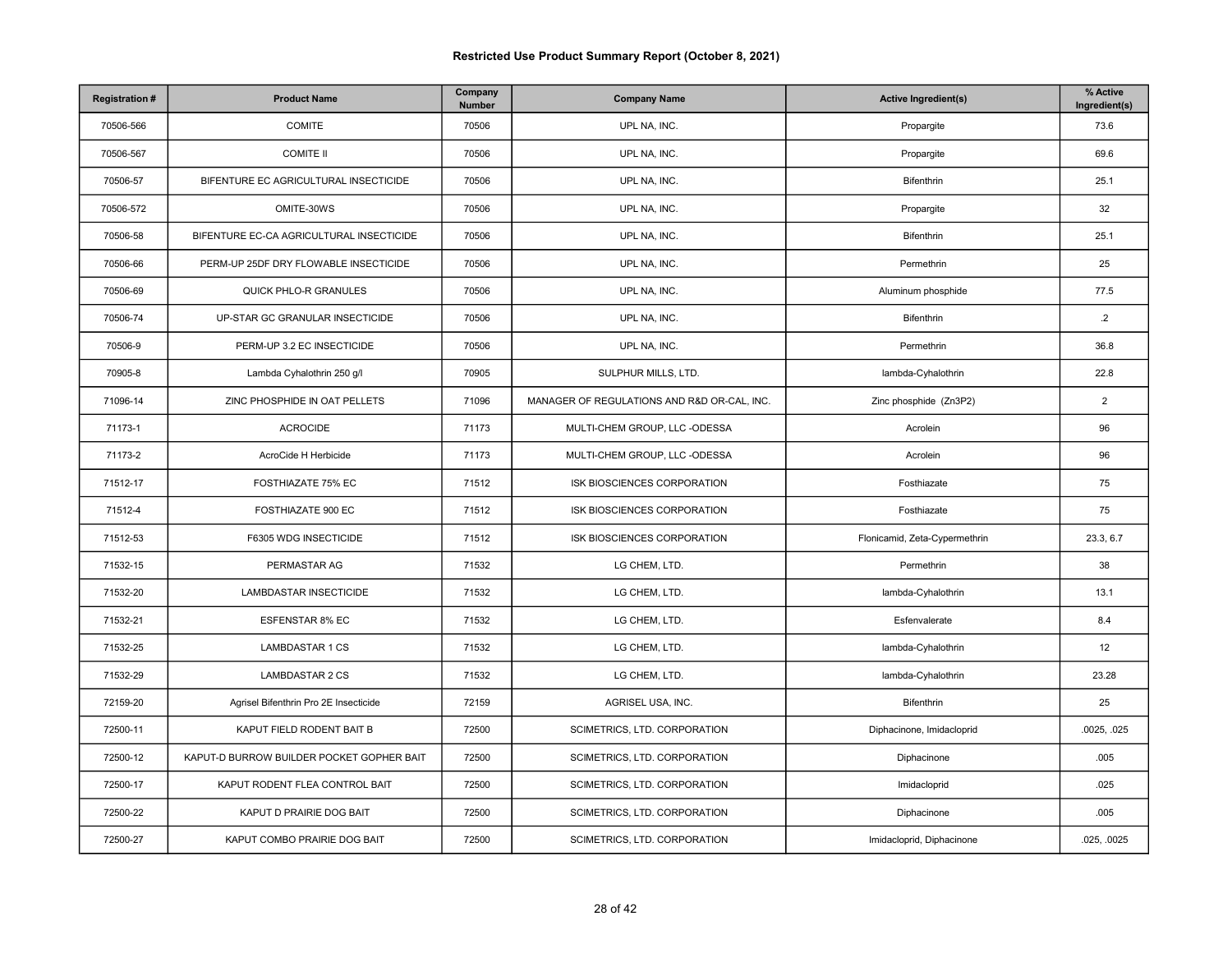| <b>Registration#</b> | <b>Product Name</b>                   | Company<br>Number | <b>Company Name</b>                | <b>Active Ingredient(s)</b>                                             | % Active<br>Ingredient(s) |
|----------------------|---------------------------------------|-------------------|------------------------------------|-------------------------------------------------------------------------|---------------------------|
| 72500-28             | FLEA CONTROL BAIT WITH FIPRONIL       | 72500             | SCIMETRICS, LTD. CORPORATION       | Fipronil                                                                | .005                      |
| 72959-1              | <b>FUMITOXIN TABLETS</b>              | 72959             | D&D HOLDINGS, INC.                 | Aluminum phosphide                                                      | 56                        |
| 72959-10             | <b>DETIA FUMEX</b>                    | 72959             | D&D HOLDINGS, INC.                 | Aluminum phosphide                                                      | 57                        |
| 72959-11             | DEGESCH MAGTOXIN GRANULES             | 72959             | D&D HOLDINGS, INC.                 | Magnesium phosphide                                                     | 94.6                      |
| 72959-2              | <b>FUMITOXIN PELLETS</b>              | 72959             | D&D HOLDINGS, INC.                 | Aluminum phosphide                                                      | 56                        |
| 72959-3              | <b>FUMITOXIN BAGS</b>                 | 72959             | D&D HOLDINGS, INC.                 | Aluminum phosphide                                                      | 55                        |
| 72959-4              | PHOSTOXIN TABLETS                     | 72959             | D&D HOLDINGS, INC.                 | Aluminum phosphide                                                      | 55                        |
| 72959-5              | PHOSTOXIN PELLETS                     | 72959             | D&D HOLDINGS, INC.                 | Aluminum phosphide                                                      | 55                        |
| 72959-6              | DEGESCH FUMI-CEL/FUMI-STRIP           | 72959             | D&D HOLDINGS, INC.                 | Magnesium phosphide                                                     | 56                        |
| 72959-7              | DEGESCH MAGTOXIN PREPAC SPOT FUMIGANT | 72959             | D&D HOLDINGS, INC.                 | Magnesium phosphide                                                     | 66                        |
| 72959-8              | PHOSTOXIN PREPAC ROPE                 | 72959             | D&D HOLDINGS, INC.                 | Aluminum phosphide                                                      | 55                        |
| 72959-9              | PHOSTOXIN TABLET PREPAC               | 72959             | D&D HOLDINGS, INC.                 | Aluminum phosphide                                                      | 55                        |
| 74530-38             | <b>KENDO INSECTICIDE</b>              | 74530             | HELM AGRO US, INC.                 | lambda-Cyhalothrin                                                      | 13.1                      |
| 74530-48             | <b>HELMQUAT 3SL</b>                   | 74530             | HELM AGRO US, INC.                 | Paraquat dichloride                                                     | 43.8                      |
| 74530-54             | KENDO 22.8 CS                         | 74530             | HELM AGRO US, INC.                 | lambda-Cyhalothrin                                                      | 22.8                      |
| 74530-85             | <b>FEARLESS XTRA HERBICIDE</b>        | 74530             | HELM AGRO US, INC.                 | Atrazine, Acetochlor                                                    | 18.3, 46.3                |
| 74530-89             | FEARLESS 5.6 L HERBICIDE              | 74530             | HELM AGRO US, INC.                 | Atrazine, Acetochlor                                                    | 26.9, 33.4                |
| 74530-99             | HAI 3W Herbicide                      | 74530             | HELM AGRO US, INC.                 | Mesotrione, Atrazine, Metolachlor                                       | 2.44, 18.6, 19            |
| 74578-12             | TREE-AGE R10                          | 74578             | ARBORJET, INC.                     | Emamectin benzoate                                                      | 9.7                       |
| 74621-4              | <b>BUG STOMPER II</b>                 | 74621             | <b>BUG STOMPER II, LLC</b>         | Permethrin, Piperonyl butoxide, Pyrethrins                              | 3, 15, 1.5                |
| 75394-1              | BAYLUSCIDE 70% WETTABLE POWDER        | 75394             | B.L. MITCHELL, INC.                | Niclosamide                                                             | 70                        |
| 80697-6              | <b>KROP-MAX</b>                       | 80697             | ZHEJIANG TIDE CROPSCIENCE CO., LTD | Cyanamide                                                               | 50                        |
| 81824-1              | <b>ZYTHOR</b>                         | 81824             | ENSYSTEX II, INC.                  | Sulfuryl fluoride                                                       | 99.3                      |
| 81824-6              | MAXXTHOR SC GC                        | 81824             | ENSYSTEX II, INC.                  | Bifenthrin                                                              | 7.9                       |
| 81927-16             | ALLIGARE PICLORAM+D                   | 81927             | ALLIGARE, LLC                      | 2, 4-D, triisopropanolamine salt, Picloram, triisopropanolamine<br>salt | 39.6, 10.2                |
| 81927-18             | ALLIGARE PICLORAM 22K                 | 81927             | ALLIGARE, LLC                      | Picloram-potassium                                                      | 24.4                      |
| 81927-64             | Alligare Picloram + Fluroxypyr        | 81927             | ALLIGARE, LLC                      | Fluroxypyr-meptyl, Picloram                                             | 10.64, 13.24              |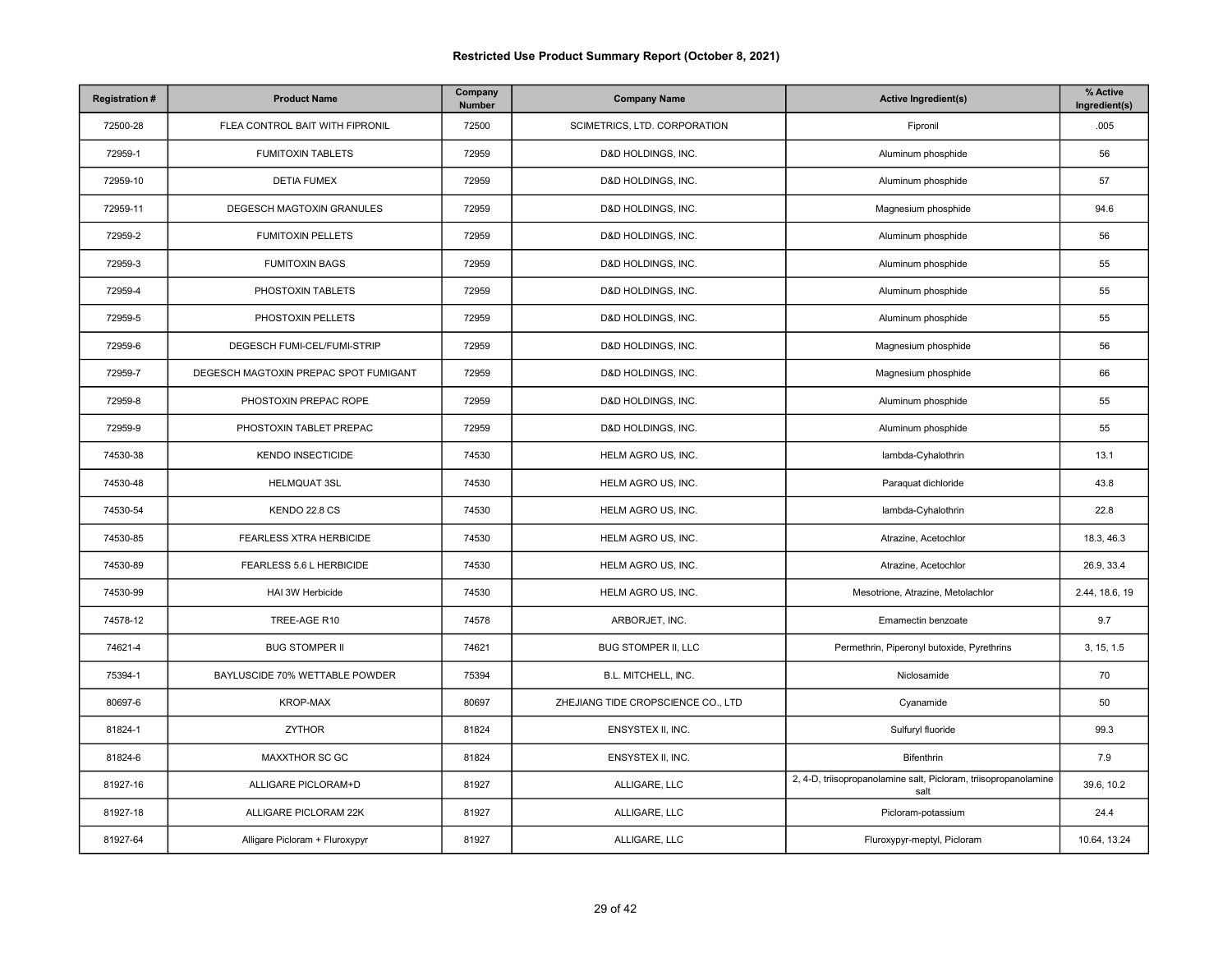| <b>Registration#</b> | <b>Product Name</b>                                    | Company<br>Number | <b>Company Name</b>                | <b>Active Ingredient(s)</b>                                                      | % Active<br>Ingredient(s) |
|----------------------|--------------------------------------------------------|-------------------|------------------------------------|----------------------------------------------------------------------------------|---------------------------|
| 81927-75             | PD <sub>2</sub>                                        | 81927             | ALLIGARE, LLC                      | Dicamba, 2, 4-D, triisopropanolamine salt, Picloram,<br>triisopropanolamine salt | 5.7, 39.6, 10.2           |
| 81951-1              | KILLZ-ALL 60 ALUMINUM PHOSPHIDE FUMIGANT TABLETS       | 81951             | ROC ENTERPRISES, LLC               | Aluminum phosphide                                                               | 60                        |
| 81951-2              | KILLZ-ALL 60 ALUMINUM PHOSPHIDE FUMIGANT PELLETS       | 81951             | ROC ENTERPRISES, LLC               | Aluminum phosphide                                                               | 60                        |
| 82024-1              | CREOSOTE-SOLUTION                                      | 82024             | LONE STAR SPECIALTY PRODUCTS, LLC. | Coal tar creosote                                                                | 97.5                      |
| 82024-2              | <b>CREOSOTE OIL</b>                                    | 82024             | LONE STAR SPECIALTY PRODUCTS, LLC. | Coal tar creosote                                                                | 98.5                      |
| 82024-3              | P3 CREOSOTE-PETROLEUM SOLUTION                         | 82024             | LONE STAR SPECIALTY PRODUCTS, LLC. | Coal tar creosote                                                                | 75                        |
| 82542-26             | <b>DYNAQUAT</b>                                        | 82542             | SOURCE DYNAMICS, LLC               | Paraquat dichloride                                                              | 43.2                      |
| 82542-3              | PARAQUAT CONCENTRATE                                   | 82542             | SOURCE DYNAMICS, LLC               | Paraquat dichloride                                                              | 43.2                      |
| 82557-1              | PARAQUAT SL HERBICIDE                                  | 82557             | SINON USA, INC.                    | Paraquat dichloride                                                              | 43.8                      |
| 82557-2              | METHOMYL 29 SL INSECTICIDE                             | 82557             | SINON USA, INC.                    | Methomyl                                                                         | 29                        |
| 82557-3              | METHOMYL 90 WSP                                        | 82557             | SINON USA, INC.                    | Methomyl                                                                         | 90                        |
| 83070-11             | MINERVA DUO                                            | 83070             | <b>ADVAN LLC</b>                   | Tetraconazole, Fentin hydroxide                                                  | 7.66, 21.08               |
| 83100-27             | ROTAM METHOMYL 29LV INSECTICIDE                        | 83100             | ROTAM AGROCHEMICAL COMPANY, LTD.   | Methomyl                                                                         | 29                        |
| 83100-28             | ROTAM METHOMYL 90SP INSECTICIDE                        | 83100             | ROTAM AGROCHEMICAL COMPANY, LTD.   | Methomyl                                                                         | 90                        |
| 83100-32             | ABACUS LOV AGRICULTURAL MITICIDE/INSECTICIDE           | 83100             | ROTAM AGROCHEMICAL COMPANY, LTD.   | Abamectin                                                                        | $\sqrt{2}$                |
| 83100-33             | NEONIC MITICIDE/INSECTICIDE                            | 83100             | ROTAM AGROCHEMICAL COMPANY, LTD.   | Imidacloprid, Abamectin                                                          | 26.8, 2.5                 |
| 83100-4              | ABACUS AGRICULTURAL MITICIDE/INSECTICIDE               | 83100             | ROTAM AGROCHEMICAL COMPANY, LTD.   | Abamectin                                                                        | $\overline{2}$            |
| 83100-47             | Rotam Metolachlor+Atrazine+Mesotrione                  | 83100             | ROTAM AGROCHEMICAL COMPANY, LTD.   | Metolachlor, Atrazine, Mesotrione                                                | 19, 18.6, 2.44            |
| 83100-52             | Oxamyl 42% SL                                          | 83100             | ROTAM AGROCHEMICAL COMPANY, LTD.   | Oxamyl                                                                           | 42                        |
| 83100-53             | Oxamyl 24% SL                                          | 83100             | ROTAM AGROCHEMICAL COMPANY, LTD.   | Oxamyl                                                                           | 24                        |
| 83100-55             | METOLACHLOR 29.4% + ATRAZINE 11% + MESOTRIONE<br>2.94% | 83100             | ROTAM AGROCHEMICAL COMPANY, LTD.   | Mesotrione, Atrazine, Metolachlor                                                | 2.94, 11, 29.4            |
| 83100-59             | ABAMECTIN 6% EC                                        | 83100             | ROTAM AGROCHEMICAL COMPANY, LTD.   | Abamectin                                                                        | 6                         |
| 83222-1              | BIFEN 2EC AG INSECTICIDE/MITICIDE                      | 83222             | WINFIELD SOLUTIONS, LLC            | Bifenthrin                                                                       | 25.1                      |
| 83222-20             | CPF 4E                                                 | 83222             | WINFIELD SOLUTIONS, LLC            | Chlorpyrifos                                                                     | 45                        |
| 83222-23             | LAMBDA 25 CS                                           | 83222             | WINFIELD SOLUTIONS, LLC            | lambda-Cyhalothrin                                                               | 23.6                      |
| 83222-3              | PERMETHRIN 3.2 AG                                      | 83222             | WINFIELD SOLUTIONS, LLC            | Permethrin                                                                       | 36.8                      |
| 83222-40             | IMIDACLOPRID PLUS BIFENTHRIN 1 + 1 SC                  | 83222             | WINFIELD SOLUTIONS, LLC            | Imidacloprid, Bifenthrin                                                         | 11.3, 11.3                |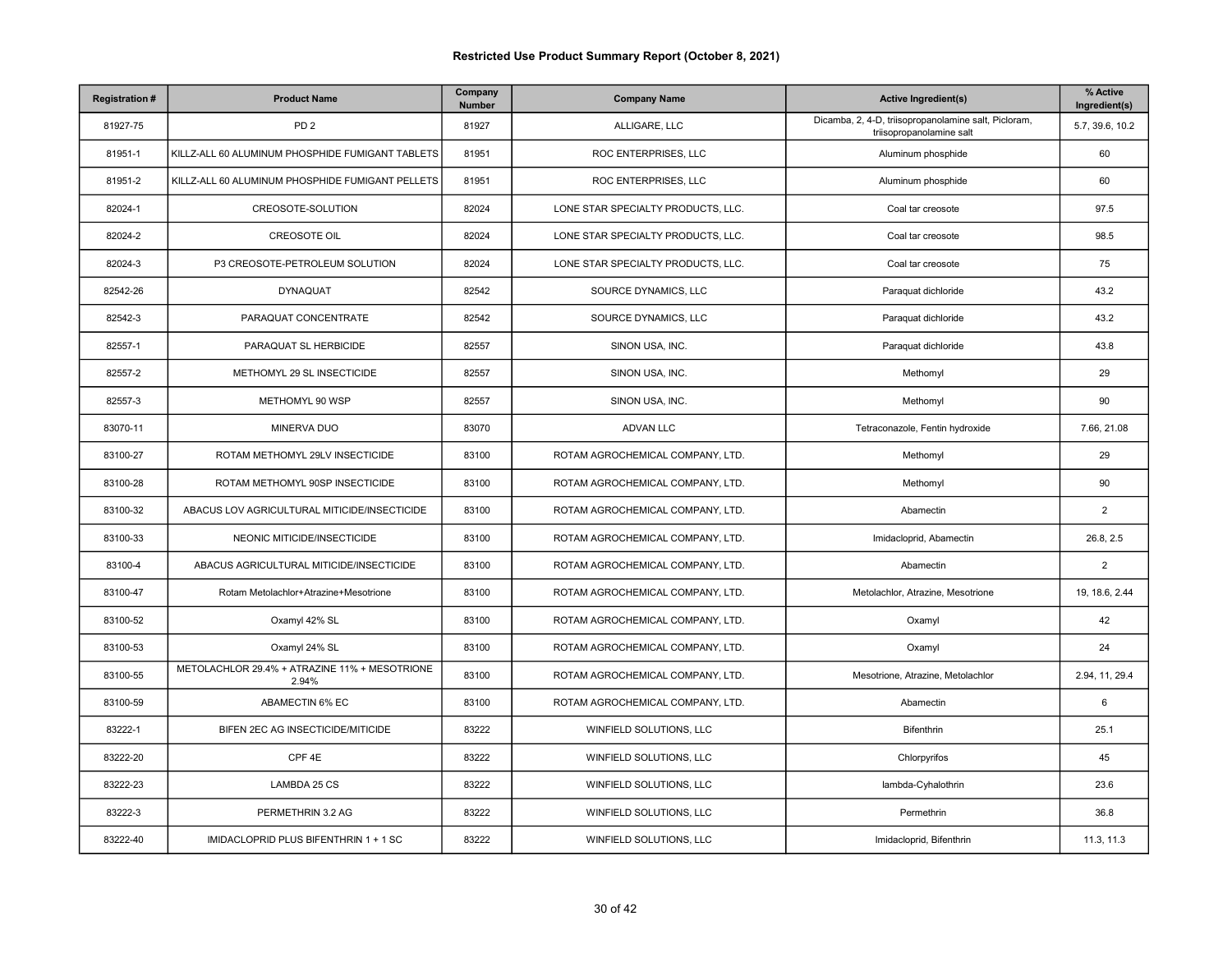| <b>Registration#</b> | <b>Product Name</b>                                               | Company<br>Number | <b>Company Name</b>                  | <b>Active Ingredient(s)</b>       | % Active<br>Ingredient(s) |
|----------------------|-------------------------------------------------------------------|-------------------|--------------------------------------|-----------------------------------|---------------------------|
| 83222-42             | LAMBDA-CY AG                                                      | 83222             | WINFIELD SOLUTIONS, LLC              | lambda-Cyhalothrin                | 11.4                      |
| 83222-7              | CYPER G-AG 2.5 EC INSECTICIDE                                     | 83222             | WINFIELD SOLUTIONS, LLC              | Cypermethrin                      | 30.6                      |
| 83529-113            | SHARDA ATRAZINE 18.65% + METOLACHLOR 19% +<br>MESOTRIONE 2.44% ZE | 83529             | SHARDA USA LLC                       | Atrazine, Metolachlor, Mesotrione | 18.65, 19, 2.44           |
| 83529-123            | SHARDA TEFLUTHRIN 3% GR                                           | 83529             | SHARDA USA LLC                       | Tefluthrin                        | 3.09                      |
| 83529-126            | SHARDA PICLORAM 24% SL                                            | 83529             | SHARDA USA LLC                       | Picloram-potassium                | 24.4                      |
| 83529-138            | Sharda Lambda-Cyhalothrin 120 EC                                  | 83529             | SHARDA USA LLC                       | lambda-Cyhalothrin                | 12.9                      |
| 83529-27             | PARAQUAT CONCENTRATE                                              | 83529             | SHARDA USA LLC                       | Paraquat dichloride               | 43.2                      |
| 83529-48             | SHARDA BIFENTHRIN 2E                                              | 83529             | SHARDA USA LLC                       | Bifenthrin                        | 25                        |
| 83529-61             | SHARDA IMIDACLOPRID 11.3% + BIFENTHRIN 11.3% SC                   | 83529             | SHARDA USA LLC                       | Imidacloprid, Bifenthrin          | 11.3, 11.3                |
| 83529-79             | Sharda Bifenthrin 17.15% LFR                                      | 83529             | SHARDA USA LLC                       | Bifenthrin                        | 17.15                     |
| 83529-87             | SHARDA ACETOCHLOR 29% + ATRAZINE 14.5% CS                         | 83529             | SHARDA USA LLC                       | Atrazine, Acetochlor              | 14.5, 29                  |
| 83529-91             | SHARDA ACETOCHLOR 24.8% + ATRAZINE 16.6% SE                       | 83529             | SHARDA USA LLC                       | Atrazine, Acetochlor              | 16.6, 24.8                |
| 83529-93             | SHARDA ACETOCHLOR 33.4% + ATRAZINE 26.9% SE                       | 83529             | SHARDA USA LLC                       | Acetochlor, Atrazine              | 33.4, 26.9                |
| 83529-95             | SHARDA ATRAZINE 33% + METOLACHLOR 26.1% SE                        | 83529             | SHARDA USA LLC                       | Metolachlor, Atrazine             | 26.1, 33                  |
| 83772-2              | AGSAVER BIFENTHRIN 2EC                                            | 83772             | AGSAVER, LLC                         | Bifenthrin                        | 25.1                      |
| 83772-4              | AGSAVER ABAMECTIN 0.15 EC                                         | 83772             | AGSAVER, LLC                         | Abamectin                         | 1.9                       |
| 84229-2              | TIMECTIN 0.15 EC AG INSECTICIDE/MITICIDE                          | 84229             | TIDE INTERNATIONAL, USA, INC.        | Abamectin                         | 1.9                       |
| 84229-20             | CHLORPYRIFOS 4 EC                                                 | 84229             | TIDE INTERNATIONAL, USA, INC.        | Chlorpyrifos                      | 44.9                      |
| 84229-25             | CHLORPYRIFOS 4E AG                                                | 84229             | TIDE INTERNATIONAL, USA, INC.        | Chlorpyrifos                      | 44.7                      |
| 84229-49             | Tide Diflubenzuron 2SC                                            | 84229             | TIDE INTERNATIONAL, USA, INC.        | Diflubenzuron                     | 22                        |
| 84374-1              | <b>DUOMAX</b>                                                     | 84374             | <b>GREEN TREES AND PLANTS II LLC</b> | Cyanamide                         | 50                        |
| 84930-23             | ARC-METOLAZINE HERBICIDE                                          | 84930             | ARCANA, LLC                          | Atrazine, Metolachlor             | 33.1, 26.1                |
| 85588-20             | <b>BroadFlexx Lite</b>                                            | 85588             | <b>AGSURF CORPORATION</b>            | Atrazine, Acetochlor              | 18.3, 46.3                |
| 85588-21             | <b>BroadFlexx ATZ</b>                                             | 85588             | <b>AGSURF CORPORATION</b>            | Atrazine, Acetochlor              | 26.9, 33.4                |
| 85678-58             | Paraquat 43.2% SL                                                 | 85678             | REDEAGLE INTERNATIONAL LLC           | Paraquat dichloride               | 43.2                      |
| 85678-67             | Bifenthrin 2E                                                     | 85678             | REDEAGLE INTERNATIONAL LLC           | Bifenthrin                        | 25.1                      |
| 85724-10             | AKOFOS 48 EC                                                      | 85724             | AAKO B.V.                            | Chlorpyrifos                      | 42.5                      |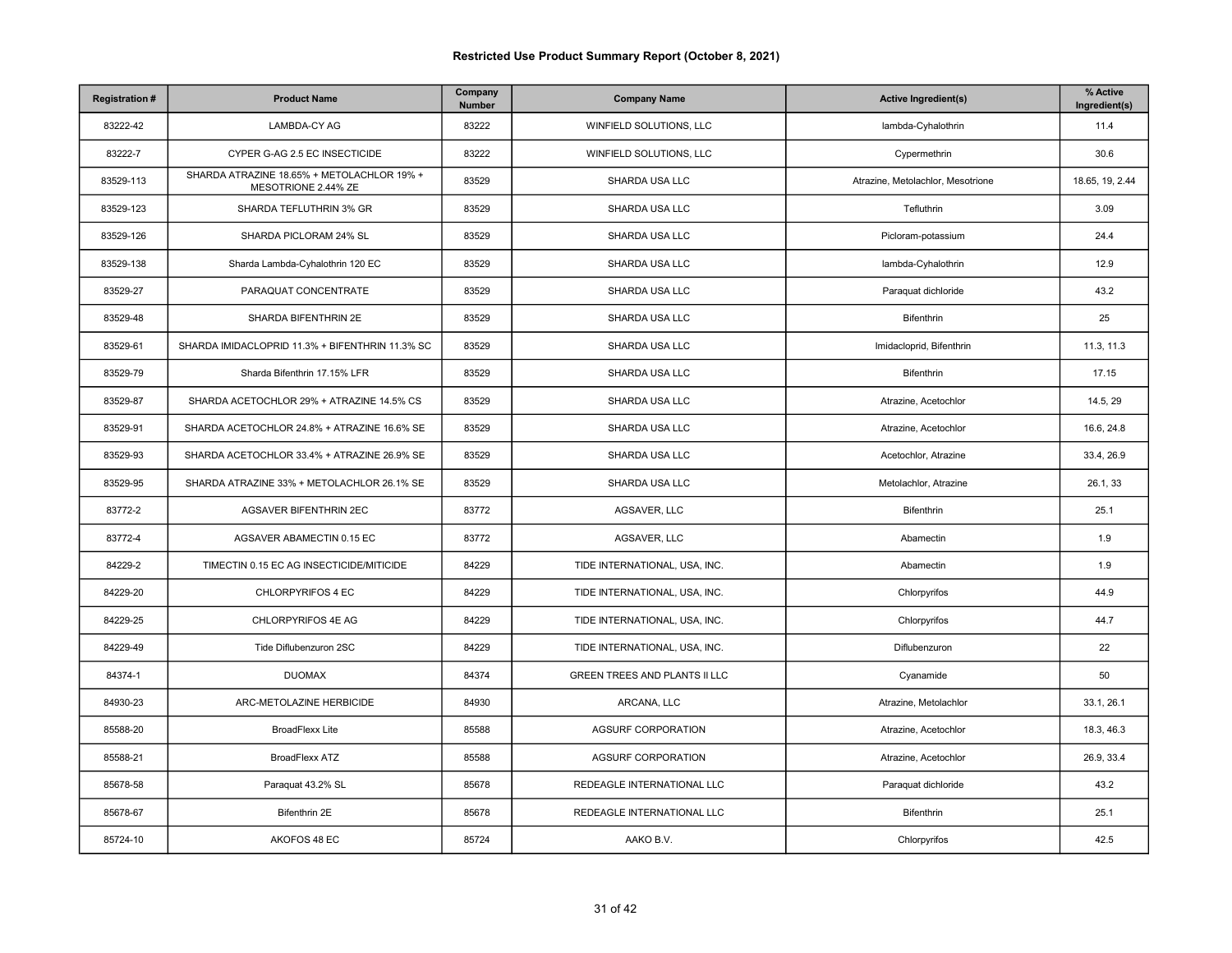| <b>Registration#</b> | <b>Product Name</b>               | Company<br>Number | <b>Company Name</b>                 | <b>Active Ingredient(s)</b>                 | % Active<br>Ingredient(s) |
|----------------------|-----------------------------------|-------------------|-------------------------------------|---------------------------------------------|---------------------------|
| 85724-3              | LAMBDAKO 120EC                    | 85724             | AAKO B.V.                           | lambda-Cyhalothrin                          | 12.7                      |
| 86363-1              | BIFEN 25% EC INSECTICIDE/MITICIDE | 86363             | KAIZEN TECHNOLOGIES, LLC            | Bifenthrin                                  | 25                        |
| 86363-11             | <b>BIFENCHLOR</b>                 | 86363             | KAIZEN TECHNOLOGIES, LLC            | Bifenthrin, Chlorpyrifos                    | 9, 28.6                   |
| 86833-1              | ZONASTAT-H                        | 86833             | HUMANE SOCIETY OF THE UNITED STATES | Glycoprotein (ZP3 and PZP)                  | $\cdot$ 1                 |
| 86869-5              | <b>LAMBDA SELECT</b>              | 86869             | SELECT SOURCE, LLC                  | lambda-Cyhalothrin                          | 13                        |
| 87290-22             | WILLOWOOD PRONAMIDE 3.3SC         | 87290             | WILLOWOOD, LLC                      | Propyzamide                                 | 35.6                      |
| 87290-24             | WILLOWOOD LAMBDA-CY 1 EC          | 87290             | WILLOWOOD, LLC                      | lambda-Cyhalothrin                          | 13.1                      |
| 87290-35             | WILLOWOOD PARAQUAT CONCENTRATE    | 87290             | WILLOWOOD, LLC                      | Paraquat dichloride                         | 43.2                      |
| 87290-36             | WILLOWOOD ABAMECTIN 0.7SC         | 87290             | WILLOWOOD, LLC                      | Abamectin                                   | 8                         |
| 87290-54             | WILLOWOOD BIFENTHRIN 2EC          | 87290             | WILLOWOOD, LLC                      | Bifenthrin                                  | 25                        |
| 87290-58             | WILLOWOOD ABAMECTIN 0.15EC        | 87290             | WILLOWOOD, LLC                      | Abamectin                                   | $\overline{2}$            |
| 87290-68             | Willowood Abamectin 0.15LV        | 87290             | WILLOWOOD, LLC                      | Abamectin                                   | 1.9                       |
| 87290-76             | Willowood Oxamyl C-LV             | 87290             | WILLOWOOD, LLC                      | Oxamyl                                      | 42                        |
| 87290-77             | Willowood Oxamyl L                | 87290             | WILLOWOOD, LLC                      | Oxamyl                                      | 24                        |
| 87290-84             | Willowood Nemamectin 0.7SC        | 87290             | WILLOWOOD, LLC                      | Abamectin                                   | 8                         |
| 87373-104            | E117.01                           | 87373             | ARGITE, LLC                         | Propargite                                  | 69.6                      |
| 87373-25             | A131.02                           | 87373             | ARGITE, LLC                         | Abamectin                                   | $\overline{2}$            |
| 87845-11             | LambdaC Insecticide               | 87845             | AGROMARKETING CO, INC               | lambda-Cyhalothrin                          | 12.7                      |
| 87895-1              | MEYMIK 15G                        | 87895             | AGLOGIC CHEMICAL, LLC               | Aldicarb                                    | 15                        |
| 87895-4              | AGLOGIC 15GG                      | 87895             | AGLOGIC CHEMICAL, LLC               | Aldicarb                                    | 15                        |
| 87895-7              | AgLogic 15GG-OG                   | 87895             | AGLOGIC CHEMICAL, LLC               | Aldicarb                                    | 15                        |
| 87994-2              | <b>MBC-33</b>                     | 87994             | TRIEST AG GROUP INC                 | Methyl bromide (NO INERT USE), Chloropicrin | 67, 32.8                  |
| 87994-3              | <b>HD-PIC FUMIGANT</b>            | 87994             | TRIEST AG GROUP INC                 | Chloropicrin                                | 99                        |
| 87994-4              | PIC PLUS FUMIGANT                 | 87994             | TRIEST AG GROUP INC                 | Chloropicrin                                | 85.5                      |
| 87994-5              | STRIKE 100CP FUMIGANT             | 87994             | TRIEST AG GROUP INC                 | Chloropicrin                                | 99                        |
| 87994-6              | STRIKE 85CP FUMIGANT              | 87994             | TRIEST AG GROUP INC                 | Chloropicrin                                | 85.7                      |
| 88058-6              | OXAMYL 42 INSECTICIDE/NEMATICIDE  | 88058             | ORION ATO, LLC                      | Oxamyl                                      | 42                        |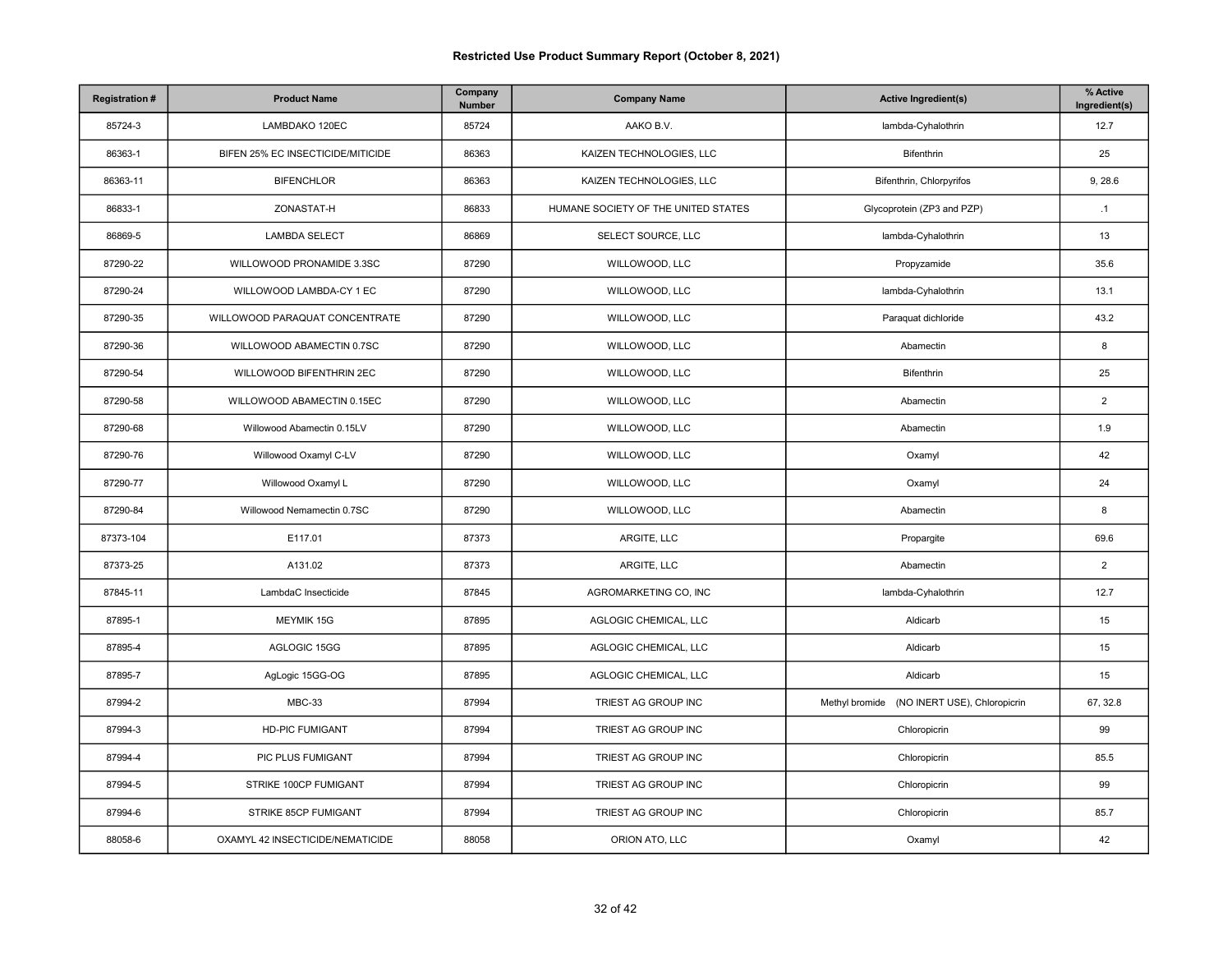| <b>Registration#</b> | <b>Product Name</b>              | Company<br>Number | <b>Company Name</b>          | <b>Active Ingredient(s)</b> | % Active<br>Ingredient(s) |
|----------------------|----------------------------------|-------------------|------------------------------|-----------------------------|---------------------------|
| 88058-8              | OXAMYL 24 INSECTICIDE/NEMATICIDE | 88058             | ORION ATO, LLC               | Oxamyl                      | 24                        |
| 89118-10             | Averland FC                      | 89118             | VIVE CROP PROTECTION INC.    | Abamectin                   | 8                         |
| 89118-13             | Bifender FC 3.1                  | 89118             | VIVE CROP PROTECTION INC.    | Bifenthrin                  | 34                        |
| 89118-2              | VCP-03 1.75 SC INSECTICIDE       | 89118             | VIVE CROP PROTECTION INC.    | <b>Bifenthrin</b>           | 19.3                      |
| 89118-4              | <b>VCP-07</b>                    | 89118             | VIVE CROP PROTECTION INC.    | Azoxystrobin, Bifenthrin    | 10.9, 5.8                 |
| 89118-7              | <b>VCP-11</b>                    | 89118             | VIVE CROP PROTECTION INC.    | Abamectin                   | 12                        |
| 89118-8              | <b>VCP-12</b>                    | 89118             | VIVE CROP PROTECTION INC.    | <b>Bifenthrin</b>           | 12.3                      |
| 89167-10             | AX-ATZ 4L                        | 89167             | AXION AG PRODUCTS, LLC       | Atrazine                    | 42.2                      |
| 89167-11             | AX ABAMECTIN 0.15 EC INSECTICIDE | 89167             | AXION AG PRODUCTS, LLC       | Abamectin                   | $\overline{2}$            |
| 89167-24             | AX PARAQUAT CONCENTRATE          | 89167             | AXION AG PRODUCTS, LLC       | Paraquat dichloride         | 43.2                      |
| 89167-30             | AX ACETOZINE 2 NG                | 89167             | AXION AG PRODUCTS, LLC       | Atrazine, Acetochlor        | 26.9, 33.4                |
| 89167-32             | AX ACETOZINE NG                  | 89167             | AXION AG PRODUCTS, LLC       | Acetochlor, Atrazine        | 46.3, 18.3                |
| 89167-38             | AX ATZ 4L-2 HERBICIDE            | 89167             | AXION AG PRODUCTS, LLC       | Atrazine                    | 42.6                      |
| 89167-41             | AX ATZ S-MET HERBICIDE           | 89167             | AXION AG PRODUCTS, LLC       | S-Metolachlor, Atrazine     | 26.1, 33                  |
| 89167-73             | AX DIFLU 2L IGR                  | 89167             | AXION AG PRODUCTS, LLC       | Diflubenzuron               | 22                        |
| 89167-9              | AX ATRACHLOR                     | 89167             | AXION AG PRODUCTS, LLC       | Metolachlor, Atrazine       | 26.1, 33.1                |
| 89167-91             | AX Methomyl 29LV Insecticide     | 89167             | AXION AG PRODUCTS, LLC       | Methomyl                    | 29                        |
| 89167-94             | AX OXAMYL 24% SL                 | 89167             | AXION AG PRODUCTS, LLC       | Oxamyl                      | 24                        |
| 89167-97             | AX BIFEN LFR                     | 89167             | AXION AG PRODUCTS, LLC       | Bifenthrin                  | 17.15                     |
| 89168-112            | LIBERTY LAMBDA 2 ME              | 89168             | LIBERTY CROP PROTECTION, LLC | lambda-Cyhalothrin          | 23.6                      |
| 89168-129            | Liberty PY-BIF II                | 89168             | LIBERTY CROP PROTECTION, LLC | Bifenthrin, Pyraclostrobin  | 11.25, 11.25              |
| 89168-16             | LIBERTY LAMBDA-CY 1 EC           | 89168             | LIBERTY CROP PROTECTION, LLC | lambda-Cyhalothrin          | 13.1                      |
| 89168-19             | <b>LIBERTY BIFENTHRIN 2 EC</b>   | 89168             | LIBERTY CROP PROTECTION, LLC | Bifenthrin                  | 25                        |
| 89168-20             | LIBERTY CHLORPYRIFOS BIFENTHRIN  | 89168             | LIBERTY CROP PROTECTION, LLC | Bifenthrin, Chlorpyrifos    | 9, 28.6                   |
| 89168-21             | LIBERTY IMIDACLOPRID BIFENTHRIN  | 89168             | LIBERTY CROP PROTECTION, LLC | Imidacloprid, Bifenthrin    | 5.7, 5.7                  |
| 89168-24             | LIBERTY CHLORPYRIFOS 4E          | 89168             | LIBERTY CROP PROTECTION, LLC | Chlorpyrifos                | 44.9                      |
| 89168-25             | LIBERTY PARAQUAT CONCENTRATE     | 89168             | LIBERTY CROP PROTECTION, LLC | Paraquat dichloride         | 43.2                      |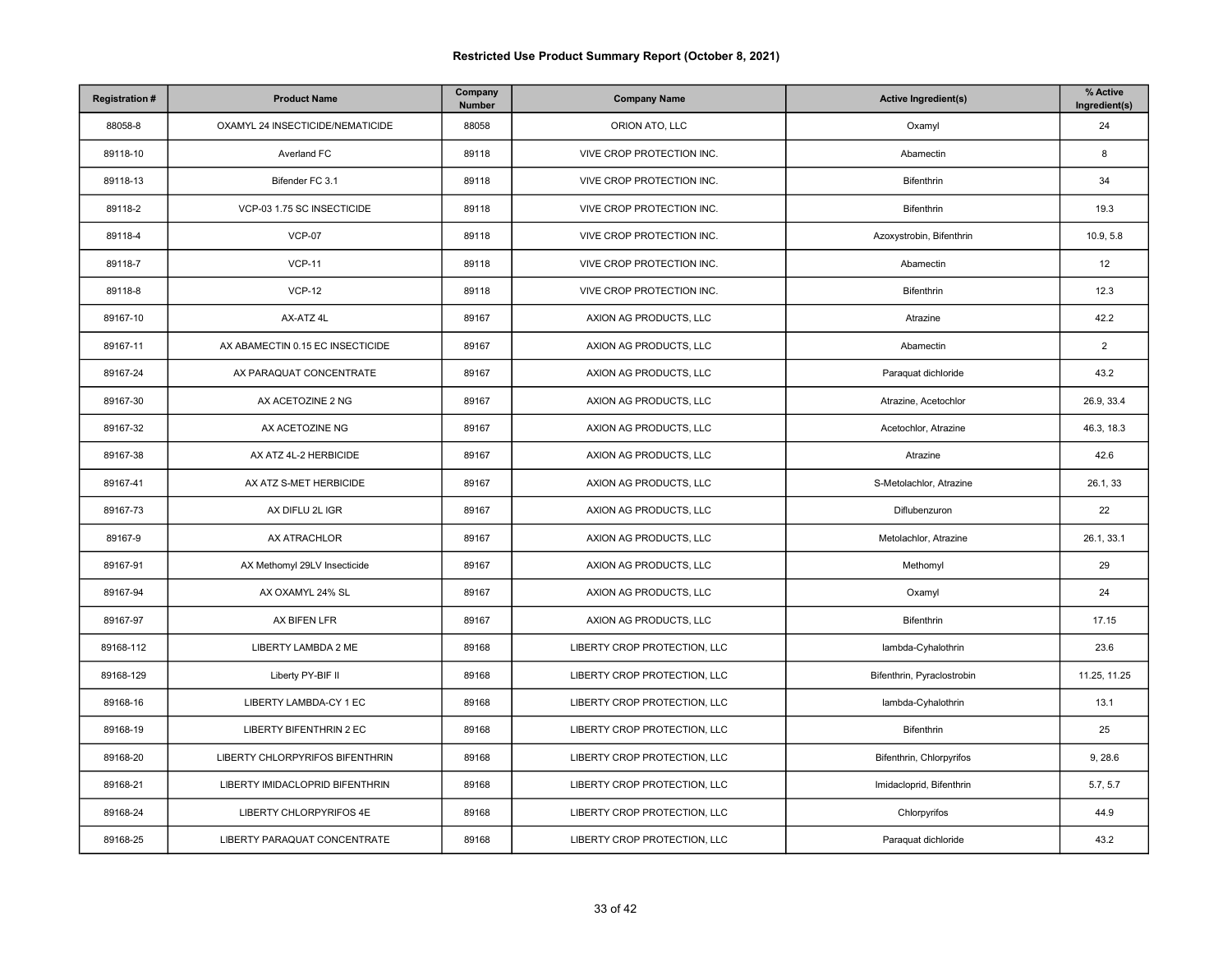| <b>Registration#</b> | <b>Product Name</b>                   | Company<br>Number | <b>Company Name</b>                     | <b>Active Ingredient(s)</b>                 | % Active<br>Ingredient(s) |
|----------------------|---------------------------------------|-------------------|-----------------------------------------|---------------------------------------------|---------------------------|
| 89168-26             | LIBERTY TEB-LAMBDA EC                 | 89168             | LIBERTY CROP PROTECTION, LLC            | Tebuconazole, lambda-Cyhalothrin            | 22.3, 4.94                |
| 89168-32             | LIBERTY ATRAZINE 90 HERBICIDE         | 89168             | LIBERTY CROP PROTECTION, LLC            | Atrazine                                    | 87.72                     |
| 89168-34             | LIBERTY BIFEN-IMID .5-.25             | 89168             | LIBERTY CROP PROTECTION, LLC            | Imidacloprid, Bifenthrin                    | 2.9, 5.7                  |
| 89168-35             | <b>LIBERTY ATZ 4L</b>                 | 89168             | LIBERTY CROP PROTECTION, LLC            | Atrazine                                    | 42.6                      |
| 89168-36             | <b>LIBERTY BIFEN FC</b>               | 89168             | LIBERTY CROP PROTECTION, LLC            | Bifenthrin                                  | 17.15                     |
| 89168-46             | LIBERTY PROP-LAMBDA EC                | 89168             | LIBERTY CROP PROTECTION, LLC            | Propiconazole, lambda-Cyhalothrin           | 44, 10.7                  |
| 89168-47             | <b>LIBERTY GRANULAR INSECTICIDE</b>   | 89168             | LIBERTY CROP PROTECTION, LLC            | Bifenthrin, Chlorpyrifos                    | 1.15, 15.04               |
| 89168-57             | <b>LIBERTY PY-BIF</b>                 | 89168             | LIBERTY CROP PROTECTION, LLC            | Bifenthrin, Pyraclostrobin                  | 11.25, 11.25              |
| 89168-67             | <b>LIBERTY CX</b>                     | 89168             | LIBERTY CROP PROTECTION, LLC            | Mesotrione, Atrazine                        | 5.36, 34.3                |
| 89168-74             | LIBERTY ACETA-BIF INSECTICIDE         | 89168             | LIBERTY CROP PROTECTION, LLC            | Bifenthrin, Acetamiprid                     | 10, 13                    |
| 89168-79             | LIBERTY M & M                         | 89168             | LIBERTY CROP PROTECTION, LLC            | Mesotrione, S-Metolachlor                   | 3.68, 36.8                |
| 89168-81             | <b>LIBERTY MAM</b>                    | 89168             | LIBERTY CROP PROTECTION, LLC            | S-Metolachlor, Atrazine, Mesotrione         | 19, 18.92, 2.44           |
| 89442-20             | ABAMECTIN 0.15EC SELECT               | 89442             | PRIME SOURCE, A DIVISION OF ALBAUGH LLC | Abamectin                                   | 2                         |
| 89459-23             | PRENTOX PRENFISH TOXICANT             | 89459             | CENTRAL GARDEN & PET COMPANY            | Rotenone, Cube Resins other than rotenone   | 5, 5                      |
| 89459-32             | PRENTOX ROTENONE FISH TOXICANT POWDER | 89459             | CENTRAL GARDEN & PET COMPANY            | Rotenone, Cube Resins other than rotenone   | 8.74, 13.11               |
| 89459-48             | PRENTOX CFT LEGUMINE FISH TOXICANT    | 89459             | CENTRAL GARDEN & PET COMPANY            | Rotenone, Cube Resins other than rotenone   | 5, 5                      |
| 89459-69             | <b>EQUIL PYRIFOS</b>                  | 89459             | CENTRAL GARDEN & PET COMPANY            | Chlorpyrifos                                | 24.6                      |
| 89459-85             | RF2232 LIQUID FT                      | 89459             | CENTRAL GARDEN & PET COMPANY            | Cube Resins other than rotenone, Rotenone   | 5, 5                      |
| 89491-1              | 93% SULPHURIC ACID                    | 89491             | INTERNATIONAL RAW MATERIALS LTD         | Sulfuric acid                               | 93                        |
| 89799-1              | CAVALIER 2L                           | 89799             | RAYMAT CROP SCIENCE, INC.               | Diflubenzuron                               | 22                        |
| 89816-3              | <b>MEBROM 70-30</b>                   | 89816             | MEBROM CORP.                            | Chloropicrin, Methyl bromide (NO INERT USE) | 30, 70                    |
| 89867-2              | AIRGAS SULFUR DIOXIDE                 | 89867             | AIRGAS USA, LLC                         | Sulfur dioxide                              | 99.9                      |
| 91234-103            | A167.02                               | 91234             | ATTICUS, LLC.                           | Diflubenzuron                               | 22                        |
| 91234-104            | A110.02                               | 91234             | ATTICUS, LLC.                           | Bifenthrin                                  | 25                        |
| 91234-117            | A110.03                               | 91234             | ATTICUS, LLC.                           | Bifenthrin                                  | 10                        |
| 91234-146            | BIFEN 25% EC                          | 91234             | ATTICUS, LLC.                           | Bifenthrin                                  | 25                        |
| 91234-151            | BIFEN 25% EC-CAL                      | 91234             | ATTICUS, LLC.                           | Bifenthrin                                  | 25                        |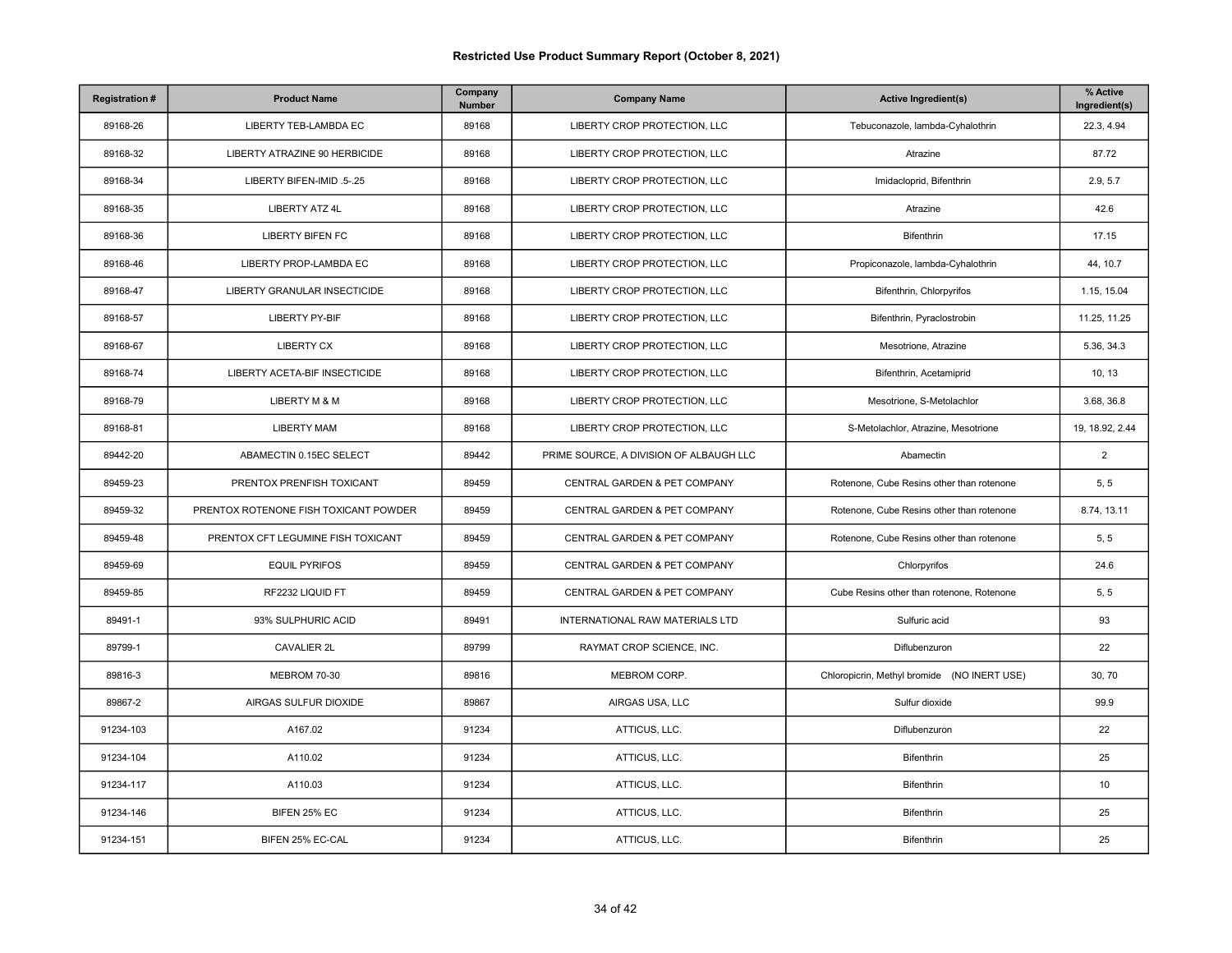| <b>Registration#</b> | <b>Product Name</b>                                       | Company<br>Number | <b>Company Name</b>                 | <b>Active Ingredient(s)</b>       | % Active<br>Ingredient(s) |
|----------------------|-----------------------------------------------------------|-------------------|-------------------------------------|-----------------------------------|---------------------------|
| 91234-166            | Tacoma Ag Diflubenzuron 2L                                | 91234             | ATTICUS, LLC.                       | Diflubenzuron                     | 22                        |
| 91234-167            | Tacoma Ag Diflubenzuron 80WSG                             | 91234             | ATTICUS, LLC.                       | Diflubenzuron                     | 80                        |
| 91234-177            | A110.04                                                   | 91234             | ATTICUS, LLC.                       | Bifenthrin                        | 17.15                     |
| 91234-182            | A110.05                                                   | 91234             | ATTICUS, LLC.                       | <b>Bifenthrin</b>                 | 34                        |
| 91234-215            | A167.08                                                   | 91234             | ATTICUS, LLC.                       | Diflubenzuron                     | 80                        |
| 91234-218            | A110.08                                                   | 91234             | ATTICUS, LLC.                       | Bifenthrin                        | 19.3                      |
| 91234-33             | A117.02                                                   | 91234             | ATTICUS, LLC.                       | Propargite                        | 69.6                      |
| 91234-51             | A131.01                                                   | 91234             | ATTICUS, LLC.                       | Abamectin                         | $\overline{2}$            |
| 91234-55             | A115.02                                                   | 91234             | ATTICUS, LLC.                       | lambda-Cyhalothrin                | 13.1                      |
| 91234-61             | A131.03                                                   | 91234             | ATTICUS, LLC.                       | Abamectin                         | 3.74                      |
| 91234-87             | A364.01                                                   | 91234             | ATTICUS, LLC.                       | Paraquat dichloride               | 43.2                      |
| 92448-1              | INBROM 100 QUARANTINE FUMIGANT                            | 92448             | <b>INTECH ORGANICS LIMITED</b>      | Methyl bromide (NO INERT USE)     | 100                       |
| 92647-12             | <b>Tigris Paraquat</b>                                    | 92647             | TIGRIS, LLC                         | Paraquat dichloride               | 43.2                      |
| 92647-21             | Tigris Lambda                                             | 92647             | TIGRIS, LLC                         | lambda-Cyhalothrin                | 13.1                      |
| 92647-32             | Bifen 2EC Select                                          | 92647             | TIGRIS, LLC                         | Bifenthrin                        | 25.1                      |
| 93182-11             | STRATOS DICAMBA+ATRAZINE AGRICULTURAL<br><b>HERBICIDE</b> | 93182             | GHARDA CHEMICALS INTERNATIONAL INC. | Atrazine, Dicamba, potassium salt | 21.92, 13.45              |
| 93182-21             | REALITY 25 INSECTICIDE                                    | 93182             | GHARDA CHEMICALS INTERNATIONAL INC. | Permethrin                        | 25                        |
| 93182-7              | PILOT 4E CHLORPYRIFOS AGRICULTURAL INSECTICIDE            | 93182             | GHARDA CHEMICALS INTERNATIONAL INC. | Chlorpyrifos                      | 45                        |
| 93809-4              | Axill Solutions Paraquat 3SL                              | 93809             | AXILL SOLUTIONS, LLC                | Paraquat dichloride               | 43.2                      |
| 93930-23             | Avalaire Bifen LFC                                        | 93930             | AVALAIRE, LLC                       | Bifenthrin                        | 17.15                     |
| 93930-25             | Avalaire Lambda-cy 1 EC                                   | 93930             | AVALAIRE, LLC                       | lambda-Cyhalothrin                | 13.1                      |
| 93930-59             | Avalaire Abamectin 0.15 LV                                | 93930             | AVALAIRE, LLC                       | Abamectin                         | $\overline{2}$            |
| 94144-1              | Atrazine 90DF                                             | 94144             | INFINICROP, LLC                     | Atrazine                          | 88.4                      |
| 94396-7              | <b>FIREBIRD PRO</b>                                       | 94396             | AQUATROLS CORPORATION OF AMERICA    | Bifenthrin                        | 7.9                       |
| 94625-1              | SANAFOAM VAPOROOTER II                                    | 94625             | DUKE'S ROOT CONTROL INC.            | Dichlobenil, Metam-sodium         | 50, 30                    |
| 94730-25             | <b>GCS ATRAZINE 90DF</b>                                  | 94730             | GENERIC CROP SCIENCE, LLC           | Atrazine                          | 88.4                      |
| 94730-8              | GCS Bifenthrin 2EC                                        | 94730             | GENERIC CROP SCIENCE, LLC           | Bifenthrin                        | 25                        |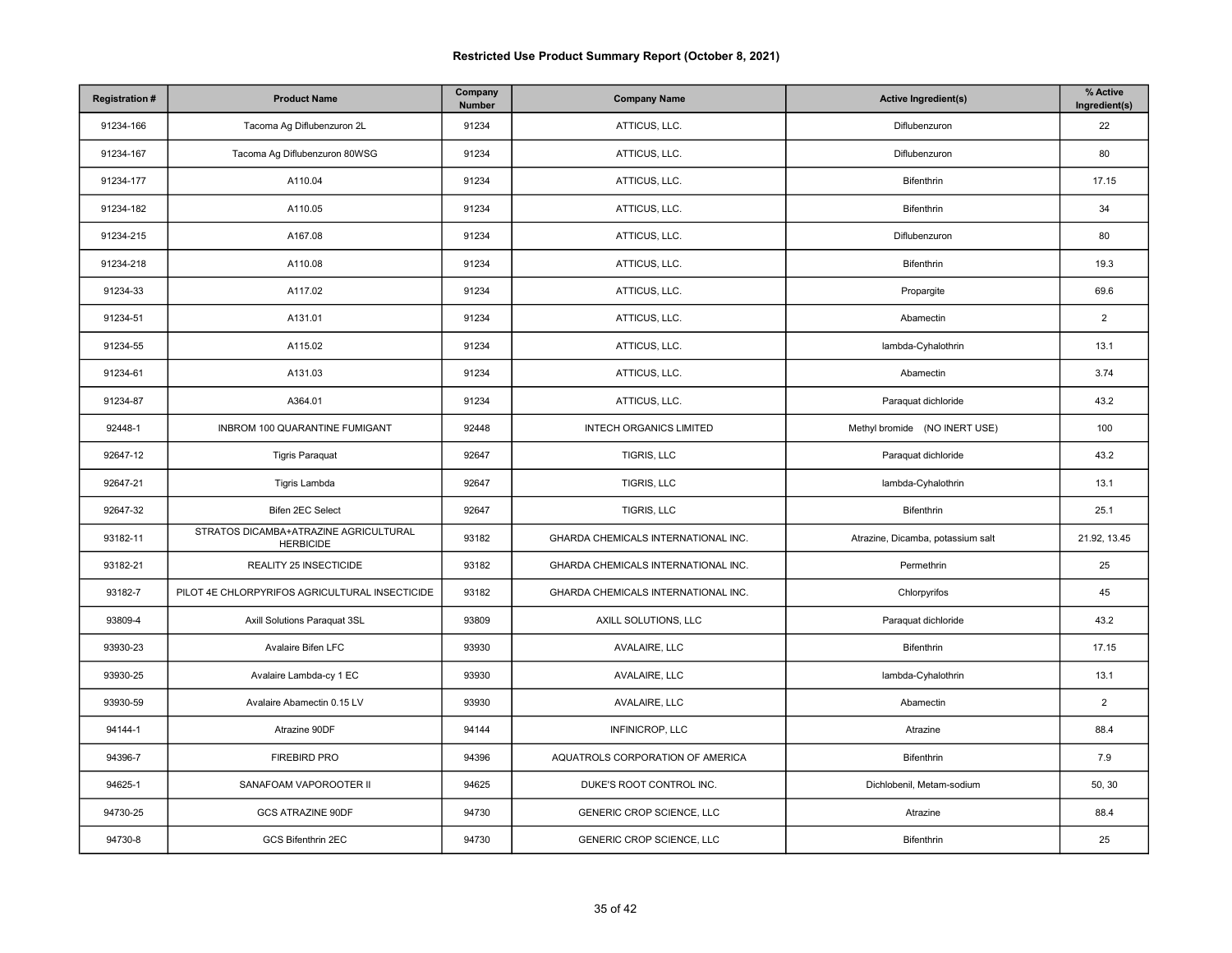| <b>Registration#</b> | <b>Product Name</b>                                   | Company<br>Number | <b>Company Name</b>                      | <b>Active Ingredient(s)</b> | % Active<br>Ingredient(s) |
|----------------------|-------------------------------------------------------|-------------------|------------------------------------------|-----------------------------|---------------------------|
| 95290-1              | <b>TELONE II</b>                                      | 95290             | SALT LAKE HOLDING LLC                    | Telone                      | 97.5                      |
| 95290-2              | TELONE C-35                                           | 95290             | SALT LAKE HOLDING LLC                    | Chloropicrin, Telone        | 34.7, 63.4                |
| 95290-3              | <b>TELONE EC</b>                                      | 95290             | SALT LAKE HOLDING LLC                    | Telone                      | 93.6                      |
| 95290-5              | <b>INLINE</b>                                         | 95290             | SALT LAKE HOLDING LLC                    | Telone, Chloropicrin        | 60.8, 33.3                |
| 95290-6              | CORDON                                                | 95290             | SALT LAKE HOLDING LLC                    | Telone                      | 70.7                      |
| 97080-10             | STELLA-JONES PENTA                                    | 97080             | ARBOR PRESERVATIVE SYSTEMS, LLC          | Pentachlorophenol           | 86                        |
| 97080-6              | CREOSOTE                                              | 97080             | ARBOR PRESERVATIVE SYSTEMS, LLC          | Coal tar creosote           | 98.5                      |
| 97080-7              | <b>CREOSOTE SOLUTION</b>                              | 97080             | ARBOR PRESERVATIVE SYSTEMS, LLC          | Coal tar creosote           | 97                        |
| 97080-8              | CREOSOTE FOR PRESSURE APPLICATION                     | 97080             | ARBOR PRESERVATIVE SYSTEMS, LLC          | Coal tar creosote           | 55                        |
| AL040001             | <b>CURFEW</b>                                         | 95290             | SALT LAKE HOLDING LLC                    | Telone                      | 97.5                      |
| AR100003             | <b>CURFEW</b>                                         | 95290             | SALT LAKE HOLDING LLC                    | Telone                      | 97.5                      |
| CA060006             | ROZOL PELLETS                                         | 7173              | LIPHATECH, INC.                          | Chlorophacinone             | .005                      |
| CA070011             | TALSTAR SELECT INSECTICIDE                            | 279               | <b>FMC CORPORATION</b>                   | Bifenthrin                  | 7.9                       |
| CA080014             | <b>LORSBAN ADVANCED</b>                               | 62719             | CORTEVA AGRISCIENCE LLC                  | Chlorpyrifos                | 40.18                     |
| CA090007             | WARRIOR II WITH ZEON TECHNOLOGY                       | 100               | SYNGENTA CROP PROTECTION, LLC            | lambda-Cyhalothrin          | 22.8                      |
| CA120006             | <b>TELONE II</b>                                      | 95290             | SALT LAKE HOLDING LLC                    | Telone                      | 97.5                      |
| CA150001             | ZINC PHOSPHIDE CONCENTRATE                            | 56228             | U.S. DEPARTMENT OF AGRICULTURE           | Zinc phosphide (Zn3P2)      | 63.2                      |
| CA780039             | MAGNACIDE H HERBICIDE                                 | 10707             | <b>BAKER PETROLITE, LLC</b>              | Acrolein                    | 95                        |
| CA780146             | P.C.Q. RAT AND MOUSE BAIT                             | 12455             | BELL LABORATORIES, INC                   | Diphacinone                 | .01                       |
| CA890020             | RODENT BAIT DIPHACINONE TREATED GRAIN (0.005%)        | 59623             | CALIFORNIA DEPT. OF FOOD AND AGRICULTURE | Diphacinone                 | .005                      |
| CA890022             | RODENT BAIT DIPHACINONE TREATED GRAIN (0.01%)         | 59623             | CALIFORNIA DEPT. OF FOOD AND AGRICULTURE | Diphacinone                 | .01                       |
| CA890023             | RODENT BAIT CHLOROPHACINONE TREATED GRAIN<br>(0.005%) | 59623             | CALIFORNIA DEPT. OF FOOD AND AGRICULTURE | Chlorophacinone             | .005                      |
| CA890027             | RODENT BAIT ZINC PHOSPHIDE TREATED GRAIN (2.0%)       | 59623             | CALIFORNIA DEPT. OF FOOD AND AGRICULTURE | Zinc phosphide (Zn3P2)      | $\overline{2}$            |
| CA910013             | CAPTURE 2 EC                                          | 60256             | CALIFORNIA SEED ASSOCIATION              | Bifenthrin                  | 25.1                      |
| CA930011             | CAPTURE 2EC-CAL                                       | 60256             | CALIFORNIA SEED ASSOCIATION              | Bifenthrin                  | 25.1                      |
| CA930022             | RODENT BAIT CHLOROPHACINONE                           | 59623             | CALIFORNIA DEPT. OF FOOD AND AGRICULTURE | Chlorophacinone             | .01                       |
| CO090001             | <b>BALANCE FLEXX HERBICIDE</b>                        | 264               | BAYER CROPSCIENCE LP                     | Isoxaflutole                | 20                        |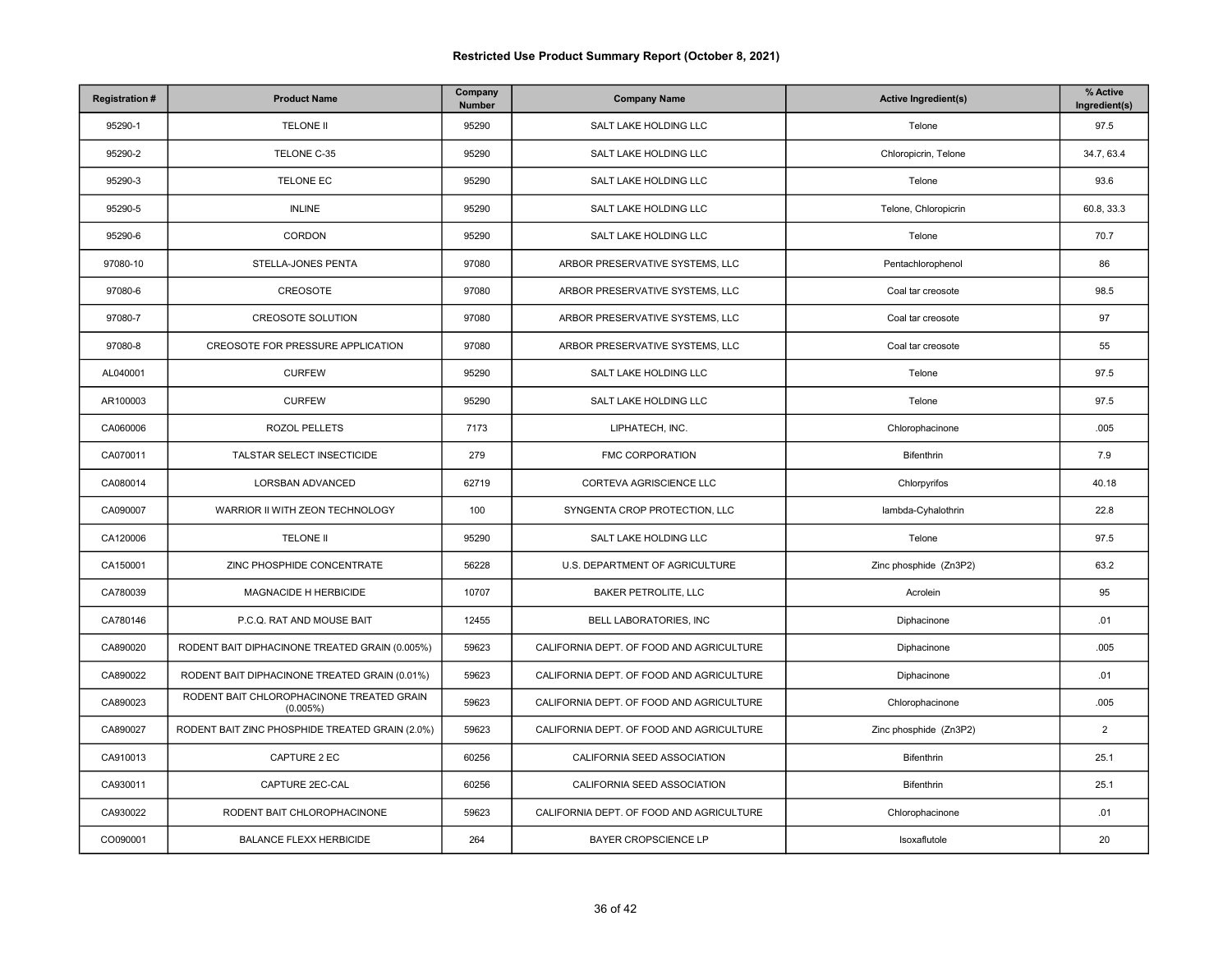| <b>Registration#</b> | <b>Product Name</b>                              | Company<br>Number | <b>Company Name</b>           | <b>Active Ingredient(s)</b>         | % Active<br>Ingredient(s) |
|----------------------|--------------------------------------------------|-------------------|-------------------------------|-------------------------------------|---------------------------|
| CO090002             | <b>CORVUS</b>                                    | 264               | <b>BAYER CROPSCIENCE LP</b>   | Thiencarbazone-methyl, Isoxaflutole | 7.6, 19                   |
| CO090003             | BRIGADE 2EC INSECTICIDE/MITICIDE                 | 279               | FMC CORPORATION               | <b>Bifenthrin</b>                   | 25.1                      |
| CO100004             | LORSBAN ADVANCED                                 | 62719             | CORTEVA AGRISCIENCE LLC       | Chlorpyrifos                        | 40.18                     |
| FL010008             | TELONE EC                                        | 62719             | CORTEVA AGRISCIENCE LLC       | Telone                              | 93.6                      |
| FL010009             | <b>INLINE</b>                                    | 62719             | CORTEVA AGRISCIENCE LLC       | Telone, Chloropicrin                | 60.8, 33.3                |
| FL020001             | AATREX 4L                                        | 100               | SYNGENTA CROP PROTECTION, LLC | Atrazine                            | 42.6                      |
| FL020002             | AATREX NINE-O                                    | 100               | SYNGENTA CROP PROTECTION, LLC | Atrazine                            | 88.2                      |
| FL030005             | AMBUSH 25W INSECTICIDE                           | 5481              | AMVAC CHEMICAL CORPORATION    | Permethrin                          | 25                        |
| FL090002             | LORSBAN ADVANCED                                 | 62719             | CORTEVA AGRISCIENCE LLC       | Chlorpyrifos                        | 40.18                     |
| FL090003             | DANITOL 2.4 EC SPRAY                             | 59639             | VALENT U.S.A. LLC             | Fenpropathrin                       | 30.9                      |
| FL090011             | MUSTANG INSECTICIDE                              | 279               | FMC CORPORATION               | Zeta-Cypermethrin                   | 17.1                      |
| FL100002             | MUSTANG INSECTICIDE                              | 279               | FMC CORPORATION               | Zeta-Cypermethrin                   | 17.1                      |
| FL890040             | ALCO CITRUS FIX                                  | 5481              | AMVAC CHEMICAL CORPORATION    | 2, 4-D, isopropyl ester             | 45                        |
| FL990003             | <b>TELONE II</b>                                 | 62719             | CORTEVA AGRISCIENCE LLC       | Telone                              | 97.5                      |
| FL990004             | TELONE C-17                                      | 62719             | CORTEVA AGRISCIENCE LLC       | Telone, Chloropicrin                | 81.2, 16.5                |
| FL990005             | TELONE C-35                                      | 62719             | CORTEVA AGRISCIENCE LLC       | Telone, Chloropicrin                | 63.4, 34.7                |
| FL990014             | <b>CURFEW</b>                                    | 62719             | CORTEVA AGRISCIENCE LLC       | Telone                              | 97.5                      |
| GA030005             | <b>CURFEW</b>                                    | 95290             | SALT LAKE HOLDING LLC         | Telone                              | 97.5                      |
| GA060005             | PERMETHRIN INSECTICIDE                           | 34704             | LOVELAND PRODUCTS, INC.       | Permethrin                          | 38.4                      |
| GA070001             | <b>TELONE II</b>                                 | 95290             | SALT LAKE HOLDING LLC         | Telone                              | 97.5                      |
| GA070003             | ZORO MITICIDE/INSECTICIDE                        | 279               | <b>FMC CORPORATION</b>        | Abamectin                           | 1.9                       |
| HI080001             | ROZOL MINI BLOCKS                                | 7173              | LIPHATECH, INC.               | Chlorophacinone                     | .005                      |
| HI080002             | ROZOL PELLETS                                    | 7173              | LIPHATECH, INC.               | Chlorophacinone                     | .005                      |
| HI980006             | RAMIK MINI BARS ALL-WEATHER RAT AND MOUSE KILLER | 61282             | HACCO, INC.                   | Diphacinone                         | .005                      |
| IA970001             | AATREX 4L HERBICIDE                              | 100               | SYNGENTA CROP PROTECTION, LLC | Atrazine                            | 42.6                      |
| ID040009             | <b>DISCIPLINE 2EC</b>                            | 5481              | AMVAC CHEMICAL CORPORATION    | Bifenthrin                          | 25.1                      |
| ID070008             | BRIGADE 2EC INSECTICIDE/MITICIDE                 | 279               | FMC CORPORATION               | Bifenthrin                          | 25.1                      |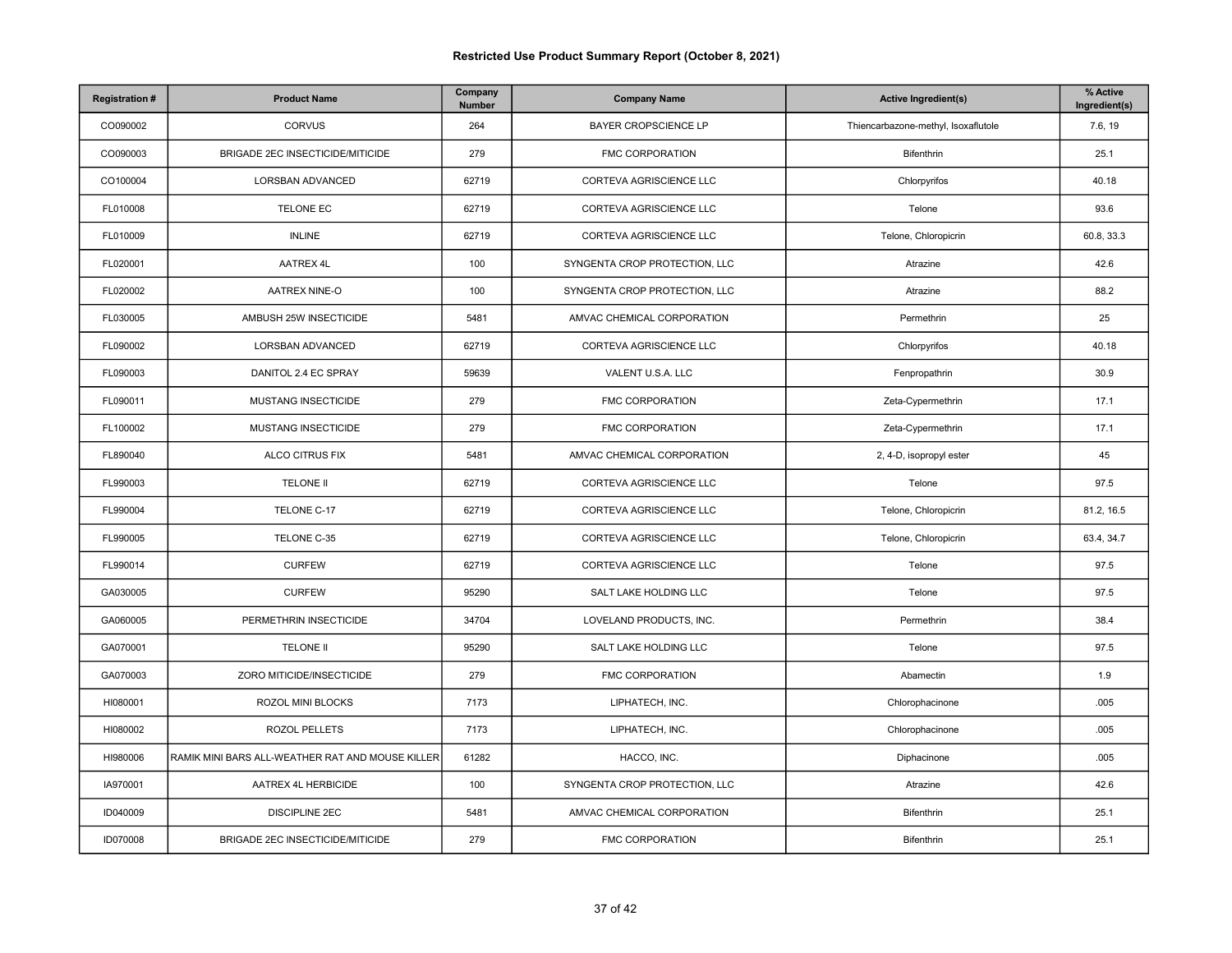| <b>Registration#</b> | <b>Product Name</b>                   | Company<br>Number | <b>Company Name</b>                        | <b>Active Ingredient(s)</b>         | % Active<br>Ingredient(s) |
|----------------------|---------------------------------------|-------------------|--------------------------------------------|-------------------------------------|---------------------------|
| ID070009             | BRIGADE 2EC INSECTICIDE/MITICIDE      | 279               | FMC CORPORATION                            | Bifenthrin                          | 25.1                      |
| ID070015             | <b>TELONE II</b>                      | 95290             | SALT LAKE HOLDING LLC                      | Telone                              | 97.5                      |
| ID080002             | ZORO MITICIDE/INSECTICIDE             | 279               | FMC CORPORATION                            | Abamectin                           | 1.9                       |
| ID080010             | BIFENTURE EC AGRICULTURAL INSECTICIDE | 70506             | UPL NA, INC.                               | Bifenthrin                          | 25.1                      |
| ID080011             | BIFENTURE EC AGRICULTURAL INSECTICIDE | 70506             | UPL NA, INC.                               | Bifenthrin                          | 25.1                      |
| ID090001             | <b>TELONE II</b>                      | 62719             | CORTEVA AGRISCIENCE LLC                    | Telone                              | 97.5                      |
| ID090002             | LORSBAN ADVANCED                      | 62719             | CORTEVA AGRISCIENCE LLC                    | Chlorpyrifos                        | 40.18                     |
| ID090003             | LORSBAN ADVANCED                      | 62719             | CORTEVA AGRISCIENCE LLC                    | Chlorpyrifos                        | 40.18                     |
| ID090004             | LORSBAN ADVANCED                      | 62719             | CORTEVA AGRISCIENCE LLC                    | Chlorpyrifos                        | 40.18                     |
| ID090011             | WARRIOR II WITH ZEON TECHNOLOGY       | 100               | SYNGENTA CROP PROTECTION, LLC              | lambda-Cyhalothrin                  | 22.8                      |
| ID830009             | AATREX NINE - O HERBICIDE             | 100               | SYNGENTA CROP PROTECTION, LLC              | Atrazine                            | 90                        |
| ID900005             | MAGNACIDE H HERBICIDE                 | 10707             | <b>BAKER PETROLITE, LLC</b>                | Acrolein                            | 95                        |
| KS030003             | AATREX 4L HERBICIDE                   | 100               | SYNGENTA CROP PROTECTION, LLC              | Atrazine                            | 42.6                      |
| KS040002             | WEED PRO ATRAZINE 4L HERBICIDE        | 42750             | ALBAUGH, LLC                               | Atrazine                            | 42.12                     |
| KS040003             | <b>CORNBELT ATRAZINE 4L</b>           | 11773             | VAN DIEST SUPPLY COMPANY                   | Atrazine                            | 40.8                      |
| KS080002             | ZP RODENT OAT BAIT AG                 | 12455             | BELL LABORATORIES, INC                     | Zinc phosphide (Zn3P2)              | $\overline{2}$            |
| KS090001             | <b>CORVUS</b>                         | 264               | BAYER CROPSCIENCE LP                       | Thiencarbazone-methyl, Isoxaflutole | 7.6, 19                   |
| KS090004             | <b>BALANCE FLEXX HERBICIDE</b>        | 264               | <b>BAYER CROPSCIENCE LP</b>                | Isoxaflutole                        | 20                        |
| KS100002             | SENTRY ATRAZINE 4L HERBICIDE          | 33270             | WINFIELD SOLUTIONS, LLC                    | Atrazine                            | 42.6                      |
| KS120001             | TENKOZ ATRAZINE 4L HERBICIDE          | 55467             | <b>TENKOZ INC</b>                          | Atrazine                            | 42.9                      |
| KY090030             | LORSBAN ADVANCED                      | 62719             | CORTEVA AGRISCIENCE LLC                    | Chlorpyrifos                        | 40.18                     |
| LA090002             | LORSBAN ADVANCED                      | 62719             | CORTEVA AGRISCIENCE LLC                    | Chlorpyrifos                        | 40.18                     |
| MD100001             | <b>PROFUME</b>                        | 1015              | DOUGLAS PRODUCTS AND PACKAGING COMPANY LLC | Sulfuryl fluoride                   | 99.8                      |
| MN090001             | SUPER TIN 4L                          | 70506             | UPL NA, INC.                               | Fentin hydroxide                    | 40                        |
| MN090002             | SUPER TIN 80WP                        | 70506             | UPL NA, INC.                               | Fentin hydroxide                    | 80                        |
| MN090005             | WARRIOR II WITH ZEON TECHNOLOGY       | 100               | SYNGENTA CROP PROTECTION, LLC              | lambda-Cyhalothrin                  | 22.8                      |
| MO090002             | <b>BALANCE FLEXX HERBICIDE</b>        | 264               | BAYER CROPSCIENCE LP                       | Isoxaflutole                        | 20                        |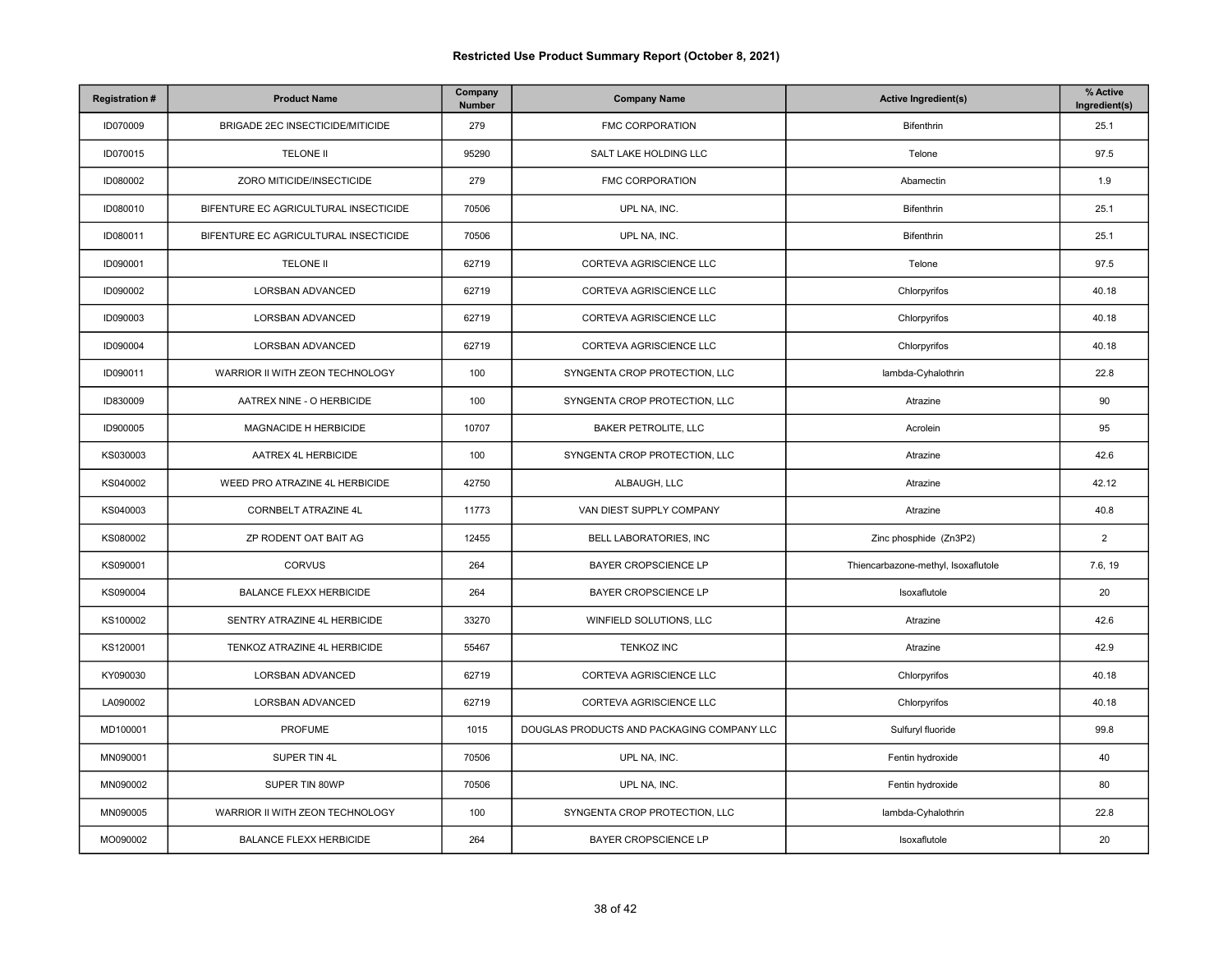| <b>Registration#</b> | <b>Product Name</b>                   | Company<br>Number | <b>Company Name</b>              | <b>Active Ingredient(s)</b> | % Active<br>Ingredient(s) |
|----------------------|---------------------------------------|-------------------|----------------------------------|-----------------------------|---------------------------|
| MO100001             | HOPKINS ZINC PHOSPHIDE PELLETS        | 61282             | HACCO, INC.                      | Zinc phosphide (Zn3P2)      | 2                         |
| MS050016             | <b>CURFEW</b>                         | 95290             | SALT LAKE HOLDING LLC            | Telone                      | 97.5                      |
| MS070002             | ZORO MITICIDE/INSECTICIDE             | 279               | <b>FMC CORPORATION</b>           | Abamectin                   | 1.9                       |
| MS080007             | LORSBAN ADVANCED                      | 62719             | CORTEVA AGRISCIENCE LLC          | Chlorpyrifos                | 40.18                     |
| MT050003             | <b>DISCIPLINE 2EC</b>                 | 5481              | AMVAC CHEMICAL CORPORATION       | Bifenthrin                  | 25.1                      |
| MT070004             | BRIGADE 2EC INSECTICIDE/MITICIDE      | 279               | FMC CORPORATION                  | Bifenthrin                  | 25.1                      |
| MT090004             | BIFENTURE EC AGRICULTURAL INSECTICIDE | 70506             | UPL NA, INC.                     | Bifenthrin                  | 25.1                      |
| MT990018             | DIBROM 8 EMULSIVE                     | 5481              | AMVAC CHEMICAL CORPORATION       | Naled                       | 62                        |
| NC050004             | <b>CURFEW</b>                         | 95290             | SALT LAKE HOLDING LLC            | Telone                      | 97.5                      |
| NC090001             | LORSBAN ADVANCED                      | 62719             | CORTEVA AGRISCIENCE LLC          | Chlorpyrifos                | 40.18                     |
| NC090004             | LORSBAN ADVANCED                      | 62719             | CORTEVA AGRISCIENCE LLC          | Chlorpyrifos                | 40.18                     |
| ND070003             | AGRI TIN FLOWABLE                     | 55146             | NUFARM AMERICAS, INC.            | Fentin hydroxide            | 40                        |
| ND090001             | SUPER TIN 4L FUNGICIDE                | 70506             | UPL NA, INC.                     | Fentin hydroxide            | 40                        |
| ND090002             | SUPER TIN 80WP FUNGICIDE              | 70506             | UPL NA, INC.                     | Fentin hydroxide            | 80                        |
| NE030003             | MAGNACIDE H HERBICIDE                 | 10707             | <b>BAKER PETROLITE, LLC</b>      | Acrolein                    | 95                        |
| NM100001             | <b>BALANCE FLEXX HERBICIDE</b>        | 264               | BAYER CROPSCIENCE LP             | Isoxaflutole                | 20                        |
| NV050001             | <b>DISCIPLINE 2EC</b>                 | 5481              | AMVAC CHEMICAL CORPORATION       | Bifenthrin                  | 25.1                      |
| NV070005             | BRIGADE 2EC INSECTICIDE/MITICIDE      | 279               | <b>FMC CORPORATION</b>           | Bifenthrin                  | 25.1                      |
| NV070006             | BRIGADE 2EC INSECTICIDE/MITICIDE      | 279               | FMC CORPORATION                  | Bifenthrin                  | 25.1                      |
| NV080001             | ZORO MITICIDE/INSECTICIDE             | 279               | <b>FMC CORPORATION</b>           | Abamectin                   | 1.9                       |
| NV090001             | ABBA 0.15EC                           | 5481              | AMVAC CHEMICAL CORPORATION       | Abamectin                   | 1.9                       |
| NV830009             | STRYCHNINE ALKALOID PASTE             | 37855             | NEVADA DEPARTMENT OF AGRICULTURE | Strychnine                  | 3.2                       |
| OK830030             | <b>AATREX NINE-0</b>                  | 100               | SYNGENTA CROP PROTECTION, LLC    | Atrazine                    | 90                        |
| OK910001             | AATREX NINE-0                         | 100               | SYNGENTA CROP PROTECTION, LLC    | Atrazine                    | 90                        |
| OK910003             | AATREX 4L HERBICIDE                   | 100               | SYNGENTA CROP PROTECTION, LLC    | Atrazine                    | 43                        |
| OK920007             | AATREX 4L HERBICIDE                   | 100               | SYNGENTA CROP PROTECTION, LLC    | Atrazine                    | 43                        |
| OK920008             | AATREX NINE-0                         | 100               | SYNGENTA CROP PROTECTION, LLC    | Atrazine                    | 90                        |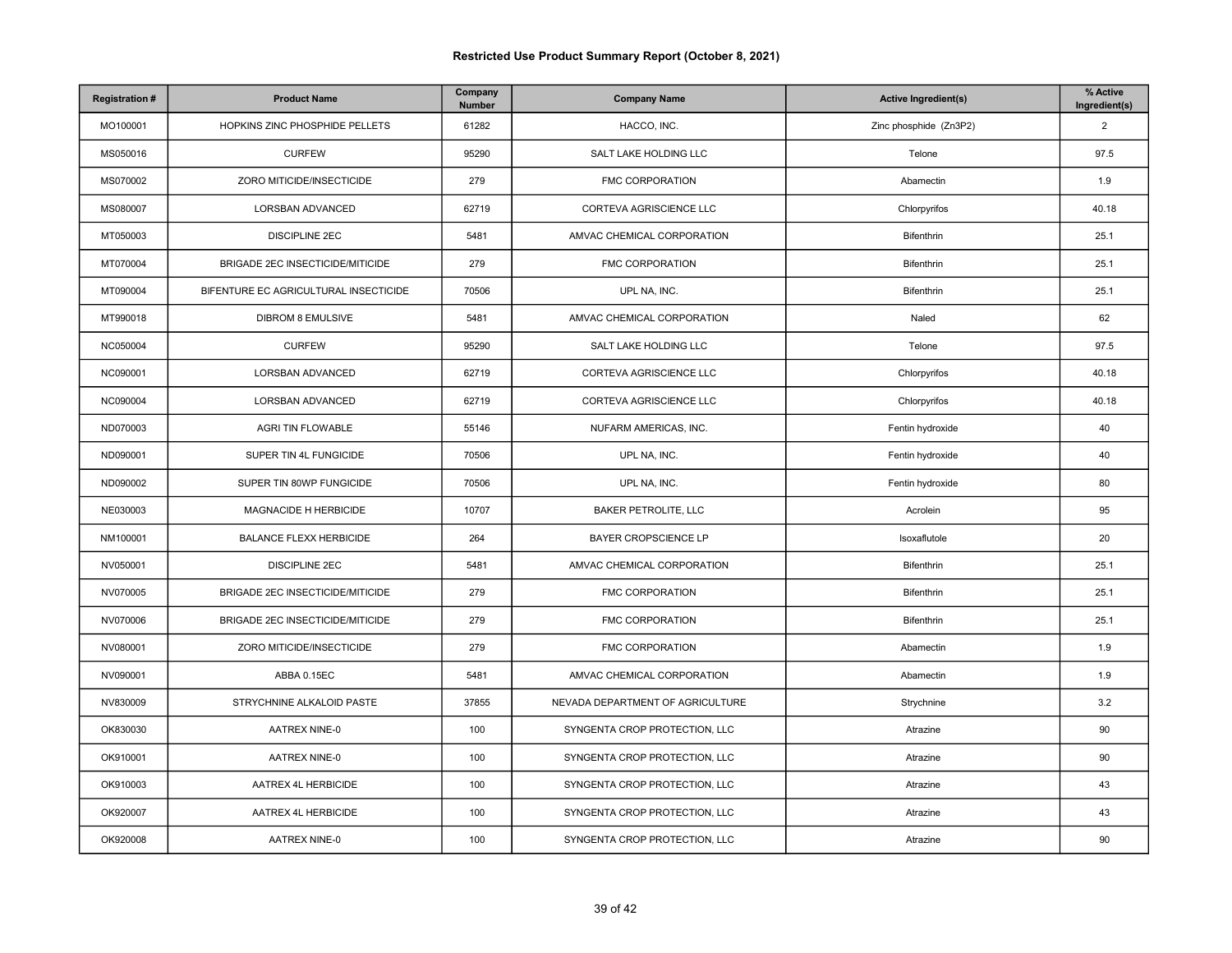| <b>Registration#</b> | <b>Product Name</b>                     | Company<br>Number | <b>Company Name</b>             | <b>Active Ingredient(s)</b>         | % Active<br>Ingredient(s) |
|----------------------|-----------------------------------------|-------------------|---------------------------------|-------------------------------------|---------------------------|
| OR040008             | AATREX NINE-0 HERBICIDE                 | 100               | SYNGENTA CROP PROTECTION, LLC   | Atrazine                            | 88.2                      |
| OR050005             | <b>DISCIPLINE 2EC</b>                   | 5481              | AMVAC CHEMICAL CORPORATION      | Bifenthrin                          | 25.1                      |
| OR070011             | BRIGADE 2EC INSECTICIDE/MITICIDE        | 279               | FMC CORPORATION                 | Bifenthrin                          | 25.1                      |
| OR070012             | <b>BRIGADE 2EC INSECTICIDE/MITICIDE</b> | 279               | <b>FMC CORPORATION</b>          | Bifenthrin                          | 25.1                      |
| OR070013             | BRIGADE 2EC INSECTICIDE/MITICIDE        | 279               | FMC CORPORATION                 | Bifenthrin                          | 25.1                      |
| OR070014             | <b>BRIGADE 2EC INSECTICIDE/MITICIDE</b> | 279               | <b>FMC CORPORATION</b>          | Bifenthrin                          | 25.1                      |
| OR090007             | LORSBAN ADVANCED                        | 62719             | CORTEVA AGRISCIENCE LLC         | Chlorpyrifos                        | 40.18                     |
| OR090008             | LORSBAN ADVANCED                        | 62719             | CORTEVA AGRISCIENCE LLC         | Chlorpyrifos                        | 40.18                     |
| OR090009             | LORSBAN ADVANCED                        | 62719             | CORTEVA AGRISCIENCE LLC         | Chlorpyrifos                        | 40.18                     |
| OR090010             | LORSBAN ADVANCED                        | 62719             | CORTEVA AGRISCIENCE LLC         | Chlorpyrifos                        | 40.18                     |
| OR090011             | LORSBAN ADVANCED                        | 62719             | CORTEVA AGRISCIENCE LLC         | Chlorpyrifos                        | 40.18                     |
| OR090012             | LORSBAN ADVANCED                        | 62719             | CORTEVA AGRISCIENCE LLC         | Chlorpyrifos                        | 40.18                     |
| OR090013             | LORSBAN ADVANCED                        | 62719             | CORTEVA AGRISCIENCE LLC         | Chlorpyrifos                        | 40.18                     |
| OR090015             | THIMET 20-G LOCK AND LOAD               | 60217             | EASTER LILY RESEARCH FOUNDATION | Phorate                             | 20                        |
| OR090017             | WARRIOR II WITH ZEON TECHNOLOGY         | 100               | SYNGENTA CROP PROTECTION, LLC   | lambda-Cyhalothrin                  | 22.8                      |
| OR090020             | PROZAP ZINC PHOSPHIDE PELLETS           | 61282             | HACCO, INC.                     | Zinc phosphide (Zn3P2)              | $\overline{2}$            |
| OR100005             | ZP RODENT BAIT AG                       | 12455             | BELL LABORATORIES, INC          | Zinc phosphide (Zn3P2)              | $\overline{2}$            |
| OR130002             | ZINC PHOSPHIDE CONCENTRATE              | 56228             | U.S. DEPARTMENT OF AGRICULTURE  | Zinc phosphide (Zn3P2)              | 63.2                      |
| OR910018             | MAGNACIDE H HERBICIDE                   | 10707             | <b>BAKER PETROLITE, LLC</b>     | Acrolein                            | 95                        |
| SD090001             | <b>BALANCE FLEXX HERBICIDE</b>          | 264               | <b>BAYER CROPSCIENCE LP</b>     | Isoxaflutole                        | 20                        |
| SD090002             | CORVUS                                  | 264               | BAYER CROPSCIENCE LP            | Isoxaflutole, Thiencarbazone-methyl | 19, 7.6                   |
| SD100003             | SLIDER ATZ                              | 34704             | LOVELAND PRODUCTS, INC.         | Atrazine, dimethenamide-P           | 35.3, 18.2                |
| SD100004             | SLIDER ATZ LITE                         | 34704             | LOVELAND PRODUCTS, INC.         | Atrazine, dimethenamide-P           | 29.5, 24.1                |
| TN100002             | <b>CURFEW</b>                           | 95290             | SALT LAKE HOLDING LLC           | Telone                              | 97.5                      |
| TX060005             | <b>CURFEW</b>                           | 95290             | SALT LAKE HOLDING LLC           | Telone                              | 97.5                      |
| TX100004             | DANITOL 2.4 EC SPRAY                    | 59639             | VALENT U.S.A. LLC               | Fenpropathrin                       | 30.9                      |
| TX100007             | <b>BAYTHROID XL</b>                     | 264               | BAYER CROPSCIENCE LP            | beta-Cyfluthrin                     | 12.7                      |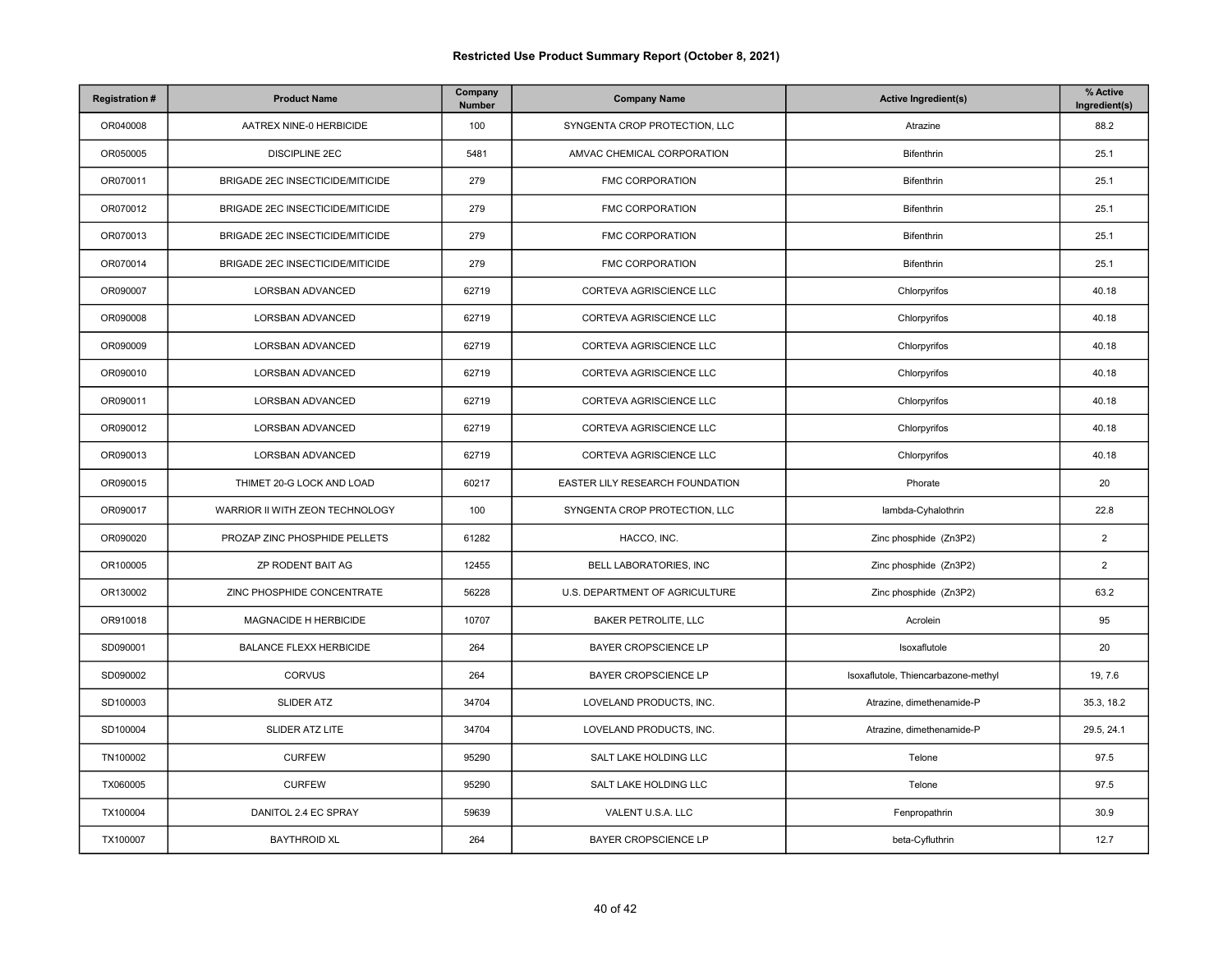| <b>Registration#</b> | <b>Product Name</b>                   | Company<br>Number | <b>Company Name</b>                        | <b>Active Ingredient(s)</b> | % Active<br>Ingredient(s) |
|----------------------|---------------------------------------|-------------------|--------------------------------------------|-----------------------------|---------------------------|
| TX100011             | MUSTANG INSECTICIDE                   | 279               | FMC CORPORATION                            | Zeta-Cypermethrin           | 17.1                      |
| TX100012             | MUSTANG INSECTICIDE                   | 279               | <b>FMC CORPORATION</b>                     | Zeta-Cypermethrin           | 17.1                      |
| TX920005             | AATREX 4L HERBICIDE                   | 100               | SYNGENTA CROP PROTECTION, LLC              | Atrazine                    | 40.8                      |
| TX920006             | AATREX NINE-0                         | 100               | SYNGENTA CROP PROTECTION, LLC              | Atrazine                    | 90                        |
| TX970008             | TELONE EC                             | 95290             | SALT LAKE HOLDING LLC                      | Telone                      | 93.6                      |
| UT030001             | MAGNACIDE H HERBICIDE                 | 10707             | <b>BAKER PETROLITE, LLC</b>                | Acrolein                    | 95                        |
| UT070006             | BRIGADE 2EC INSECTICIDE/MITICIDE      | 279               | <b>FMC CORPORATION</b>                     | Bifenthrin                  | 25.1                      |
| UT070008             | <b>TUNDRA EC</b>                      | 1381              | WINFIELD SOLUTIONS, LLC                    | Bifenthrin                  | 25.1                      |
| UT090002             | ZORO                                  | 279               | <b>FMC CORPORATION</b>                     | Abamectin                   | 1.9                       |
| UT150003             | PROZAP ZINC PHOSPHIDE PELLETS         | 61282             | HACCO, INC.                                | Zinc phosphide (Zn3P2)      | $\overline{2}$            |
| VA070002             | PROFUME                               | 1015              | DOUGLAS PRODUCTS AND PACKAGING COMPANY LLC | Sulfuryl fluoride           | 99.8                      |
| VA090001             | LORSBAN ADVANCED                      | 62719             | CORTEVA AGRISCIENCE LLC                    | Chlorpyrifos                | 40.18                     |
| VA100003             | PROFUME                               | 1015              | DOUGLAS PRODUCTS AND PACKAGING COMPANY LLC | Sulfuryl fluoride           | 99.8                      |
| WA040017             | MAGNACIDE H HERBICIDE                 | 10707             | <b>BAKER PETROLITE, LLC</b>                | Acrolein                    | 95                        |
| WA050016             | PROZAP ZINC PHOSPHIDE PELLETS         | 61282             | HACCO, INC.                                | Zinc phosphide (Zn3P2)      | $\overline{2}$            |
| WA070014             | BIFENTURE EC AGRICULTURAL INSECTICIDE | 70506             | UPL NA, INC.                               | Bifenthrin                  | 25.1                      |
| WA070015             | BRIGADE 2EC INSECTICIDE/MITICIDE      | 279               | FMC CORPORATION                            | Bifenthrin                  | 25.1                      |
| WA070017             | BRIGADE 2EC INSECTICIDE/MITICIDE      | 279               | <b>FMC CORPORATION</b>                     | Bifenthrin                  | 25.1                      |
| WA080003             | ZORO MITICIDE/INSECTICIDE             | 279               | FMC CORPORATION                            | Abamectin                   | 1.9                       |
| WA090002             | LORSBAN ADVANCED                      | 62719             | CORTEVA AGRISCIENCE LLC                    | Chlorpyrifos                | 40.18                     |
| WA090004             | LORSBAN ADVANCED                      | 62719             | CORTEVA AGRISCIENCE LLC                    | Chlorpyrifos                | 40.18                     |
| WA090010             | LORSBAN ADVANCED                      | 62719             | CORTEVA AGRISCIENCE LLC                    | Chlorpyrifos                | 40.18                     |
| WA090011             | LORSBAN ADVANCED                      | 62719             | CORTEVA AGRISCIENCE LLC                    | Chlorpyrifos                | 40.18                     |
| WA090012             | LORSBAN ADVANCED                      | 62719             | CORTEVA AGRISCIENCE LLC                    | Chlorpyrifos                | 40.18                     |
| WA090015             | DREXEL SIMAZINE 4L                    | 19713             | DREXEL CHEMICAL COMPANY                    | Simazine                    | 42.1                      |
| WA090016             | DREXEL SIMAZINE 4L                    | 19713             | DREXEL CHEMICAL COMPANY                    | Simazine                    | 42.1                      |
| WA100002             | WARRIOR II WITH ZEON TECHNOLOGY       | 100               | SYNGENTA CROP PROTECTION, LLC              | lambda-Cyhalothrin          | 22.8                      |